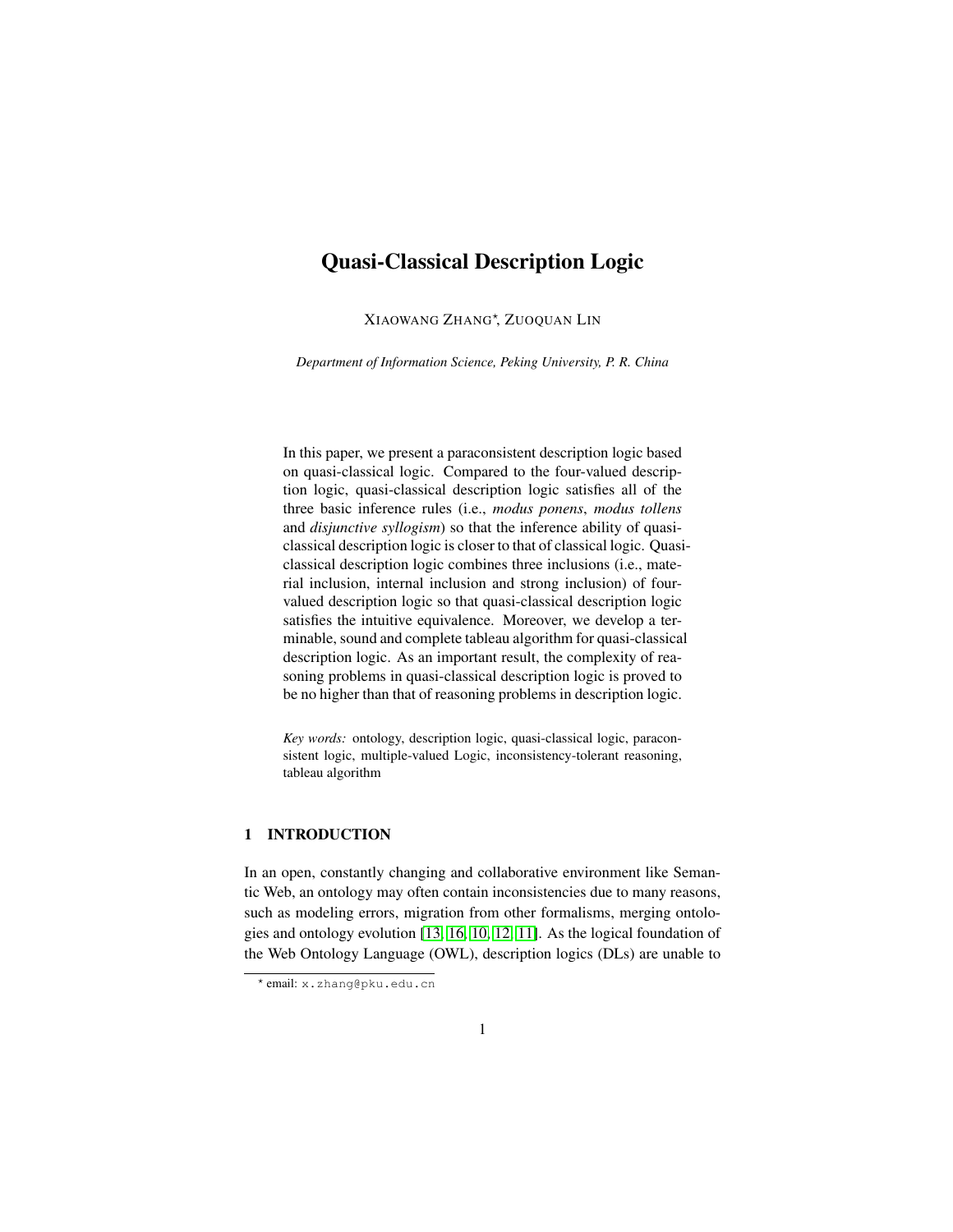deal with inconsistency in knowledge bases. Since DLs follow the classical semantics, according to the fact *ex contradictione quodlibet*, if an ontology contains a single contradiction then the classical entailment is explosive. That is, every formula is a logical consequence of an inconsistent ontology. Thus, conclusions drawn from an inconsistent ontology are completely meaningless. To order to solve the problem, inconsistency handling in OWL and DLs has received extensive interests in the community in recent years.

There are many methods to handle inconsistencies in DLs, which can be divided into two types of approaches. One is based on the assumption that inconsistencies indicate erroneous data which are to be repaired in order to obtain a consistent ontology, e.g., by pinpointing the parts of an ontology which cause the inconsistencies and removing or weakening axioms in these parts to restore consistency [\[30,](#page-26-0) [27,](#page-26-1) [18,](#page-25-3) [26,](#page-26-2) [25\]](#page-25-4). The other, called *paraconsistent approach*, does not simply avoid the inconsistencies but tolerate them by applying a non-standard reasoning method to obtain meaningful answers [\[24,](#page-25-5) [33,](#page-26-3) [16,](#page-25-1) [20,](#page-25-6) [21,](#page-25-7) [22,](#page-25-8) [23,](#page-25-9) [11,](#page-24-1) [37,](#page-26-4) [38\]](#page-26-5). For the latter, inconsistencies are treated as a natural phenomenon in realistic data to be tolerated in reasoning. Compared with the former, the latter acknowledges and distinguishes the different epistemic statuses between "*the assertion is true*" and "*the assertion is true with conflict*". One of paraconsistent reasoning in DLs is based on Belnap's four-valued semantics [\[5\]](#page-24-2). However, the four-valued semantics is weak in a sense that it does not satisfy some classical inference rules, such as:

|                                                                     | modus ponens (MP) $\{C(a), C \sqsubseteq D\} \models D(a)$            |
|---------------------------------------------------------------------|-----------------------------------------------------------------------|
|                                                                     | modus tollens (MT) $\{\neg D(a), C \sqsubseteq D\} \models \neg C(a)$ |
| disjunctive syllogism (DS) $\{\neg C(a), C \sqcup D\} \models D(a)$ |                                                                       |

where C, D are concepts and a an individual in DLs. A *total negation* is introduced in [\[20\]](#page-25-6) to strengthen the capability of paraconsistent reasoning in four-valued DLs. However, since the *total negation* is not contained in the syntax of the four-valued DLs, it is difficult to define a suitable meaning for the two logical connectives " $\sqcup$ " and " $\sqsubseteq$ ", and the so-called *intuitive equivalence inference rule:*  $\mathcal{O} \models C \sqsubseteq D$  if and only if  $\mathcal{O} \models \neg C \sqcup D(a)$  for any individual a. These shortcomings are inherent limitations of four-valued logics in paraconsistent reasoning. We expect that a paraconsistent logic can satisfy as many inference rules in classical logics as possible so that its semantics could be as close to classical semantics as possible.

To find a satisfiable paraconsistent semantics, we investigate the problem of defining a suitable paraconsistent semantics for DLs based on the *quasiclassical logic* (*QC logic*) proposed in [\[6,](#page-24-3) [17\]](#page-25-10) which could tolerate inconsis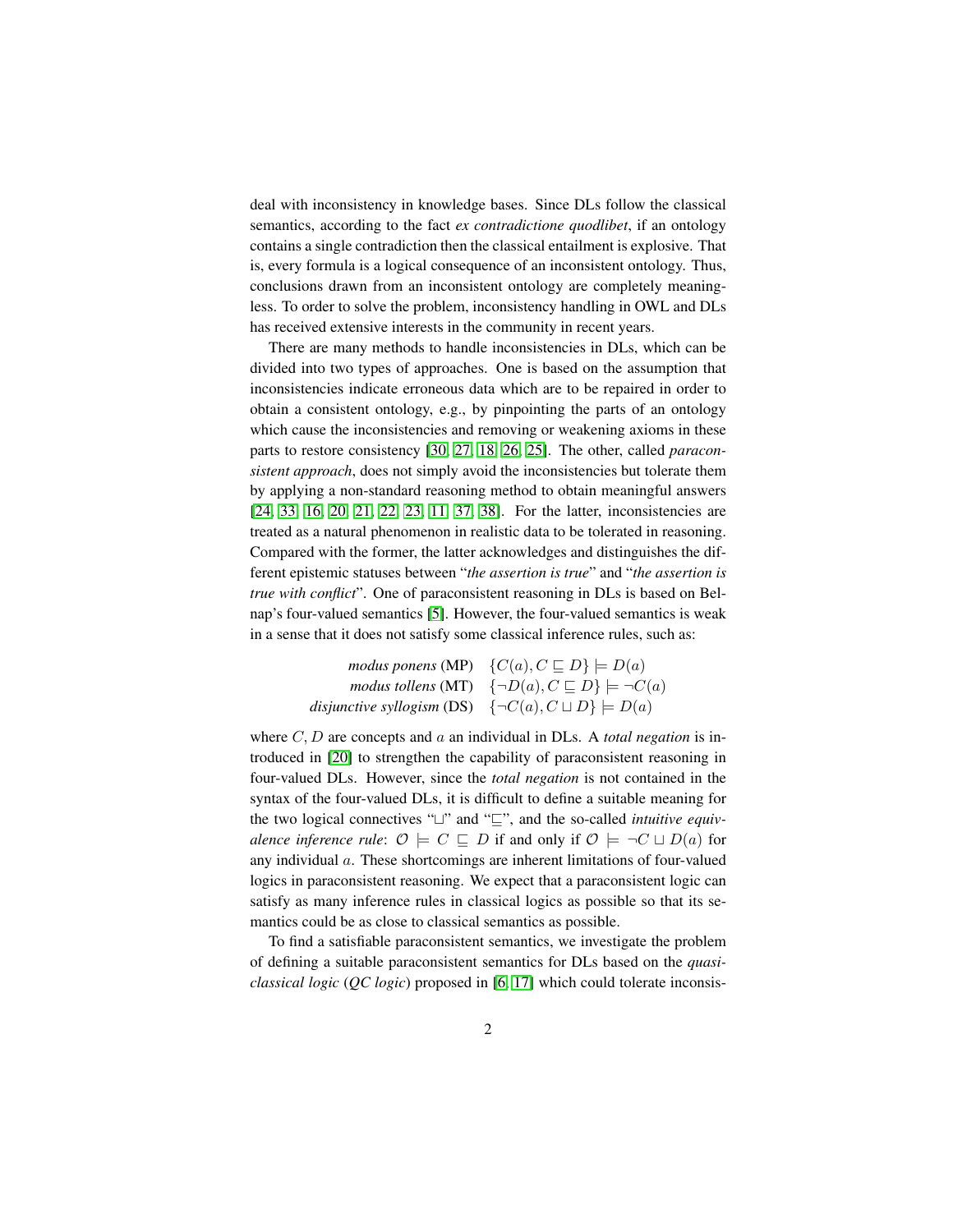tencies by forbidding the mixing applying of both the resolution rules and the disjunction rule. This problem is challenging in that it is not straightforward to extend the QC semantics for propositional logic to DLs. Specifically, in the setting of DLs, it is difficult to define a suitable meaning for the two logical connectives " $\sqcup$ " and " $\sqsubseteq$ ", which are two key constructors in DLs.

We present a paraconsistent extension of description logic  $ALC$ , called *quasi-classical description logic* ALC (QCALC for short), which is an extension of ALC with *quasi-classical semantics*. The contributions of our work are summarized as follows. Two QC semantics, called "*weak semantics*" and "*strong semantics*", are introduced for ALC. The weak semantics is a reformulation of the four-valued semantics. In contrast, the strong semantics is introduced to strengthen the capability of paraconsistent reasoning in  $ALC$ . Strong semantics refines the interpretation of the disjunction of concepts in order to enhance the capability of paraconsistent reasoning. Moreover, the interpretation of a subsumption is redefined in both of the semantics so that the intuitive equivalence could hold. QC entailment (written by " $\models Q$ ") between an ontology and a formula is presented. We show that QC entailment satisfies both three basic inference rules (i.e., MP, MT and DS) and the intuitive equivalence. Therefore, QC  $ALC$  is more suitable to deal with inconsistencies than four-valued description logic ALC. A tableau algorithm for QC ALC, called *QC tableau algorithm*, is proposed to implement paraconsistent reasoning in ALC based on a notion called *complement of an axiom* which is used to reverse both the information of being true and being false under QC semantics. Furthermore, we state that our QC tableau algorithm is decidable, sound and complete in deciding whether a QC ABox is QC consistent. Finally, we show that the complexity of QC consistency checking of a QC ALC ABox is PSPACE-complete.

The rest of this paper is organized as follows. In the next section, we give a short introduction of  $ALC$ . In Section [3,](#page-6-0) we introduce the semantics of QC ALC. In Section [4,](#page-15-0) we consider two basic reasoning tasks of QC ALC, namely QC consistency problem and QC entailment problem. In Section [5,](#page-17-0) we present a QC tableau algorithm for QC  $\mathcal{ALC}$  and prove that it is decidable, sound and complete. Finally, we summarize this paper and give some future works in the concluding section.

## <span id="page-2-0"></span>2 PRELIMINARIES

In this section, we introduce some basic notions of DLs, a well-known family of knowledge representation formalisms. For more comprehensive back-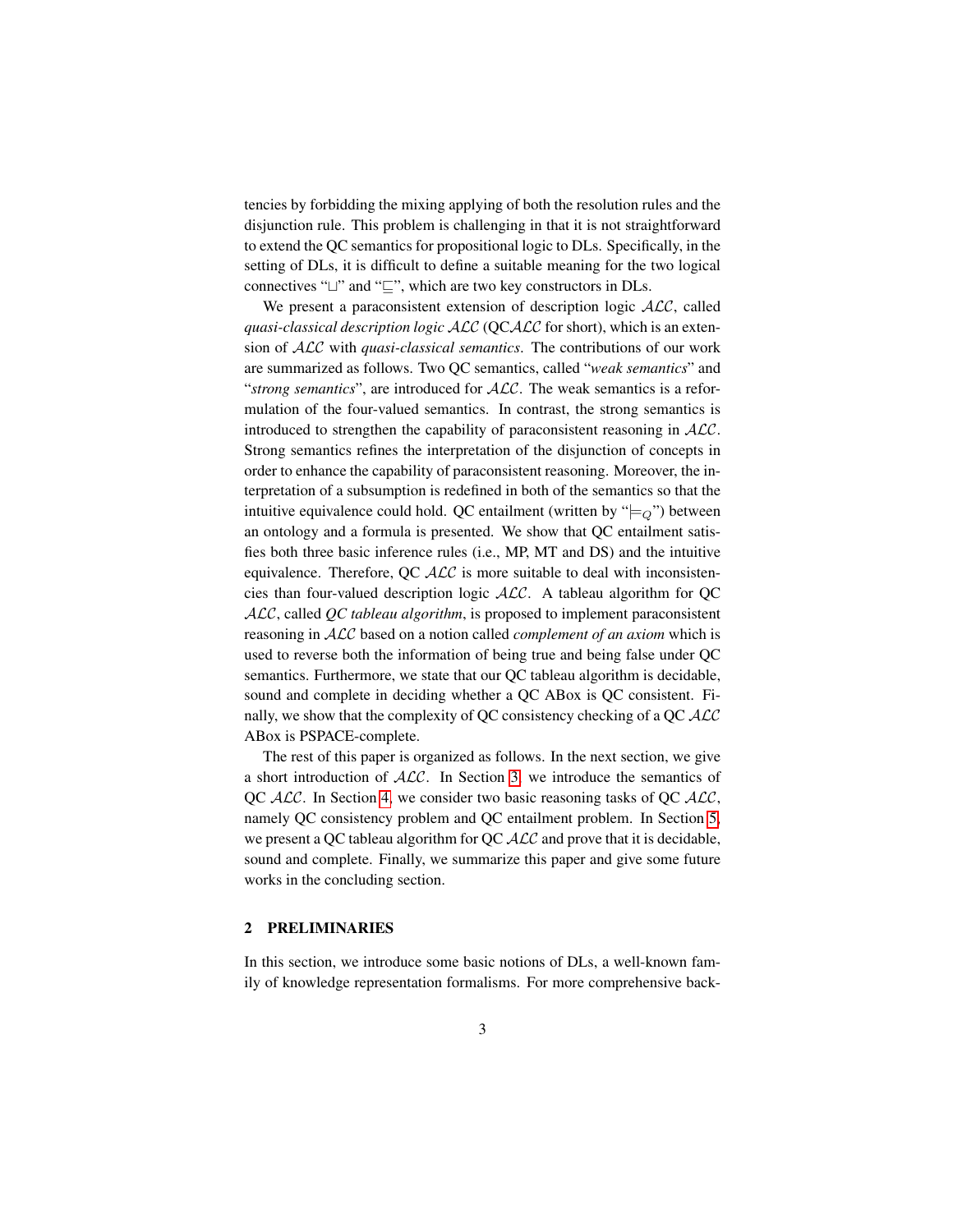ground knowledge, we refer the reader to the Description Logic Handbook [\[1\]](#page-24-4) and Chapter 3 of the Handbook of Knowledge Representation [\[34\]](#page-26-6).

DLs are fragments of *first-order logic*. That is, they can be translated into first-order logic [\[7\]](#page-24-5). DLs are different from their predecessors such as semantic networks and frames in that they are equipped with a formal, logicbased semantics. In DLs, elementary descriptions are *concept names* (unary predicates) and *role names* (binary predicates). Complex descriptions are built from them inductively using concept and role constructors provided by the particular DL in consideration.

In this paper, we consider the  $ALC$  which is a simple yet relatively expressive DL, where  $AL$  is the abbreviation of attributive language and  $C$  denotes "complement". Let  $N_C$  and  $N_R$  be pairwise disjoint and countably infinite sets of *concept names* and *role names* respectively. Let  $N_I$  be an infinite set of *individual names*. We use the letters A and B for concept names, the letter R for role names, and the letters C and D for concepts.  $\top$  and  $\bot$  denote the *top concept* and the *bottom concept* respectively. The set of ALC concepts is the smallest set such that:

- every concept name is a concept;
- if C and D are concepts, R is a role name, then the following expressions are also concepts:  $\neg C$  (full negation),  $C \Box D$  (*concept con*- $\phi$ *junction*),  $C \Box D$  (*concept disjunction*),  $\forall R.C$  (*value restriction on role names*) and ∃R.C (*existential restriction on role names*).

For example, the concept description  $Person\Box Female$  is an  $\mathcal{ALC}$ -concept describing those people that are female. Suppose  $hasChild$  is a role name, the concept description  $Person \sqcap \forall hasChild.Female$  expresses those people whose children are all female. The concept  $\forall hasChild.\bot \sqcap Person$ describes those people who have no children.

An interpretation  $\mathcal{I} = (\Delta^{\mathcal{I}}, \cdot^{\mathcal{I}})$  consists of a non-empty domain  $\Delta^{\mathcal{I}}$  and a mapping  $\cdot^{\mathcal{I}}$  which maps every concept to a subset of  $\Delta^{\mathcal{I}}$  and every role to a subset of  $\Delta^{\mathcal{I}} \times \Delta^{\mathcal{I}}$  such that the following conditions are satisfied:

$$
\begin{aligned}\n\top^{\mathcal{I}} &= \Delta^{\mathcal{I}} \\
\bot^{\mathcal{I}} &= \emptyset^{\mathcal{I}} \\
(\neg C)^{\mathcal{I}} &= \Delta^{\mathcal{I}} \setminus C^{\mathcal{I}} \\
(C_1 \sqcap C_2)^{\mathcal{I}} &= C_1^{\mathcal{I}} \cap C_2^{\mathcal{I}} \\
(C_1 \sqcup C_2)^{\mathcal{I}} &= C_1^{\mathcal{I}} \cup C_2^{\mathcal{I}} \\
(\exists R.C)^{\mathcal{I}} &= \{x \mid \exists y, (x, y) \in R^{\mathcal{I}} \text{ and } y \in C^{\mathcal{I}}\} \\
(\forall R.C)^{\mathcal{I}} &= \{x \mid \forall y, (x, y) \in R^{\mathcal{I}} \text{ implies } y \in C^{\mathcal{I}}\}\n\end{aligned}
$$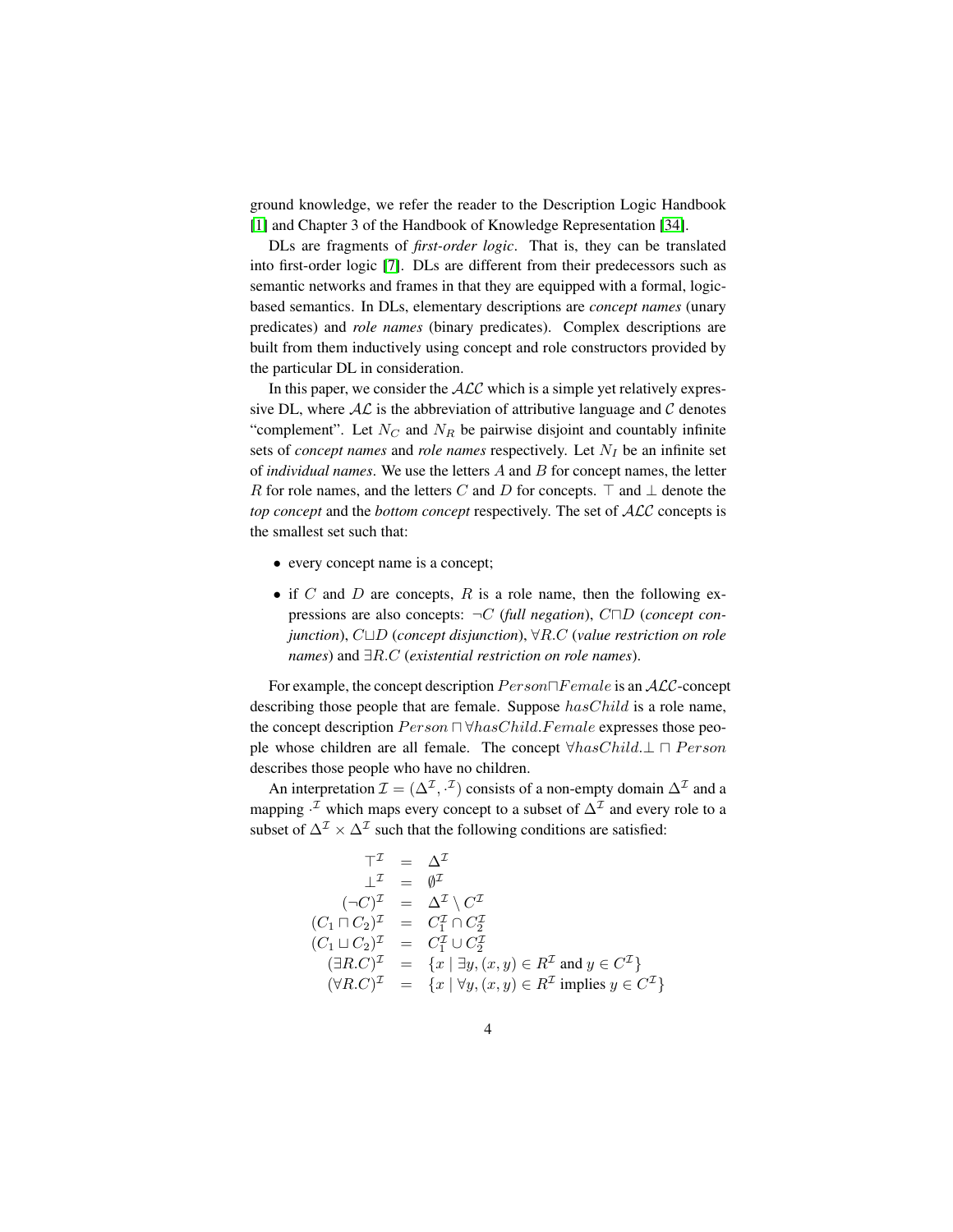where  $C, C_1, C_2$  are all concepts and R a role.

A general concept inclusion axiom (GCI) or *a terminological axiom* is an inclusion statement of the form  $C \square D$ , where C and D are two (possibly complex)  $ALC$  concepts (concepts for short). It is the statement about how concepts are related to each other. We use  $C \equiv D$  as an abbreviation for the symmetrical pair of GCIs  $C \sqsubseteq D$  and  $D \sqsubseteq C$ , called an *equality*. An interpretation  $\mathcal I$  satisfies a GCI  $C\square D$  if and only if  $C^{\mathcal I} \subseteq D^{\mathcal I}$ , and it satisfies a GCI  $C \equiv D$  if and only if  $C^{\mathcal{I}} = D^{\mathcal{I}}$ . A finite set of GCIs is called a *TBox*.

An equality whose left-hand side is an atomic concept is a *definition*. That is, a definition has the form of  $A \equiv C$  where A is an atomic concept and C a concept. Let  $A, B$  be atomic concepts occurring in  $T$ . We say that A *directly uses*  $B$  in  $\mathcal T$  if  $B$  appears on the right-hand side of the definition of A, and we define *uses* to be the transitive closure of the relation *directly uses*. Then  $T$  contains *cycle* if and only if there exists an atomic concept in  $\mathcal T$  that uses itself. Otherwise,  $\mathcal T$  is called *acyclic*. For instance, {Human  $\equiv$ Animal  $\Box \forall hasParent.Human\}$  contains cycle.

We can also formulate statements about individuals. A *concept* (*role*) (assertion) axiom has the form  $C(a)$   $(R(a, b))$ , where C is a concept, R a role name, and a, b *individual names*. An *ABox* consists of a finite set of concept axioms and role axioms. Concept assertion axioms, role assertion axioms and GCIs are axioms. In an ABox, one describes a specific fact of an application domain in terms of concept and roles. To give a semantics to ABoxes, we need to extend interpretations to individual names. For each individual name a,  $\cdot^{\mathcal{I}}$  maps it to an element  $a^{\mathcal{I}} \in \Delta^{\mathcal{I}}$ . An interpretation  $\mathcal{I}$  satisfies a concept axiom  $C(a)$  if and only if  $a^{\mathcal{I}} \in C^{\mathcal{I}}$ . *I* satisfies a role axiom  $R(a, b)$  if and only if  $(a^{\mathcal{I}}, b^{\mathcal{I}}) \in R^{\mathcal{I}}$ . An ontology  $\mathcal O$  consists of a TBox and an ABox, i.e., it is a set of GCIs and assertion axioms. An interpretation  $I$  is a *model* of a DL (TBox or ABox) axiom if and only if it satisfies this axiom, and it is a model of an ontology  $\mathcal O$  if and only if it satisfies every axiom in  $\mathcal O$ . A concept D *subsumes* a concept C with respect to a TBox  $\mathcal T$  iff each model of  $\mathcal T$  is a model of axiom  $C \sqsubseteq D$ . An ABox A is *consistent* iff there exists a model of A. An ABox A is *consistent* with respect to a TBox  $\mathcal T$  iff there exists a common model of  $T$  and A. Given an ontology  $\mathcal O$  and a DL axiom  $\phi$ , we say *O entails*  $\phi$ , denoted as  $\mathcal{O} \models \phi$ , if and only if every model of  $\mathcal O$  is a model of  $\phi$ . A concept C is *satisfiable* with respect to a TBox  $\mathcal T$  if and only if there exists a model *I* of *T* such that  $C^{\mathcal{I}} \neq \emptyset$ ; and *unsatisfiable* otherwise.

Two basic reasoning problems, namely, *instance checking* ( checking whether an individual is an instance of a given concept) and *subsumption checking* ( checking whether a concept subsumes a given concept) can be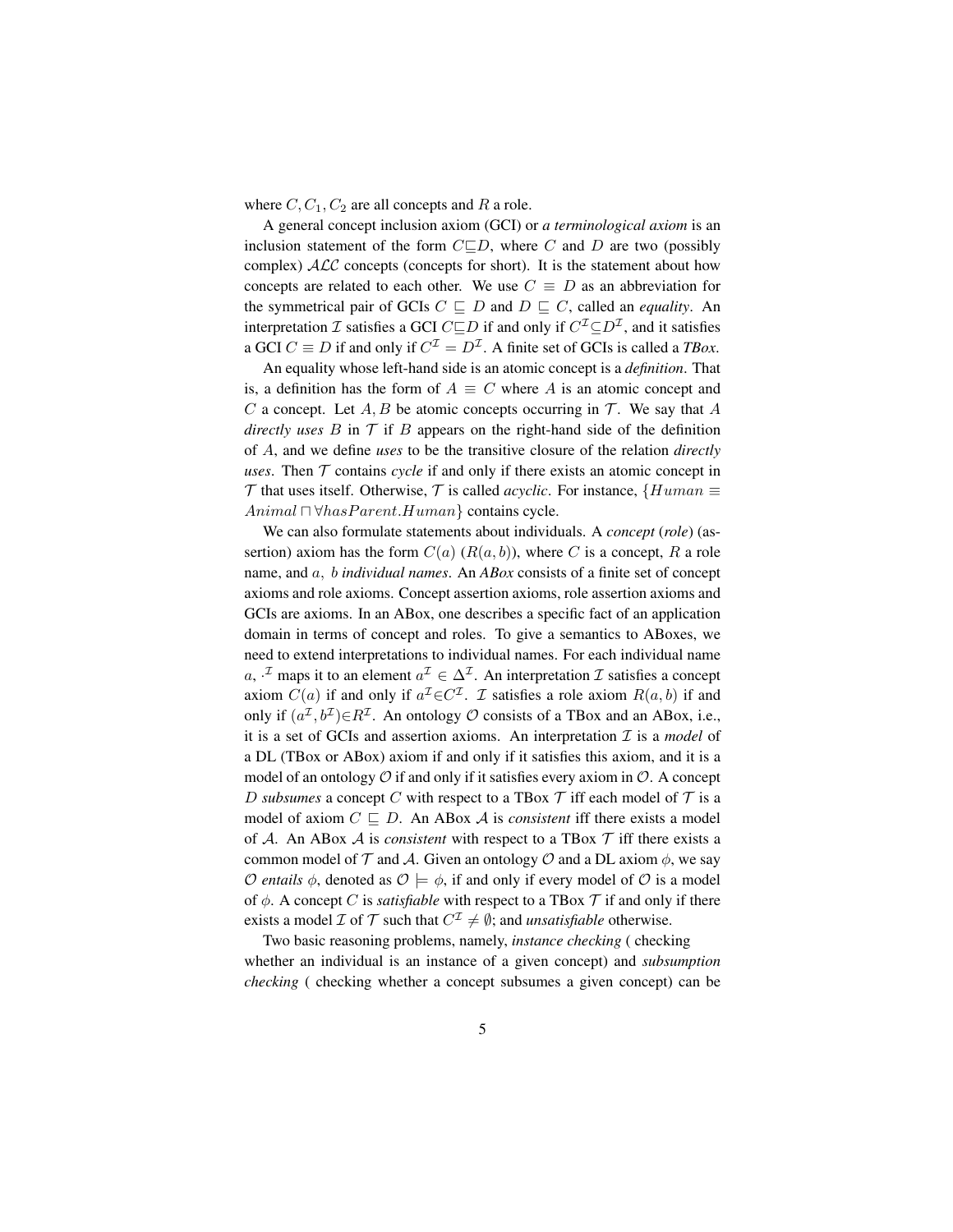<span id="page-5-0"></span>reduced to the problem of consistency by the following lemma.

Lemma 2.1 ([\[1\]](#page-24-4)) *Let* O *be an ontology,* C, D *concepts and* a *an individual in* ALC*. Then*

(1)  $\mathcal{O}$   $\models$   $C(a)$  *if and only if*  $\mathcal{O}$  ∪ {¬ $C(a)$ } *is inconsistent*;

(2)  $\mathcal{O} \models C \sqsubseteq D$  *if and only if*  $\mathcal{O} \cup \{C \sqcap \neg D(\iota)\}\$  *is inconsistent where*  $\iota$  *is a new individual not occurring in* O*.*

The problem of checking consistency of an  $ALC$  ABox is PSPACE-Complete [\[31\]](#page-26-7). The problem of checking consistency of an  $ALC$  ABox with respect to an acyclic ALC TBox is also PSPACE-Complete [\[14\]](#page-25-11). However, the problem of checking consistency of an  $ALC$  ABox with respect to a general ALC TBox is EXPTIME-Complete [\[29,](#page-26-8) [8\]](#page-24-6).

The following lemma presented by Horrocks et al [\[15\]](#page-25-12) shows that satisfiability, unsatisfiability and consistency of a concept with respect to any general TBox can be reduced to the corresponding reasoning task with respect to the empty TBox. This result is obtained by introducing a "*universal*" role U, that is, if y is reachable from x via a role path, then  $\langle x, y \rangle \in U^{\mathcal{I}}$ . Technically, the universal role U is used to add new assertion  $\neg C \sqcup D(x)$ , where x is an individual occurring in A, into A corresponding to each GCI  $C \subseteq D$  of a TBox so that the problem about reasoning with ABoxes and TBoxes could be reduced to the problem about reasoning with only ABoxes.

<span id="page-5-1"></span>**Lemma 2.2** ([\[15\]](#page-25-12)) *Let*  $C$ ,  $D$  *be concepts,*  $A$  *an ABox and*  $T$  *a TBox in ALC*. *Define*

$$
C_{\mathcal{T}} := \bigcap_{C_i \sqsubseteq D_i \in \mathcal{T}} \neg C_i \sqcup D_i.
$$

*Then the following properties hold:*

(1) C *is satisfiable with respect to*  $\mathcal T$  *if and only if*  $C \sqcap C_{\mathcal T} \sqcap \forall U.C_{\mathcal T}$  *is satisfiable;*

(2) D subsumes C with respect to  $\mathcal T$  *if and only if*  $C \sqcap \neg D \sqcap C_{\mathcal T} \sqcap \forall U.C_{\mathcal T}$  *is unsatisfiable;*

(3) A *is consistent with respect to*  $\mathcal T$  *if and only if*  $A \cup \{C_{\mathcal T} \cap \forall U.C_{\mathcal T}(a) \mid$  $a \in N_A(\mathcal{A})$  *is consistent, where*  $N_A(\mathcal{A})$  *is a set of all individuals occurring in* A*.*

Because a reasoning problem with respect to ABoxes and general TBoxes can be reduced to the same reasoning problem with respect to only ABoxes, this paper mainly considers reasoning problems with respect to ABoxes without any TBox.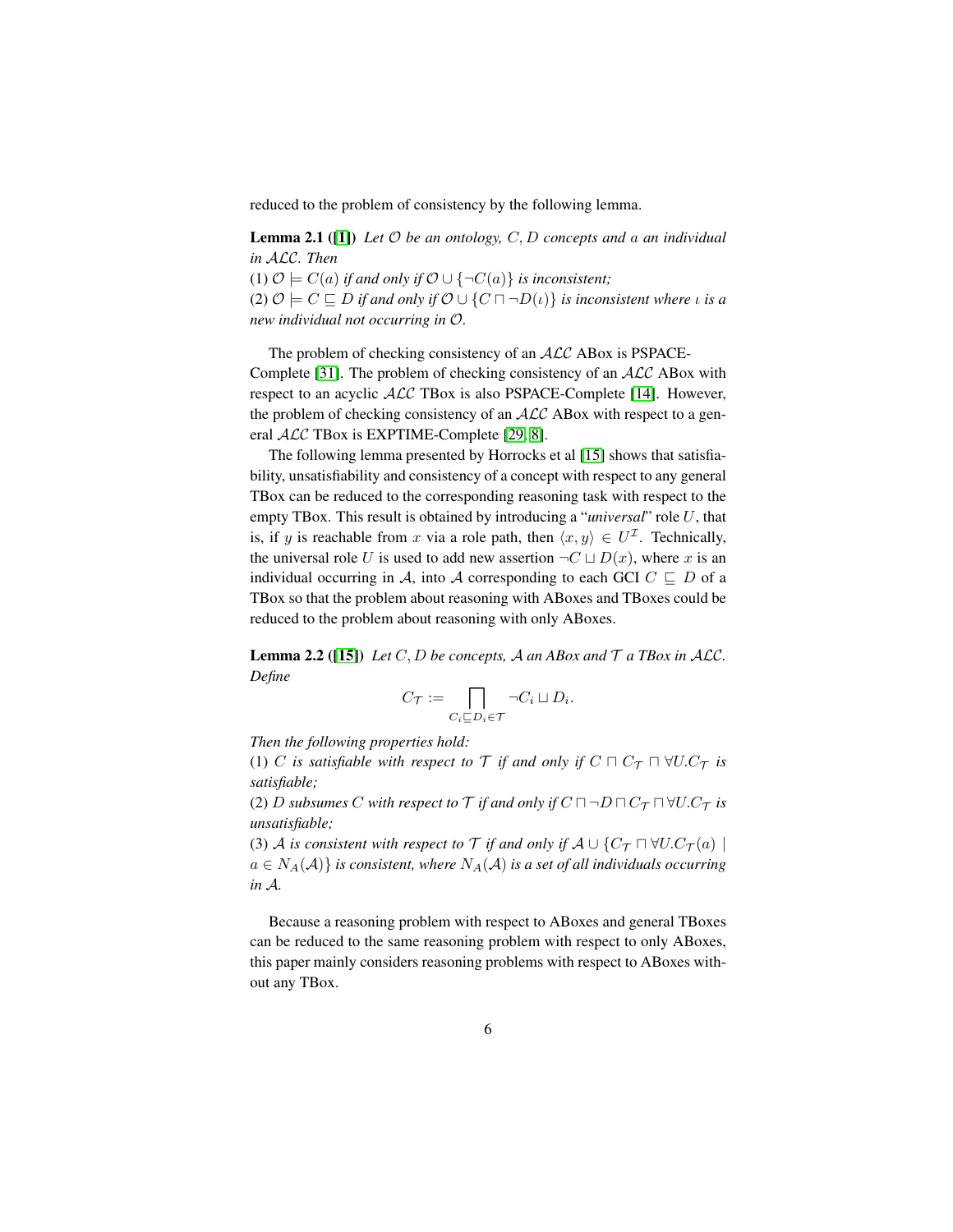### <span id="page-6-0"></span>3 QUASI-CLASSICAL SEMANTICS FOR DESCRIPTION LOGIC

In this section, we define *quasi-classical* ALC as an extension of ALC with QC semantics given in [\[6\]](#page-24-3).

The syntax of QC  $\mathcal{ALC}$  follows that of  $\mathcal{ALC}$  with a new kind of axiom called *complement of an axiom*. Let  $\phi$  be an axiom in  $ALC$ . The complement of  $\phi$  is denoted by  $\sim \phi$ . The complement of an axiom is similar to a *signed proposition*  $NT\alpha$  (presented in [\[32\]](#page-26-9)) which means that  $\alpha$  is not true. The intuition behind complement of an axiom is to reverse both the information of being true and of being false. Note that the notion of complement of an axiom will provide a resolution-based decision procedure for QC ALC.

We denote the language of QC  $\mathcal{ALC}$  as  $\mathcal{L}^* = \mathcal{L} \cup \{\sim \phi \mid \phi \in \mathcal{L}\}\,$ , where  $\mathcal L$  is the language of  $\mathcal{ALC}$ .

For example, let  $A = {Penguin(tweety), \sim (\neg Bird(tweety))},$  $\neg Fly(tweety), \exists HasChild.Penguin(tweety)\}\$ and  $\mathcal{T} = \{\sim (Bird \sqsubseteq \mathcal{I})\}$  $Fly$ }. Thus A and T are an ABox and a TBox of the language  $\mathcal{L}^*$  respectively. In the following, we mainly consider the language  $\mathcal{L}^*$ .

In QC  $ALC$ , let A be a concept name and R a role. A and  $\neg A$  are *concept literals.* A concept C is in *negation normal form* (or NNF) if negation  $(\neg)$ only occurs in front of concept names in C. A *role-involved literal* has the form ∀R.C or ∃R.C where C is a concept in NNF. A *literal*, denoted by a letter like L, is either a concept literal or a role-involved literal. A *clause* is the disjunction of a finite number of literals. Let  $L_1 \sqcup \cdots \sqcup L_n$  be a clause, then  $Lit(L_1 \sqcup \cdots \sqcup L_n)$  is the set of literals  $\{L_1, \ldots, L_n\}$  that are in the clause. A clause is an *empty clause* if it has no literals. To simplify notations, we use  $\ddot{\neg}$  to denote a *complementation operation* such that  $\ddot{\neg}A$  is  $\neg A$  and  $\ddot{\neg}(\neg A)$  is A.

A *QC ABox* is a finite set of concept and role assertion axioms, complements of concept assertion axioms or complements of role assertion axioms; and a *QC TBox* is a set of inclusions or complements of inclusions. A *QC ontology* consists of a QC ABox and a QC TBox.

**Definition 3.1** Let  $L_1 \sqcup \cdots \sqcup L_n$  be a clause that includes a literal disjunct *L*<sub>*i*</sub>. The focus of *L*<sub>1</sub>  $\sqcup \cdots \sqcup L_n$  *by L*<sub>*i*</sub>, *denoted by* ⊗(*L*<sub>1</sub>  $\sqcup \cdots \sqcup L_n$ , *L*<sub>*i*</sub>), *is defined as the clause obtained by removing*  $L_i$  *from*  $Lit(L_1 \sqcup \cdots \sqcup L_n)$ *. In the case of a clause with just one disjunct, we assume*  $\otimes$   $(L, L) = \bot$ *.* 

**Example 3.1** *Given a clause*  $L_1 \sqcup L_2 \sqcup L_3$ ,  $\otimes (L_1 \sqcup L_2 \sqcup L_3, L_2) = L_1 \sqcup L_3$ .

In the following, we define a *weak interpretation* and a *strong interpretation* over domain  $\Delta^{\mathcal{I}}$  by assigning to each concept C a pair  $\langle +C, -C \rangle$  of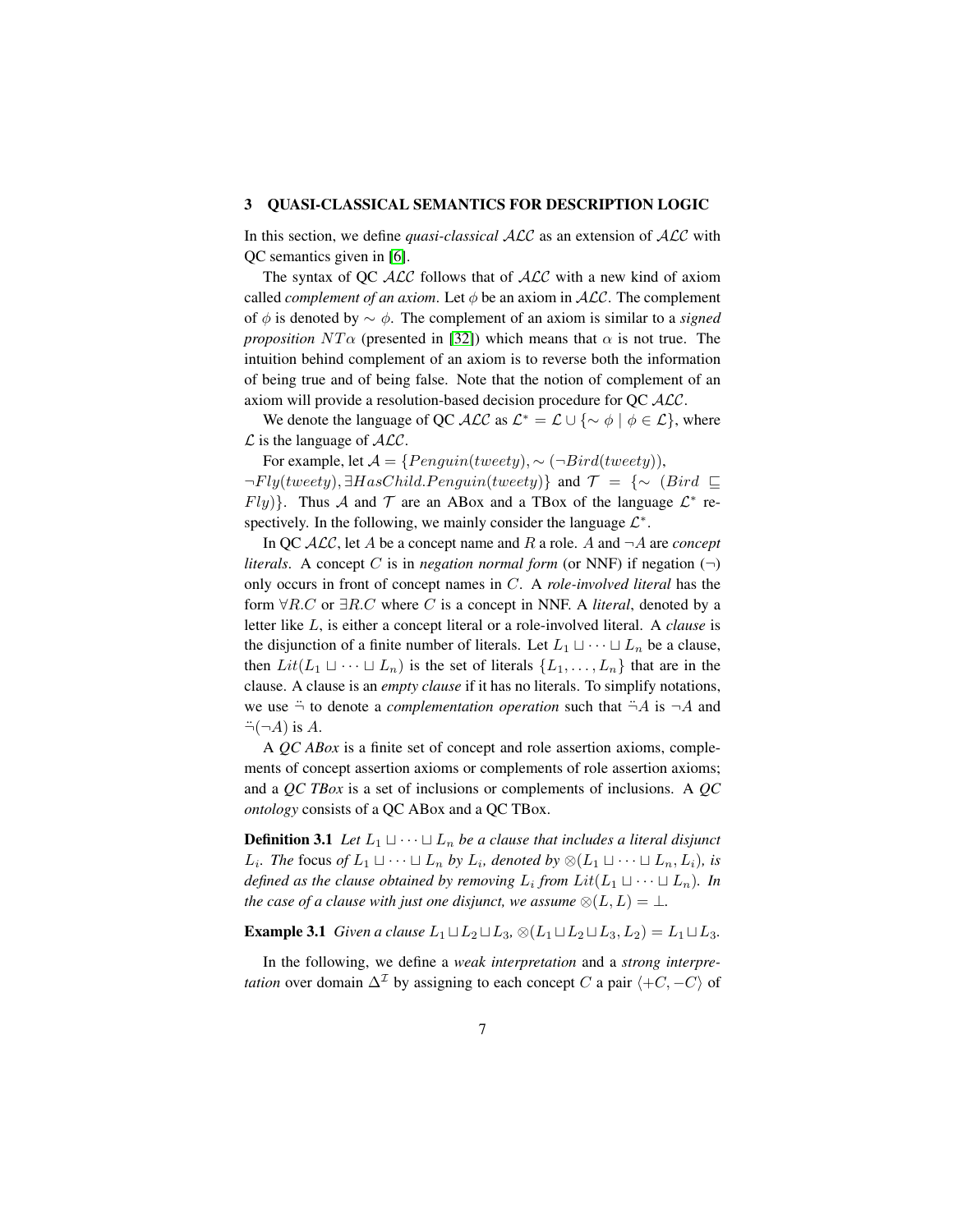subsets of  $C^{\mathcal{I}}$ . Intuitively,  $+C$  is the set of elements known to belong to the extension of C, while  $-C$  is the set of elements known not to be contained in the extension of  $C$ . + $C$  and  $-C$  are not necessarily disjoint and mutually complemental with respect to the domain. +C and −C are *positive extension* and *negative extension* of C respectively.

We define the *complemental set* of a set S with respect to an interpretation  $\mathcal I$  to be  $\overline{S} = \Delta^{\mathcal I} \setminus S$ .

In OC  $ALC$ , a weak interpretation is a reformulation of a four-valued interpretation in four-valued  $ALC$  (or  $ALC4$ ) presented in [\[20\]](#page-25-6).

<span id="page-7-0"></span>**Definition 3.2** Let  $\mathcal{I}$  be a pair  $\mathcal{I} = (\Delta^{\mathcal{I}}, \cdot^{\mathcal{I}})$ , where  $\Delta^{\mathcal{I}}$  is a domain and  $\cdot^{\mathcal{I}}$  is *a function assigning an element of*  $\Delta^{\mathcal{I}}$  *to an individual, a pair*  $\langle+C,-C\rangle$  *of subsets of*  $\Delta^{\mathcal{I}}$  *to a concept* C, and a pair  $\langle +R, -R \rangle$  *of subsets of*  $\Delta^{\mathcal{I}} \times \Delta^{\mathcal{I}}$ *to a role R. In particular,*  $U^{\mathcal{I}} = \langle +U, -U \rangle$  where  $+U = \Delta^{\mathcal{I}} \times \Delta^{\mathcal{I}}$  and −U = ∅*.* I *is a* weak interpretation *in QC* ALC *if the following conditions are satisfied:*

$$
\begin{aligned}\n\top^{\mathcal{I}} &= \langle \Delta^{\mathcal{I}}, \emptyset \rangle \\
\bot^{\mathcal{I}} &= \langle \emptyset, \Delta^{\mathcal{I}} \rangle \\
(\neg C)^{\mathcal{I}} &= \langle -C, +C \rangle \text{ where } C^{\mathcal{I}} = \langle +C, -C \rangle \\
(C_1 \sqcap C_2)^{\mathcal{I}} &= \langle +C_1 \cap +C_2, -C_1 \cup -C_2 \rangle \\
(C_1 \sqcup C_2)^{\mathcal{I}} &= \langle +C_1 \cup +C_2, -C_1 \cap -C_2 \rangle \\
(\exists R.C)^{\mathcal{I}} &= \langle \{x \mid \exists y, (x, y) \in +R \text{ and } y \in +C \}, \\
\{x \mid \forall y, (x, y) \in +R \text{ implies } y \in -C \} \rangle \\
(\forall R.C)^{\mathcal{I}} &= \langle \{x \mid \forall y, (x, y) \in +R \text{ implies } y \in +C \}, \\
\{x \mid \exists y, (x, y) \in +R \text{ and } y \in -C \} \rangle\n\end{aligned}
$$

where  $C_i^{\mathcal{I}} = \langle +C_i, -C_i \rangle$  for  $i = 1, 2$  and  $R^{\mathcal{I}} = \langle +R, -R \rangle$ .

From Definition [3.2,](#page-7-0) for any weak interpretation  $\mathcal I$  and any concept  $C$ , the negation of a concept  $(\neg C)^{\mathcal{I}}$  is a pair obtained by exchanging two parts of  $C^{\mathcal{I}}$ . Intuitively,  $\neg C$  could be taken as a "new" concept which is symmetric to C. In the following, we show some properties of the negation of concepts based on weak interpretations.

<span id="page-7-1"></span>**Theorem 3.1** Let C be a concept and  $\mathcal I$  a weak interpretation. If  $C^{\mathcal I}$  =  $\langle +C, -C \rangle$ *, then we have*  $(1) + (\neg C) = -C;$  $(2) - (\neg C) = +C;$  $(3) + (\neg\neg C) = +C$ ;  $(4) - (-\neg C) = -C.$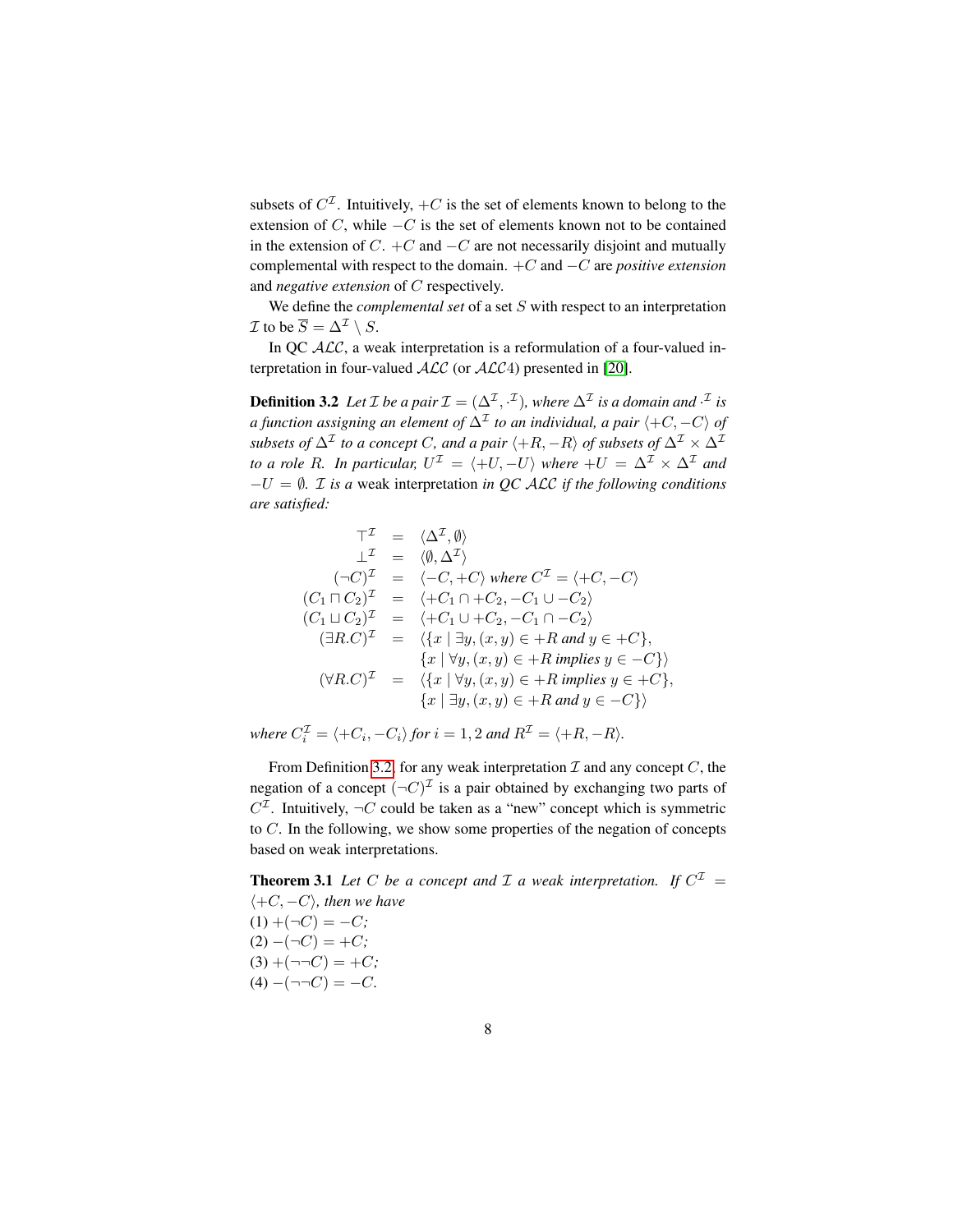Theorem [3.1](#page-7-1) shows that the *law of double negation* is valid by weak interpretations.

<span id="page-8-0"></span>In the following, we define the notion of weak satisfaction.

**Definition 3.3** *Let*  $\models_w$  *be a satisfiability relation between a set of QC weak interpretations and a set of axioms, called* weak satisfaction*. For a weak interpretation*  $I$ *, we define*  $\models_w$  *as follows:* (1)  $\mathcal{I} \models_w C(a)$  if and only if  $a^{\mathcal{I}} \in +C$ , where  $C^{\mathcal{I}} = \langle +C, -C \rangle$ ; (2)  $\mathcal{I} \models_w R(a, b)$  if and only if  $(a^{\mathcal{I}}, b^{\mathcal{I}}) \in +R$ , where  $R^{\mathcal{I}} = \langle +R, -R \rangle$ ; (3)  $\mathcal{I} \models_w C \sqsubseteq D$  if and only if  $+C \subseteq +D$ , where  $C^{\mathcal{I}} = \langle +C, -C \rangle$  and  $D^{\mathcal{I}} = \langle +D, -D \rangle.$ 

*Here*  $C, D$  *are concepts, R a role and a an individual in*  $\mathcal{L}^*$ *.* 

In Definition [3.3,](#page-8-0) an inclusion is interpreted as an *internal inclusion* as defined in ALC4. That is, a weak interpretation satisfies an inclusion  $C \subseteq D$ if and only if every element that is known to belong to the positive extension of  $C$  is known to belong to the positive extension of  $D$  under the weak satisfaction.

In the following, we give the interpretation of a complement of an axiom based on weak interpretations.

<span id="page-8-2"></span>Definition 3.4 *The interpretation of a complement of an axiom under weak interpretation is defined as follows: for any weak interpretation*  $I$ *, concepts*  $C, C_1, C_2$ , role R and individual a in  $\mathcal{L}^*$ ,

(1)  $\mathcal{I} \models_w \sim C(a)$  *if and only if*  $a^{\mathcal{I}} \notin C$  *where*  $C^{\mathcal{I}} = \langle C, -C \rangle$ *.* (2)  $\mathcal{I} \models_w \sim R(a, b)$  if and only if  $(a^{\mathcal{I}}, b^{\mathcal{I}}) \notin +R$  where  $R^{\mathcal{I}} = \langle +R, -R \rangle$ . (3)  $\mathcal{I} \models_w \sim C \sqsubseteq D$  *if and only if there exists an individual a such that*  $a^{\mathcal{I}} \in +C$  and  $a^{\mathcal{I}} \notin +D$  where  $C^{\mathcal{I}} = \langle +C, -C \rangle$  and  $D^{\mathcal{I}} = \langle +D, -D \rangle$ *.* 

The following theorem provides some basic properties of the weak satisfaction.

<span id="page-8-1"></span>**Theorem 3.2** Let  $C, D, E$  be concepts, R a role, a, b individuals and  $\mathcal{I}$  a *weak interpretation in QC* ALC*. The following properties hold.* (1)  $\mathcal{I} \models_w \neg C(a)$  *if and only if*  $a^{\mathcal{I}} \in -C$ *, where*  $C^{\mathcal{I}} = \langle +C, -C \rangle$ *.* (2)  $\mathcal{I} \models_w \neg \neg C(a)$  *if and only if*  $\mathcal{I} \models_w C(a)$ *.* (3)  $\mathcal{I} \models_w C \sqcup D(a)$  *if and only if*  $\mathcal{I} \models_w C(a)$  *or*  $\mathcal{I} \models_w D(a)$ *.* (4)  $\mathcal{I} \models_w C \sqcap D(a)$  *if and only if*  $\mathcal{I} \models_w C(a)$  *and*  $\mathcal{I} \models_w D(a)$ *.* (5)  $\mathcal{I} \models_w \neg(C \sqcap D)(a)$  *if and only if*  $\mathcal{I} \models_w \neg C \sqcup \neg D(a)$ *.* (6)  $\mathcal{I} \models_w \neg (C \sqcup D)(a)$  *if and only if*  $\mathcal{I} \models_w \neg C \sqcap \neg D(a)$ *.* (7)  $\mathcal{I} \models_w C \sqcup (D \sqcap E)(a)$  *if and only if*  $\mathcal{I} \models_w (C \sqcup D) \sqcap (C \sqcup E)(a)$ *.*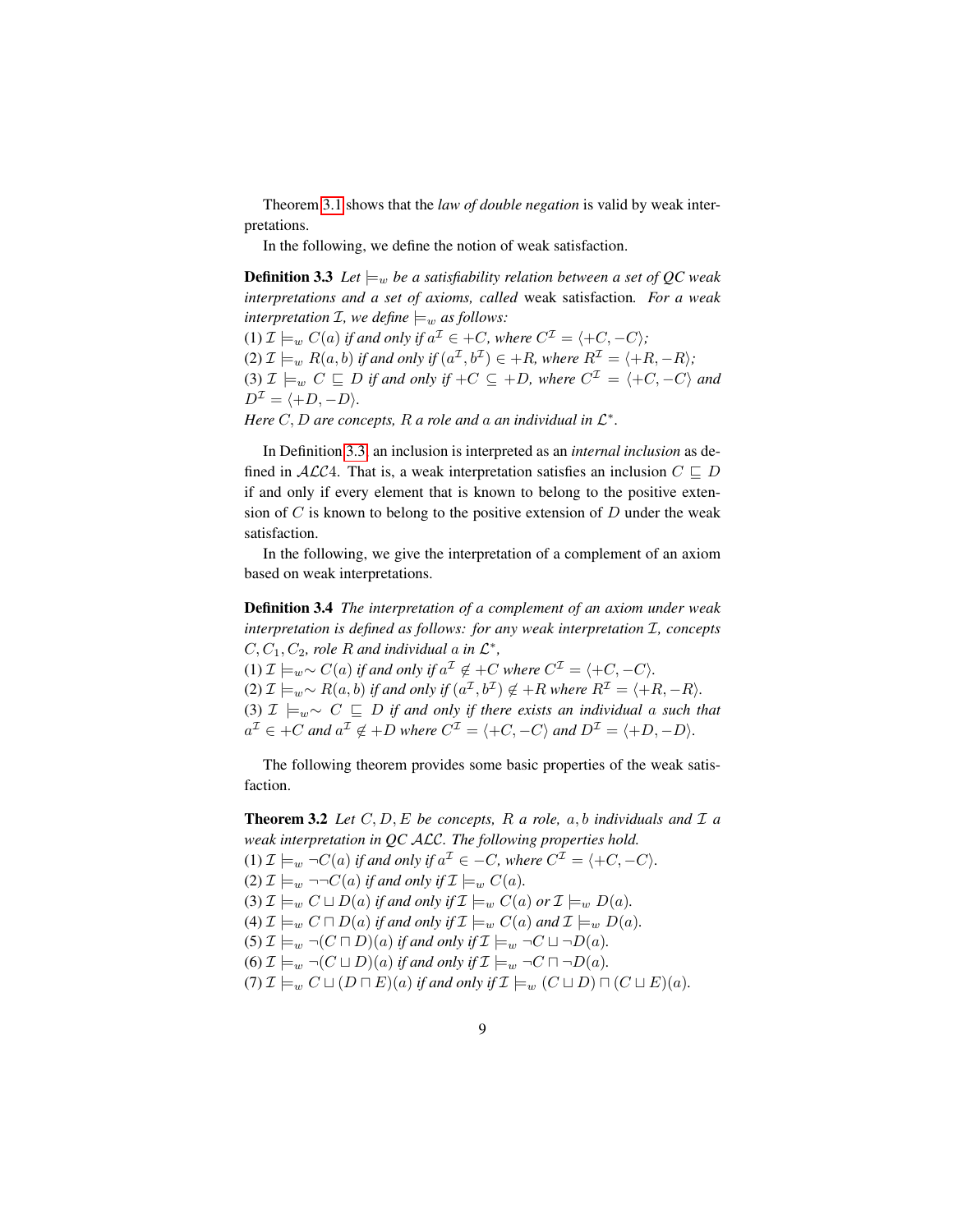(8)  $\mathcal{I} \models_w C \sqcap (D \sqcup E)(a)$  *if and only if*  $\mathcal{I} \models_w (C \sqcap D) \sqcup (C \sqcap E)(a)$ *.* (9)  $\mathcal{I} \models_w \neg \exists R.C(a)$  *if and only if*  $\mathcal{I} \models_w \forall R.\neg C(a)$ *.*  $(10)$   $\mathcal{I} \models_w \neg \forall R.C(a)$  *if and only if*  $\mathcal{I} \models_w \exists R.\neg C(a)$ *.* 

The properties (3) and (4) say that, under the weak satisfaction, an individual belongs to a disjunction (resp. conjunction) of two concepts if and only if it belongs to either (both) of the concepts. The properties (9) and (10) show that under weak satisfaction, the duality between existential restriction and value restriction holds; and the properties  $(2)$ ,  $(5)$  and  $(6)$ ,  $(7)$  and  $(8)$  respectively show that the weak satisfaction validates double the negation law, De Morgan's law and distributive law.

The following theorem shows that the intuitive equivalence between inclusion and disjunction of concepts with respect to complement of an axiom is satisfied under the weak semantics.

**Theorem 3.3** Let  $\mathcal I$  be a weak interpretation and  $C, D$  concepts in  $\mathcal L^*$ .

<span id="page-9-1"></span><span id="page-9-0"></span> $\mathcal{I} \models_w C \sqsubseteq D$  *iff for any individual*  $a, \mathcal{I} \models_w \sim C(a)$  *or*  $\mathcal{I} \models_w D(a)$ .

Theorem [3.3](#page-9-0) provides for a theoretical foundation to transform the problems of subsumption checking into the problems of QC consistency checking (defined in Section [4](#page-15-0) later).

The following theorem provides some important properties about the complement of an axiom under the weak satisfaction.

Theorem 3.4 *Given concepts* C, D*, individuals* a, b*, a role* R *and a weak*  $\mathcal{I}$  *in L*\*, the following properties hold.

(1)  $\mathcal{I} \models_{w} \sim (C \sqcap D)(a)$  *if and only if*  $\mathcal{I} \models_{w} \sim C(a)$  *or*  $\mathcal{I} \models_{w} \sim D(a)$ *.* 

(2)  $\mathcal{I} \models_{w} \sim (C \sqcup D)(a)$  *if and only if*  $\mathcal{I} \models_{w} \sim C(a)$  *and*  $\mathcal{I} \models_{w} \sim D(a)$ *.* 

(3)  $\mathcal{I} \models_{w} \sim (\forall R.C)(a)$  *if and only if there is an individual name b such that*  $\mathcal{I} \models_w R(a, b)$  *and*  $\mathcal{I} \models_w \sim C(b)$ *.* 

(4)  $\mathcal{I} \models_{w} \sim (\exists R.C)(a)$  *if and only if for any individual b if*  $\mathcal{I} \models_{w} R(a, b)$ *then*  $\mathcal{I} \models_w \sim C(b)$ .

In Theorem [3.4,](#page-9-1) the properties (1) and (2) show that the QC weak satisfaction satisfies the DeMorgan's law, when complement of an axiom is considered. The properties (3) and (4) show the complements of existential restriction assertions and value restriction assertions could be transformed into complements of assertions.

In QC  $ALC$ , a weak interpretation  $\mathcal I$  is a *weak model* of an axiom  $\phi$  if and only if  $\mathcal{I} \models_w \phi$ . *I* is a *weak model* of a QC ontology *O*, denoted by  $\mathcal{I} \models_w \mathcal{O}$ if and only if  $\mathcal I$  is a weak model of every axiom in  $\mathcal O$ .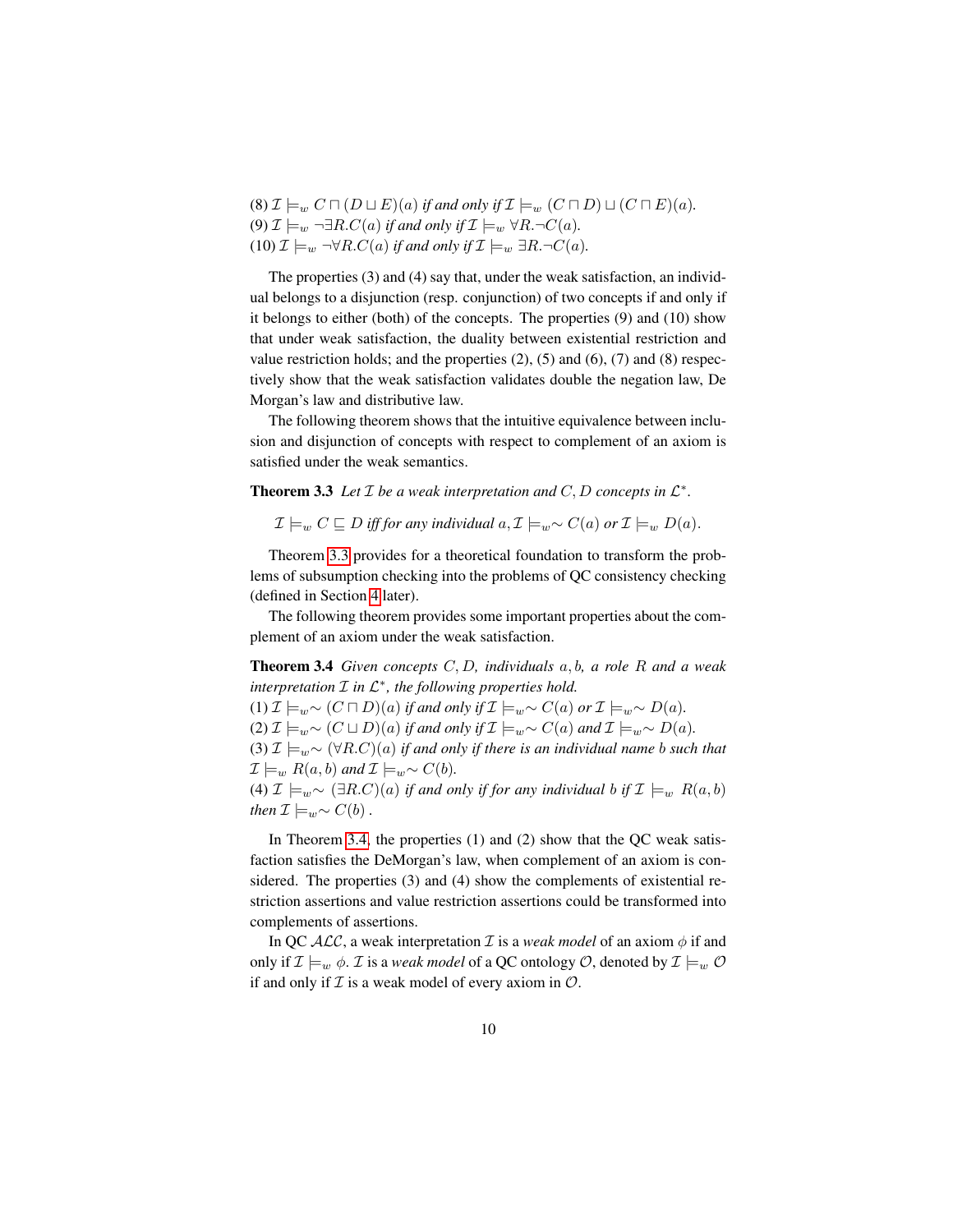Note that the weak semantics does not assure that every  $\cal{ALC}$  ontology has weak QC models. This fact also holds for the four-valued DL defined in [\[33\]](#page-26-3) if  $⊤$  and  $⊥$  are used arbitrarily. The following example illustrates this.

<span id="page-10-0"></span>**Example 3.2** *Consider*  $\mathcal{T} = {\mathcal{T} \sqsubseteq \bot}$ *. Since for any weak interpretation*  $\mathcal{I}$ *,*  $\top^{\mathcal{I}} = \langle \Delta^{\mathcal{I}}, \emptyset \rangle$  and  $\bot^{\mathcal{I}} = \langle \emptyset, \Delta^{\mathcal{I}} \rangle$  where  $\Delta^{\mathcal{I}} \neq \emptyset$  for weak interpretations,  $\mathcal{I}$ *has no weak model according to Definition [3.3.](#page-8-0)*

To preserve the weak satisfaction, we employ the satisfiable substitution in [\[21\]](#page-25-7) which is presented to maintain the four-valued satisfaction in  $ALC4$ . Given an ontology  $\mathcal{O}$ , the satisfiable form of  $\mathcal{O}$  (denoted by  $SF(\mathcal{O})$ ) is the ontology obtained by replacing each occurrence of  $\top$  in  $\mathcal{O}$  with  $NA \sqcup \neg NA$ , and replacing each occurrence of  $\perp$  in  $\mathcal O$  with  $NA \sqcap \neg NA$ , where  $NA$  is a new concept name.

In Example [3.2,](#page-10-0)  $\top \sqsubseteq \bot$  can be replaced by  $NA \sqcup \neg NA \sqsubseteq NA \sqcap \neg NA$ .

We take advantage of the substitution which preserves the weak satisfaction. That is, for any ontology  $\mathcal{O}, SF(\mathcal{O})$  always has at least one weak model.

Because of the above discussion, we assume that all ontologies discussed in the rest of this paper have weak models.

Moreover, the weak satisfaction like the four-valued satisfaction does not satisfy some basic inference rules, such as MP, MT and DS. Therefore, we define a strong interpretation by redefining the interpretations of disjunction of concepts and conjunction of concepts.

<span id="page-10-1"></span>**Definition 3.5** Let *I* be a pair  $\mathcal{I} = (\Delta^{\mathcal{I}}, \cdot^{\mathcal{I}})$  where  $\Delta^{\mathcal{I}}$  is a domain and  $\cdot^{\mathcal{I}}$  is *a function assigning an element of*  $\Delta^{\mathcal{I}}$  *to an individual, a pair*  $\langle+C,-C\rangle$  *of*  $subsets$  of  $\Delta^\mathcal{I}$  to a concept  $C$ , and a pair  $\langle +R,-R\rangle$  of subsets of  $\Delta^\mathcal{I}\times\Delta^\mathcal{I}$  to *a role* R*.* I *is a* strong interpretation *in QC* ALC *if the conditions in Definition [3.2,](#page-7-0) except those for conjunction of concepts and disjunction of concepts, are satisfied and the following two conditions are also satisfied:*

conjunction of concepts:  $(C_1 \sqcap C_2)^{\mathcal{I}}$  $=\langle +C_1 \cap +C_2,(-C_1 \cup -C_2) \cap (-C_1 \cup +C_2) \cap (+C_1 \cup -C_2) \rangle;$ disjunction of concepts:  $(C_1 \sqcup C_2)^{\mathcal{I}}$  $= \langle (+C_1 \cup +C_2) \cap (\overline{-C_1} \cup +C_2) \cap (+C_1 \cup \overline{-C_2}), -C_1 \cap -C_2 \rangle;$ *where*  $C^{\mathcal{I}} = \langle +C, -C \rangle$  and  $C_i^{\mathcal{I}} = \langle +C_i, -C_i \rangle$  for  $i = 1, 2$ .

Compared with the weak interpretation, the strong interpretation of disjunction of concepts tightens the condition that an individual is known to belong to a concept. For instance, based on strong interpretations, an individual a is known to be an instance of  $C_1 \sqcup C_2$  if and only if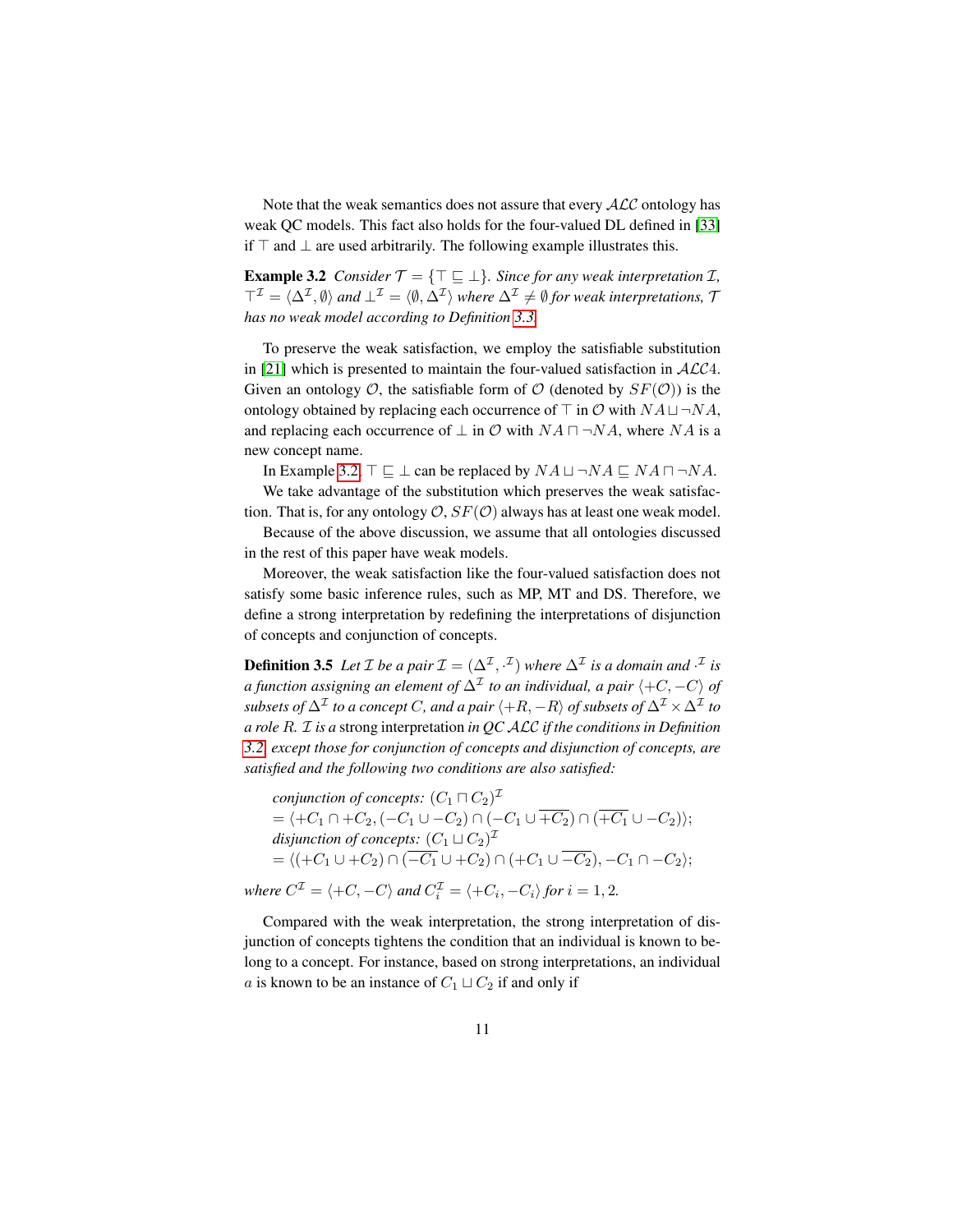- *a* is an instance of  $C_1$  or *a* is an instance of  $C_2$ ;
- if a is also an instance of  $\neg C_1$  then a must be an instance of  $C_2$ ; and
- if a is also an instance of  $\neg C_2$  then a must be an instance of  $C_1$ .

The strong interpretation of conjunction of concepts is defined by relaxing the condition that an individual is known not to be contained in the positive extension of a concept. For instance, based on strong interpretations, an individual a is known not to be contained in the positive extension of  $C_1 \sqcap C_2$  if and only if

- a is an instance of  $\neg C_1$  or a is an instance of  $\neg C_2$ ;
- if a is known to be an instance of  $C_1$  then a must be an instance of  $\neg C_2$ ; and
- <span id="page-11-1"></span>• if a is an instance of  $C_2$  then a must be an instance of  $\neg C_1$ .

The strong interpretation for disjunction and conjunction are introduced to ensure that the three basic inference rules (i.e., MP, MT, DS) are satisfied in OC ALC.

Corresponding to Theorem [3.1,](#page-7-1) we show that the *law of double negation* is also valid based on strong interpretations.

**Theorem 3.5** Let C be a concept and  $\mathcal I$  a strong interpretation. If  $C^{\mathcal I}$  =  $\langle +C, -C \rangle$ *, then we have* 

 $(1) + (\neg C) = -C;$  $(2) - (\neg C) = +C$ ;  $(3) + (\neg\neg C) = +C;$  $(4) - (\neg \neg C) = -C.$ 

<span id="page-11-0"></span>Similar to the weak satisfaction, we introduce the notion of *strong satisfaction*.

**Definition 3.6** Let  $\models_s$  be a satisfiability relation between a set of strong in*terpretations and a set of axioms, called* strong satisfaction*. For any strong interpretation*  $I$ *, we define*  $\models_s$  *as follows:* 

(1)  $\mathcal{I} \models_s C(a)$  if and only if  $a^{\mathcal{I}} \in +C$ , where  $C^{\mathcal{I}} = \langle +C, -C \rangle$ ; (2)  $\mathcal{I} \models_s R(a, b)$  if and only if  $(a^{\mathcal{I}}, b^{\mathcal{I}}) \in +R$ , where  $R^{\mathcal{I}} = \langle +R, -R \rangle$ ; (3)  $\mathcal{I} \models_s C \sqsubseteq D$  *if and only if*  $\overline{-C} \subseteq +D$ ,  $+C \subseteq +D$  *and*  $-D \subseteq -C$ *, where*  $C^{\mathcal{I}} = \langle +C, -C \rangle$  *and*  $D^{\mathcal{I}} = \langle +D, -D \rangle$ *.* 

*Here* C, D *are concepts,* R *a role and* a *an individual in QC* ALC*.*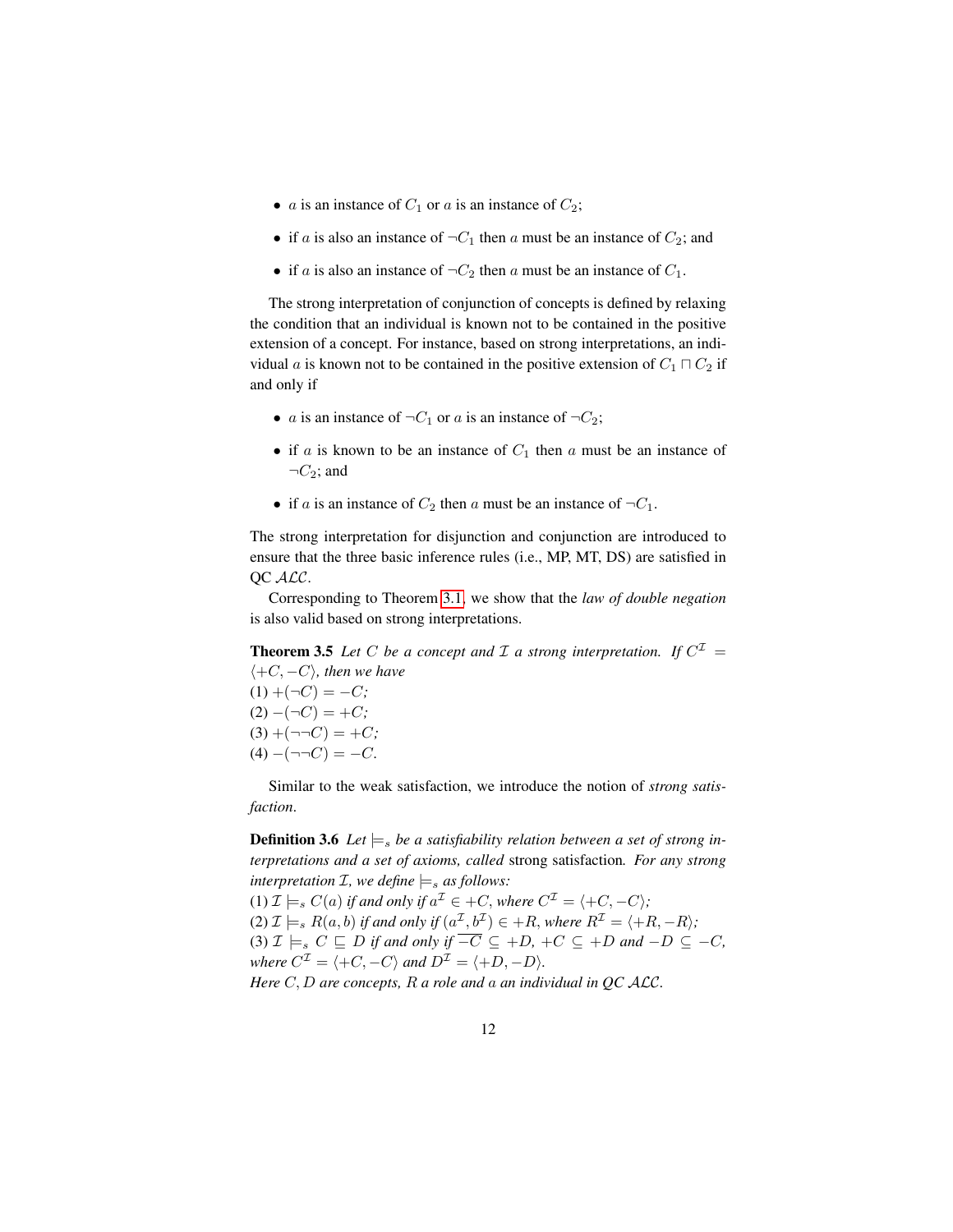In Definition [3.6,](#page-11-0) when defining the strong satisfaction of an inclusion based on strong interpretations, we use conditions for interpreting an inclusion by combing the interpretations of three inclusions, so-called *internal inclusion*, *material inclusion* and *strong inclusion* as defined in four-valued DL. By doing so, our strong satisfaction satisfies the intuitive equivalence that is falsified by the four-valued satisfaction.

<span id="page-12-0"></span>**Theorem 3.6** Let  $I$  be a strong interpretation and  $C, D$  concepts in  $L^*$ .

<span id="page-12-2"></span> $\mathcal{I} \models_s C \sqsubseteq D$  *if and only if*  $\mathcal{I} \models_s \neg C \sqcup D(a)$ , *for any individual a.* 

Theorem [3.6](#page-12-0) provides a theoretical base of transforming the problem of reasoning with ABoxes and terminologies into the problem of reasoning with ABoxes.

The following theorem provides a slightly different view on the strong satisfaction of disjunction of concepts.

**Theorem 3.7** Let  $L_i$   $(i = 1, ..., n)$  be a literal and a an individual in  $\mathcal{L}^*$ .  $\mathcal{I} \models_s L_1 \sqcup \cdots \sqcup L_n(a)$  *if and only if*  $\mathcal{I} \models_s L_1(a)$  *or* ... *or*  $\mathcal{I} \models_s L_n(a)$  *or*  $\forall i(1 \leq i \leq n), \mathcal{I} \models_s \exists L_i(a) \text{ implies } \mathcal{I} \models_s \otimes (L_1 \sqcup \cdots \sqcup L_n, L_i)(a)$ 

The following theorem provides some basic properties of the strong satisfaction. These properties are important because they will ensure the soundness and completeness of our QC tableau algorithm (presented in Section [5](#page-17-0) later).

<span id="page-12-1"></span>**Theorem 3.8** Let  $C, D, E$  be concepts, R a role, a, b individuals and  $\mathcal{I}$  a *strong interpretation in* L ∗ *. The following properties hold.* (1)  $\mathcal{I} \models_s \neg C(a)$  if and only if  $a^{\mathcal{I}} \in -C$ , where  $C^{\mathcal{I}} = \langle +C, -C \rangle$ . (2)  $\mathcal{I} \models_s \neg \neg C(a)$  *if and only if*  $\mathcal{I} \models_s C(a)$ *.* (3)  $\mathcal{I} \models_s C \sqcap D(a)$  *if and only if*  $\mathcal{I} \models_s C(a)$  *and*  $\mathcal{I} \models_s D(a)$ *.* (4)  $\mathcal{I} \models_s \neg (C \sqcap D)(a)$  *if and only if*  $\mathcal{I} \models_s \neg C \sqcup \neg D(a)$ *.* (5)  $\mathcal{I} \models_s \neg (C \sqcup D)(a)$  *if and only if*  $\mathcal{I} \models_s \neg C \sqcap \neg D(a)$ *.* (6)  $\mathcal{I} \models_s \neg \exists R.C(a)$  *if and only if*  $\mathcal{I} \models_s \forall R.\neg C(a)$ *.* (7)  $\mathcal{I} \models_s \neg \forall R.C(a)$  *if and only if*  $\mathcal{I} \models_s \exists R.\neg C(a)$ *.* 

<span id="page-12-3"></span>Property (3) says that, under the strong satisfaction, an individual belongs to a conjunction of two concepts if and only if it belongs to both concepts. Properties (6) and (7) show that under the strong satisfaction, the duality between existential restriction and value restriction holds; property (2) shows that the strong satisfaction satisfies the double complement law; and properties (4) and (5) show that the strong satisfaction satisfies the De Morgan's law.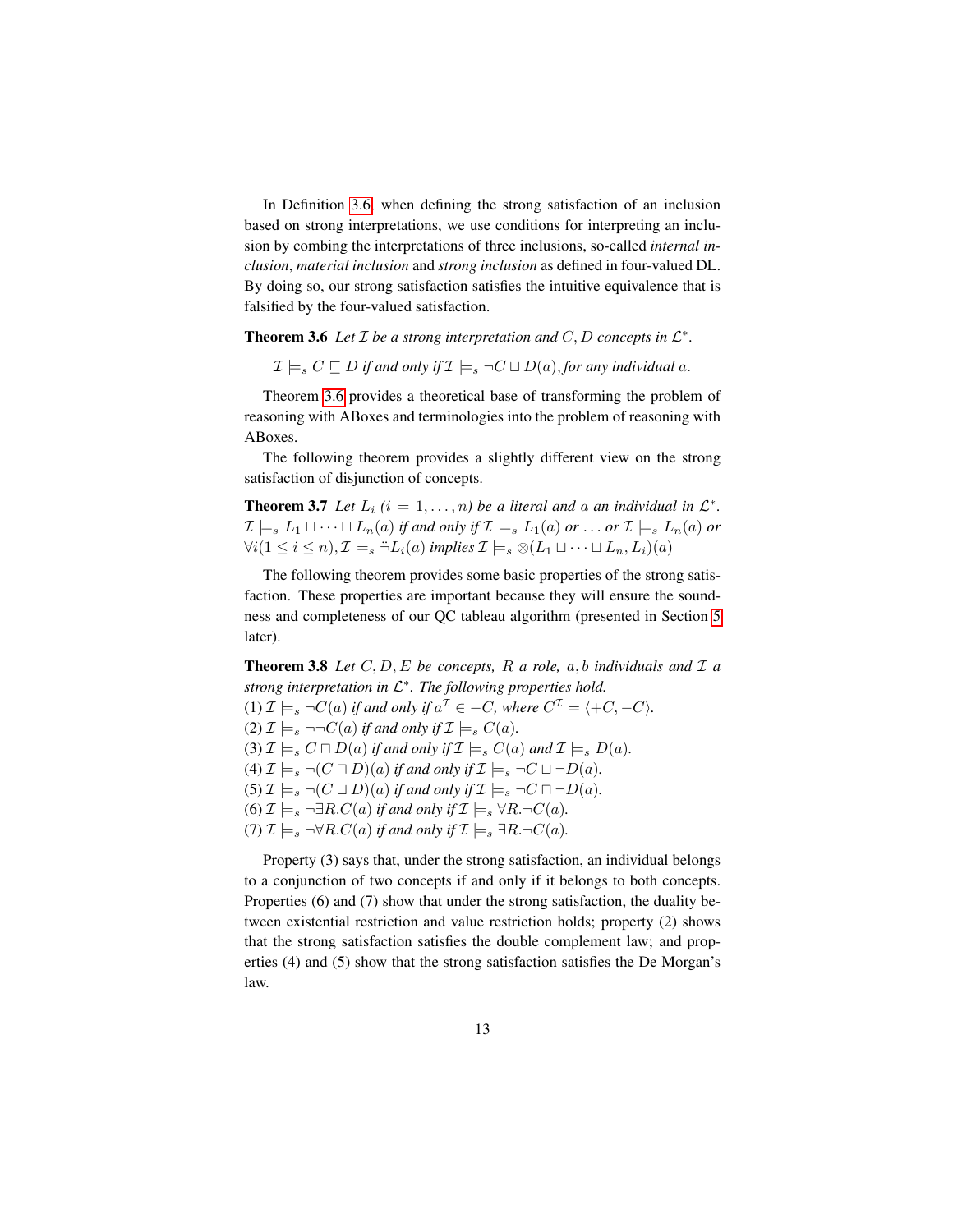Definition 3.7 *The interpretation of a complement of an axiom under strong interpretation is defined as follows: for any strong interpretation*  $I$ *, concepts* C, D, role R and individual  $\alpha$  in  $\mathcal{L}^*$ ,

(1)  $\mathcal{I} \models_{s} \sim C(a)$  *if and only if*  $a^{\mathcal{I}} \notin C$  *where*  $C^{\mathcal{I}} = \langle C, -C \rangle$ *.*  $(2)$   $\mathcal{I} \models_{s} \sim R(a, b)$  if and only if  $(a^{\mathcal{I}}, b^{\mathcal{I}}) \notin +R$  where  $R^{\mathcal{I}} = \langle +R, -R \rangle$ . (3)  $\mathcal{I} \models_{s \sim} C \sqsubseteq D$  *if and only if there exists an individual a such that*  $a^{\mathcal{I}} \in \overline{-C}$  and  $a^{\mathcal{I}} \notin +D$ , or  $a^{\mathcal{I}} \in +C$  and  $a^{\mathcal{I}} \notin +D$ , or  $a^{\mathcal{I}} \in -D$  and  $a^{\mathcal{I}} \notin -C$ , where  $C^{\mathcal{I}} = \langle +C, -C \rangle$  and  $D^{\mathcal{I}} = \langle +D, -D \rangle$ .

<span id="page-13-0"></span>The following theorem provides some important properties about the complement of an axiom under the strong satisfaction.

**Theorem 3.9** *Given concepts*  $C, D$ *, individuals*  $a, b$  *and*  $a$  *role*  $R$  *in*  $\mathcal{L}^*$ *, the following properties hold.*

(1)  $\mathcal{I} \models_{s} \sim (C \sqcap D)(a)$  *if and only if*  $\mathcal{I} \models_{s} \sim C(a)$  *or*  $\mathcal{I} \models_{s} \sim D(a)$ *.* (2)  $\mathcal{I} \models_{s \sim} (C \sqcup D)(a)$  *if and only if*  $\mathcal{I} \models_{s \sim} C(a)$  *and*  $\mathcal{I} \models_{s \sim} D(a)$ *, or*  $\mathcal{I} \models_s \neg C(a)$  *and*  $\mathcal{I} \models_s \sim D(a)$ *, or*  $\mathcal{I} \models_s \neg D(a)$  *and*  $\mathcal{I} \models_s \sim C(a)$ *.* 

(3)  $\mathcal{I} \models_{s} \sim (\forall R.C)(a)$  *if and only if there is an individual name b such that*  $\mathcal{I} \models_{s} R(a, b)$  *and*  $\mathcal{I} \models_{s} \sim C(b)$ *.* 

(4)  $\mathcal{I} \models_{s} \sim (\exists R.C)(a)$  *if and only if for any individual b if*  $\mathcal{I} \models_{s} R(a, b)$  *then*  $\mathcal{I} \models_{s \sim} C(b)$ .

In Theorem [3.9,](#page-13-0) properties (1) and (2) show that weak satisfaction satisfies double complement law and DeMorgan's law, when complement of an axiom is considered. Properties (3) and (4) show the conditions of satisfiability of existential restriction assertion axioms and complement of value restriction assertion axioms respectively.

In QC  $ALC$ , a strong interpretation  $\mathcal I$  is a *strong model* of an axiom  $\phi$  if and only if  $\mathcal{I} \models_s \phi$ . *I* is a *strong model* of a QC ontology *O*, denoted by  $\mathcal{I} \models_{s} \mathcal{O}$  if and only if  $\mathcal{I}$  is a strong model of every axiom in  $\mathcal{O}$ .

<span id="page-13-1"></span>The following theorem shows the relationship between weak models and strong models.

**Theorem 3.10** *Let*  $I$  *be a weak interpretation and*  $\phi$  *an axiom in ALC*.

If 
$$
\mathcal{I} \models_s \phi
$$
 then  $\mathcal{I} \models_w \phi$ .

This theorem shows that a strong model is also a weak model. As a result, the reasoning power of strong satisfaction is no stronger than weak satisfaction. In fact, strong satisfaction is weaker than weak satisfaction. To see this, consider the following example.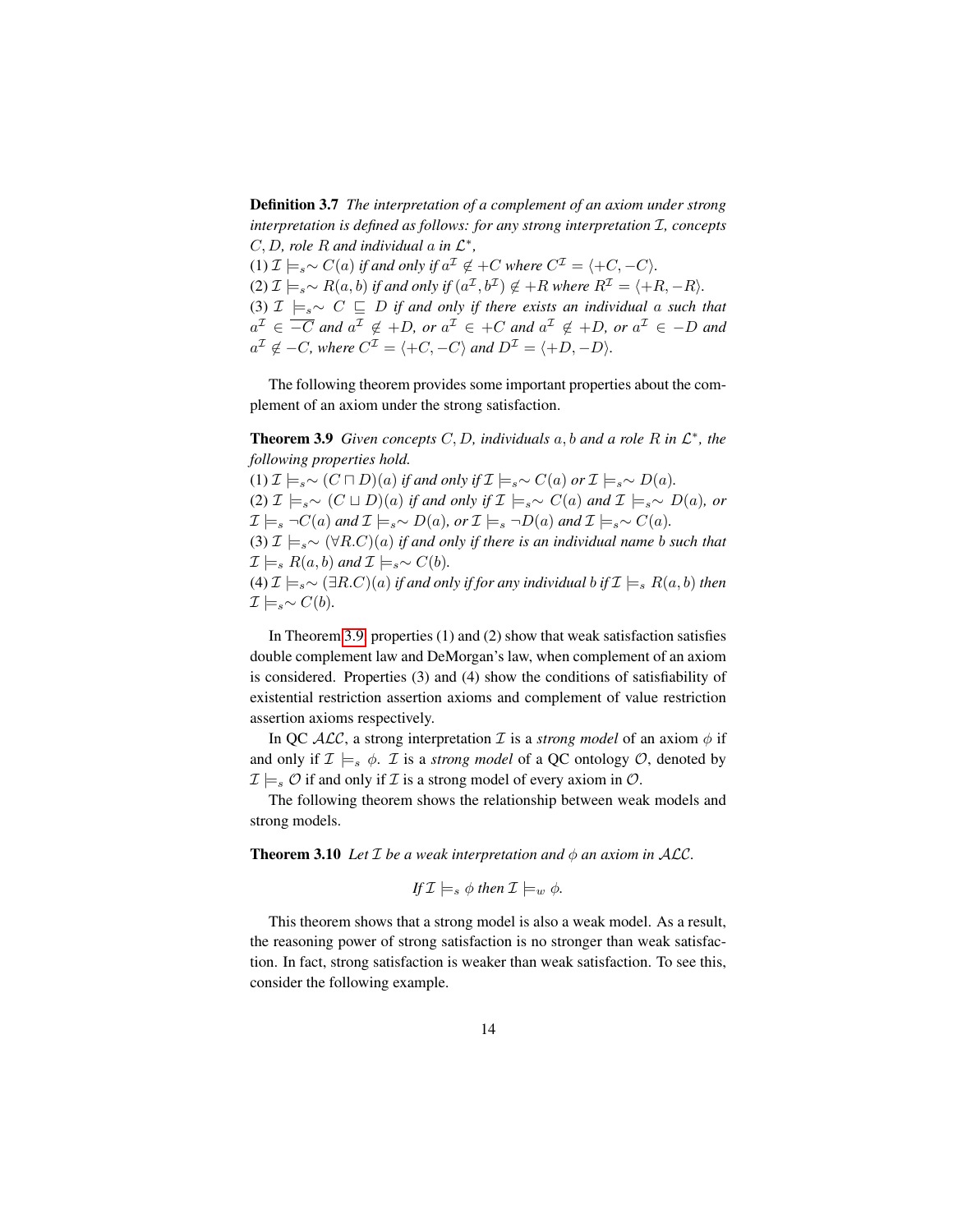**Example 3.3** Let  $A = \{C(a), \neg C(a)\}$  be an ABox in  $\mathcal{L}^*$ . Let  $\mathcal{I}$  be a weak in*terpretation such that*  $\Delta^{\mathcal{I}} = \{a^{\mathcal{I}}\}$ ,  $C^{\mathcal{I}} = \{\{a^{\mathcal{I}}\}, \{a^{\mathcal{I}}\}\}$  *and*  $D^{\mathcal{I}} = \langle \emptyset, \{a^{\mathcal{I}}\}\rangle$ . *Clearly,*  $\mathcal{I} \models_w C \sqcup D(a)$  *while*  $\mathcal{I} \not\models_s C \sqcup D(a)$  *since*  $\mathcal{I} \not\models_s D(a)$ *. This example illustrates that Theorem [3.10](#page-13-1) does not hold vice versa.*

The above discussion shows that while the paraconsistent entailment  $\models_s$ satisfies some useful reasoning rules, it is too weak. It implies none of  $\models_s$ and  $\models_w$  is a suitable paraconsistent semantics for quasi-classical description logic (QCDL).

For this reason, we introduce a novel consequence relation in terms of both the weak and the strong satisfaction relations. We define a QC entailment which is of the same form as classical entailment except that we use the strong satisfaction for the assumptions and weak satisfaction for the inferences. It is well known that the less assumptions are contained in the premise of an entailment, the more conclusions can be drawn. Based on this fact, the strong satisfaction is employed to make less assumptions in the premise in order to make QC semantics stronger. On the other hand, the weak satisfaction is employed to ensure the conclusion tolerating inconsistencies.

Definition 3.8 *Given a QC ontology* O *and an axiom* φ *in QC* ALC*, we say*  $O$  quasi-classically entails *ϕ*, *denoted by*  $O ⊨<sub>O</sub>$  *ϕ*, *if and only if for every interpretation I, if for any axiom*  $\psi$  *of*  $\mathcal{O}$ *, we have*  $\mathcal{I} \models_s \psi$ *, then*  $\mathcal{I} \models_w \phi$ *.* 

The following theorem shows that  $\models_{\mathcal{Q}}$  satisfies the *resolution rule* which is a general form of MP, MT and DS.

Theorem 3.11 *Let* B, C, E *be concepts and* a *an individual in* ALC*. Then*

<span id="page-14-1"></span><span id="page-14-0"></span>
$$
\{B \sqcup C(a), \neg B \sqcup E(a)\} \models_Q C \sqcup E(a).
$$

By Theorem [3.11,](#page-14-0) it is easy to check that  $\models_Q$  satisfies three basic inference rules (MP, MT and DS). For instance, let  $A = \{Penguin(tweety)\}$ ,  $\neg Fly(tweety), \neg Penguin \sqcup Fly(tweety), \neg Fly \sqcup Haswings(tweety)\}$ be an ABox in  $\mathcal{L}^*$ . It easily shows that  $\mathcal{A} \models_Q Haswings(tweety)$ .

Let's go back to Definition [3.8.](#page-14-1) According to Theorem [3.11,](#page-14-0) the strong satisfaction is employed to capture the decomposition of the set of assumptions because it satisfies the resolution rule. On the contrary, the weak satisfaction is employed to capture the composition of axioms from resolvent after applying the *disjunct rule*, i.e.,  $\{C(a)\}\models_w C \sqcup D(a)$ . Based on the weak satisfaction and the strong satisfaction, QC entailment assures stronger ability of paraconsistent reasoning in QC ALC.

The following example shows that QC entailment is nontrivial.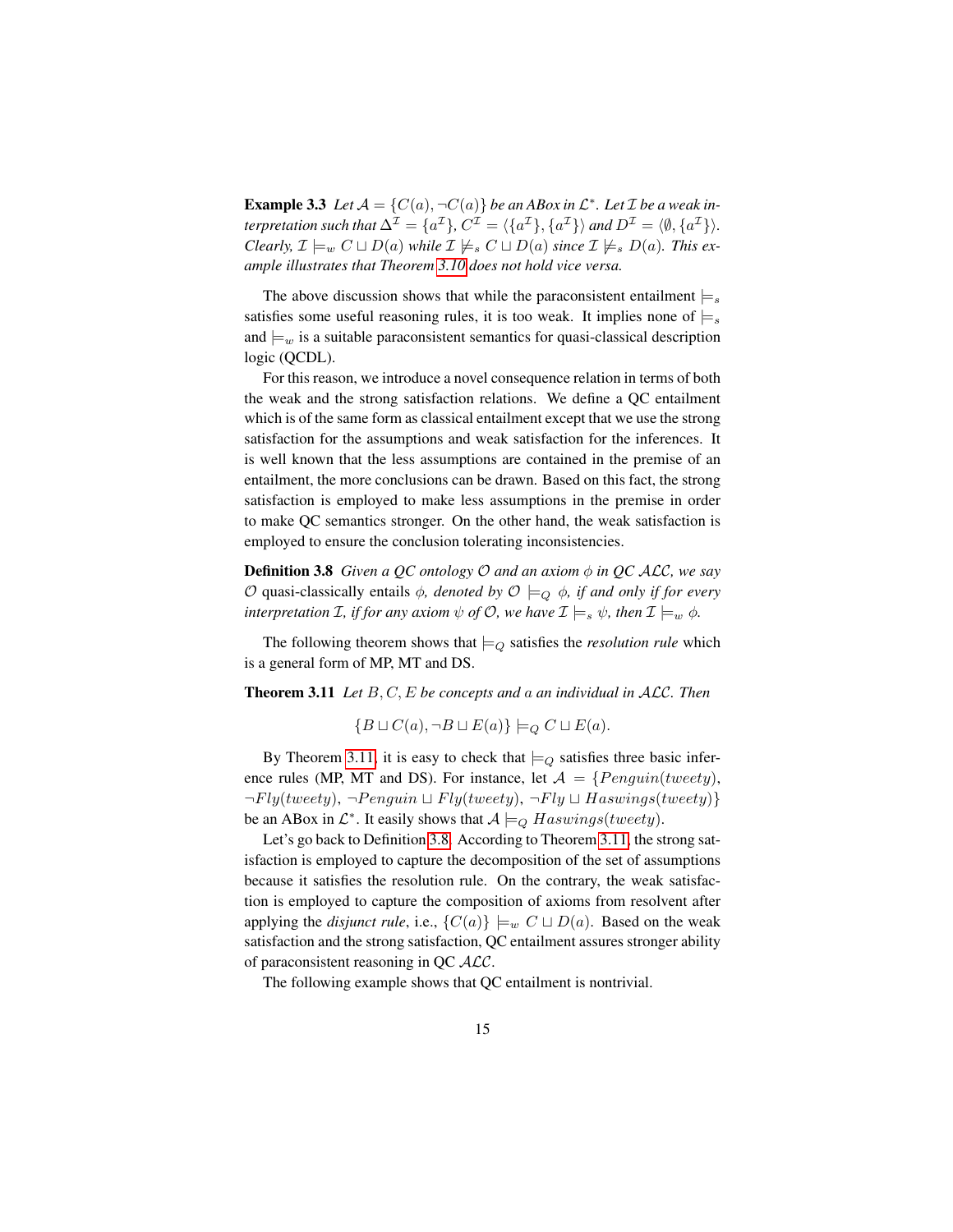**Example 3.4** *Given a QC ontology*  $\mathcal{O} = \{B(a), \neg B(a)\}\$  *and a concept name* A in *QC* ALC. So  ${B(a), \neg B(a)}$  is classically inconsistent. However *it is not the case that*  $\mathcal{O} \models_{Q} A(a)$  *holds, since there exists an interpretation I such that*  $B^{\mathcal{I}} = \langle +B, -B \rangle$ *,*  $A^{\mathcal{I}} = \langle +A, -A \rangle$  *where*  $+B = \{a^{\mathcal{I}}\}$ *,*  $-B = \{a^{\mathcal{I}}\}$  and  $+A = -A = \emptyset$ *. So*  $\mathcal{I} \models_s B \sqcap \neg B(a)$ *, but*  $\mathcal{I} \not\models_w A(a)$ *since* A(a) *does not occur in* O*.*

<span id="page-15-1"></span>**Example 3.5** *Now consider the universal concept*  $\top = A \sqcup \neg A$  *where* A *is a concept name. Here*  $\models_{Q} A \sqcup \neg A(a)$  *for any individual a since there exists an interpretation*  $\mathcal I$  *such that*  $\mathcal I \not\models_w A \sqcup \neg A(a)$ *. However, we have*  $\models A \sqcup \neg A(a)$  $since \models \top(a).$ 

Example [3.5](#page-15-1) shows that the *excluded middle law* fails in QC ALC which does not hold in four-valued DLs. The failure of the excluded middle law still occurs in QC logic (see [\[6,](#page-24-3) [17\]](#page-25-10)). In general, tautologies in classical  $\mathcal{ALC}$ , is not a problem in practice because software engineers use DLs for reasoning about some specification. So tautologies tell them nothing useful for their tasks. Contradictions could not be analogously entailed. Because of this, in this paper, we mainly consider ontologies with neither tautologies nor contradictions.

## <span id="page-15-0"></span>4 REASONING IN QUASI-CLASSICAL DESCRIPTION LOGIC

In this section, we mainly discuss the *QC consistency* problem and two basic inference problems in QC ALC, namely, *QC instance checking* and *QC subsumption checking*.

Firstly, we consider the problem of OC consistency of OC  $\mathcal{ALC}$  ABoxes. In classical DLs, the problems of instance checking and subsumption checking can be reduced to the problem of satisfiability checking based on Lemma [2.1.](#page-5-0) In the following, analogously, we want to reduce the problems of QC instance checking and QC subsumption checking into the problem of consistency checking in QC ALC. Thus, firstly, we introduce a kind of consistency under QC semantics, called *QC consistency*, in QC ALC. In the following, we employ strong models to characterize our QC consistency for QC  $\cal{ALC}$ which is suggested in quasi-classical propositional logic (see [\[12\]](#page-25-2)).

In QC ALC, a concept C is *QC satisfiable* with respect to a QC TBox  $\mathcal T$  if there exists a strong model  $\mathcal I$  of  $\mathcal T$  such that  $+C \neq \emptyset$  where  $C^{\mathcal I}$  =  $\langle +C, -C \rangle$ ; and *QC unsatisfiable* with respect to T otherwise. A QC ABox A is *QC consistent* if there exists a strong model I of A, and *QC inconsistent*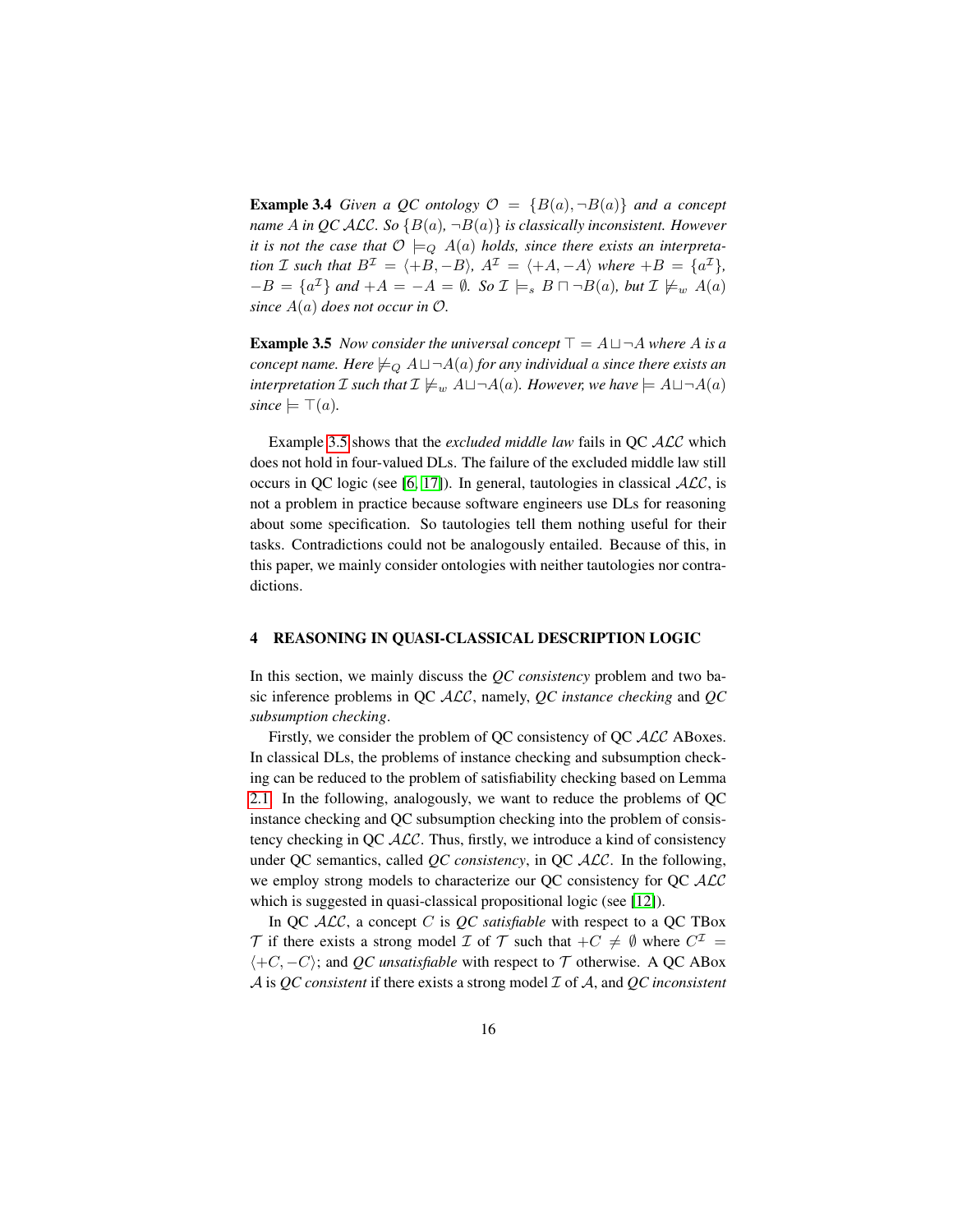otherwise. A QC ontology  $\mathcal O$  is  $\mathcal QC$  *consistent* if there exists a strong model I of its ABox and its TBox, and *QC inconsistent* otherwise.

Next, we mainly discuss the two basic inference problems (*quasi-classical instance checking (QC instance checking)* and *quasi-classical subsumption checking (QC subsumption checking)*) in QC ALC.

- *QC instance checking*: an individual a is a *quasi-classical instance (QC instance for short)* of a concept C with respect to an ABox  $\mathcal A$  if  $\mathcal{A} \models_{Q} C(a);$
- <span id="page-16-0"></span>• *QC subsumption checking*: a concept C is *quasi-classically subsumed (QC subsumed)* by a concept D with respect to a TBox  $\mathcal{T}$  if  $\mathcal{T} \models_{Q}$  $C \sqsubseteq D$ .

In the following theorem, we show that there exists a close relation between two basic inference problems and QC consistency problem.

**Theorem 4.1** Let  $\mathcal O$  be an ontology and  $C, D$  concepts in  $\mathcal{ALC}$ . (1)  $\mathcal{O} \models_{\mathcal{Q}} C(a)$  *if and only if*  $\mathcal{O} \cup \{\sim C(a)\}\$  *is*  $\mathcal{Q}$ *C inconsistent.* (2)  $\mathcal{O}$   $\models_Q C ⊆ D$  *if and only if*  $\mathcal{O} ∪ {C(ι), ∼ D(ι)}$  *is QC inconsistent where* ι *is a new individual not occurring in* O*.*

By Theorem [4.1,](#page-16-0) two basic inference problems can be reduced to the QC consistency problem in QC ALC.

Corresponding to classical  $\text{ALC}$ , in QC  $\text{ALC}$ , we use  $C \equiv_Q D$  as an abbreviation for the symmetrical pair of GCIs  $C \sqsubseteq D$  and  $D \sqsubseteq C$ , we call it a *quasi-classical equality (QC equality for short)*. A weak interpretation *I* satisfies a QC equality  $C \equiv_Q D$  if and only if  $+C = +D$  where  $C^{\mathcal{I}} =$  $\langle +C, -C \rangle$  and  $D^{\mathcal{I}} = \langle +D, -D \rangle$ . A strong interpretation  $\mathcal{I}$  satisfies a QC equality  $C \equiv_Q D$  if and only if (1) + $C = +D$  and  $-C = -D$ ; and (2)  $+C \cup -C = \Delta^{\mathcal{I}}$  and  $+D \cup -D = \Delta^{\mathcal{I}}$  where  $C^{\mathcal{I}} = \langle +C, -C \rangle$  and  $D^{\mathcal{I}} =$ h+D, −Di. Analogously, we define *QC definitions* and *acyclic QC TBoxes*.

<span id="page-16-1"></span>Note that to check two basic problems (instance checking and subsumption checking) for ontologies contains both ABoxes and TBoxes and queries in  $ALC$ , the complement of concept axioms will be added into ABoxes during the process of reducing two basic problems to QC consistency problem. That is to say, TBoxes are not changed in the process of reduction. Therefore, we only need to consider a classical TBox and a QC ABox to get the following corollary which shows a similar result as Lemma [2.2](#page-5-1) for QC semantics with respect to acyclic TBoxes.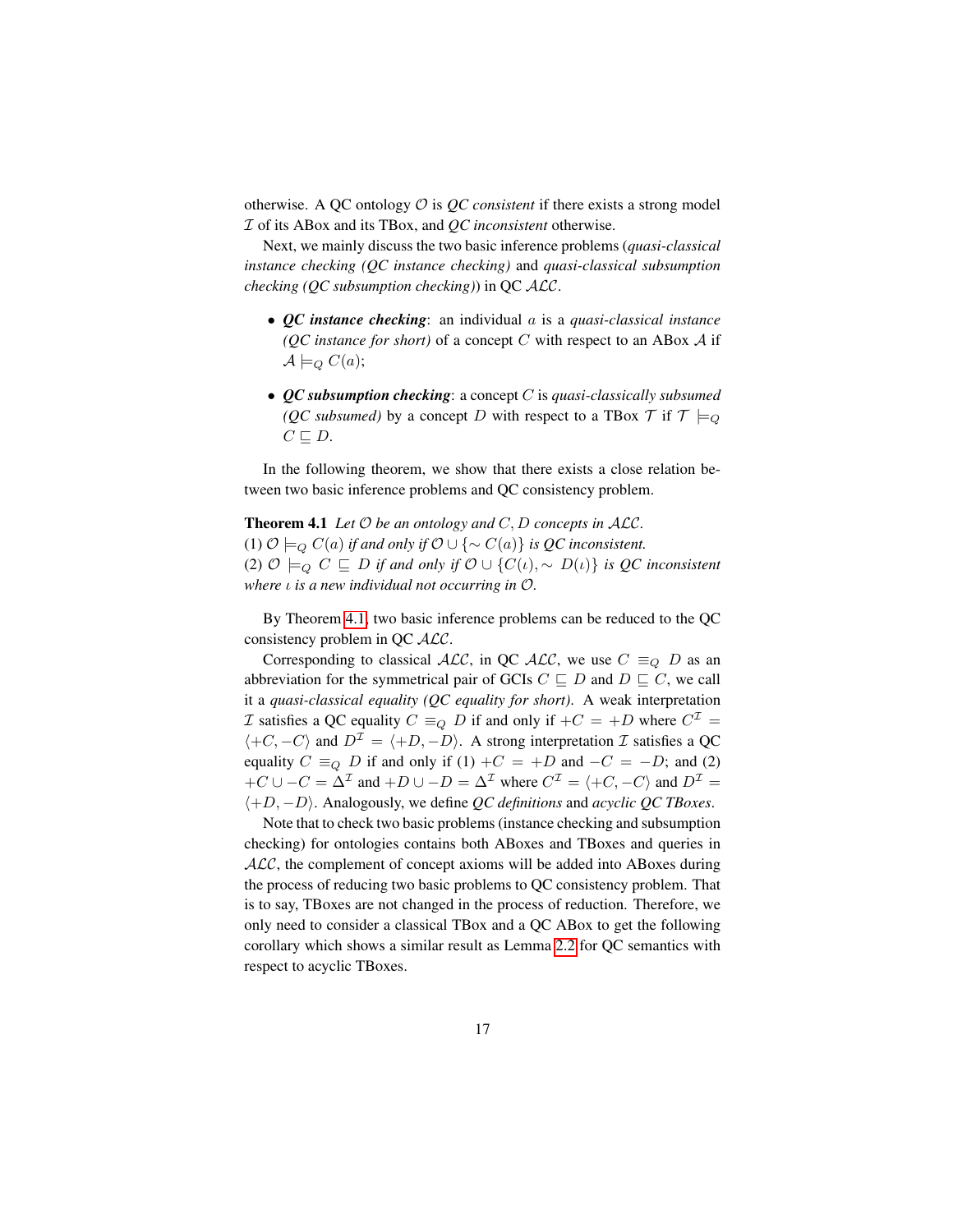**Corollary 4.1** *Let*  $C, D$  *be concepts,*  $A$  *a*  $QC$   $AB$ *ox and*  $T$  *a*  $TB$ *ox in*  $ALC$ *. Then the following properties hold:*

(1) C *is QC satisfiable with respect to*  $\mathcal T$  *if and only if*  $C \sqcap C_{\mathcal T} \sqcap \forall U.C_{\mathcal T}$  *is QC satisfiable;*

(2) D *QC* subsumes C with respect to  $\mathcal T$  if and only if  $C \sqcap \neg D \sqcap C_{\mathcal T} \sqcap \forall U.C_{\mathcal T}$ *is QC unsatisfiable;*

(3) A *is QC consistent with respect to*  $\mathcal T$  *if and only if*  $A \cup \{C_{\mathcal T} \cap \forall U.C_{\mathcal T}(a) \mid$  $a \in N_A(\mathcal{A})$  *is QC consistent, where*  $C_{\mathcal{T}}$  *and*  $N_A(\mathcal{A})$  *are defined in Lemma [2.2.](#page-5-1)*

By Theorem [4.1,](#page-16-0) the proof of Corollary [4.1](#page-16-1) is similar to that of Lemma [2.2](#page-5-1) that can be found in [\[29\]](#page-26-8).

Corollary [4.1](#page-16-1) provides an approach to checking consistency of QC ABoxes with respect to general QC TBoxes. Because of this, the problems about reasoning with respect to QC ABoxes and general QC TBoxes can be reduced to those of reasoning with respect to QC ABoxes.

In a word, the two basic inference problems can be reduced to the problem of QC consistency checking of a QC ABox by Theorem [4.1](#page-16-0) and Corollary [4.1](#page-16-1) in QC  $ALC$ . So we mainly discuss the QC consistency problem in the following.

## <span id="page-17-0"></span>5 QC TABLEAU ALGORITHM

In ALC, *tableau-based algorithms* have been proposed to decide consistency of ontologies. Schmidt-Schauß and Smolka in [\[31\]](#page-26-7) presented a tableau algorithm for checking consistency of an ALC ABox. In Section [2,](#page-2-0) we have shown that the basic problems of reasoning in DLs can be reduced to the consistency problem for ABoxes by Lemma [2.1](#page-5-0) and Lemma [2.2.](#page-5-1) The main idea of tableau-based algorithms for deciding consistency of an ABox  $A$  is given as follows: the algorithm starts with the ABox  $A$  (all concepts occurring in A is in NNF) and applies consistency preserving expansion rules (see Figure 2.6 in the Description Logic Handbook [\[1\]](#page-24-4)) to the ABox until no more rules to be applied. If the "*complete*" ABox obtained in this way does not contain an obvious contradiction (called *clash*) then A is consistent, otherwise it is inconsistent. In this section, we develop a tableau algorithm called *QC tableau algorithm* for deciding QC inconsistency of ALC QC ABoxes.

By Theorem [3.8](#page-12-1) and Theorem [3.4,](#page-9-1) it suffices to put axioms  $\phi \in \mathcal{L}^*$  into NNF by pushing negation inwards in polynomial time. For instance, the NNF of  $\neg(\neg B_1 \sqcup \forall R.B_2)(a)$  is  $B_1 \sqcap \exists R.\neg B_2(a)$  where  $B_1, B_2$  are concept names,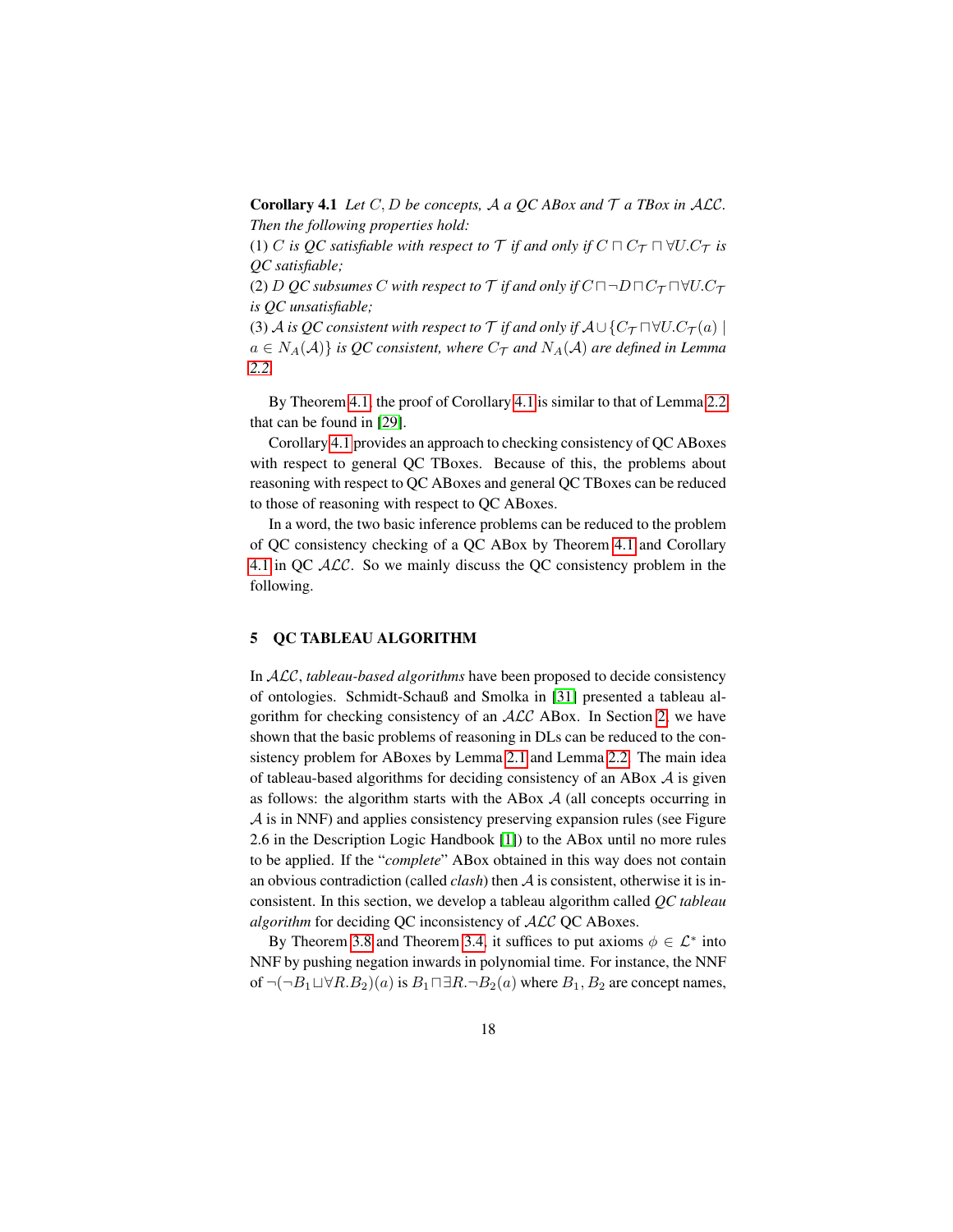<span id="page-18-0"></span>

| $\Box$ -rule:                                | If $C_1 \sqcap C_2(x) \in \mathcal{A}$ , but $\{C_1(x), C_2(x)\} \not\subseteq \mathcal{A}$ ,                     |
|----------------------------------------------|-------------------------------------------------------------------------------------------------------------------|
|                                              | then $\mathcal{A}' := \mathcal{A} \cup \{C_1(x), C_2(x)\}.$                                                       |
| $\sqcup$ -rule:                              | If $C_1 \sqcup C_2(x) \in \mathcal{A}$ ,                                                                          |
|                                              | but $\{C_1(x), C_2(x), \neg C_1(x), \neg C_2(x)\}\cap \mathcal{A}=\emptyset$ ,                                    |
|                                              | then $A' := A \cup \{C_1(x)\}, A'' := A \cup \{C_2(x)\}.$                                                         |
| $\exists$ -rule:                             | If $\exists R.C(x) \in \mathcal{A}$ , but there is no individual name z                                           |
|                                              | such that $\{C(z), R(x, z)\} \subseteq A$ ,                                                                       |
|                                              | then $\mathcal{A}' := \mathcal{A} \cup \{C(y), R(x, y)\}\$                                                        |
|                                              | $\bigcup \{U(a,y), U(y,a) \mid a \in N_A(\mathcal{A})\}$                                                          |
|                                              | where $y$ is an individual name not occurring in $A$ .                                                            |
| $\forall$ -rule:                             | If $\{\forall R.C(x), R(x,y)\}\subseteq \mathcal{A}$ , but $C(y)\notin \mathcal{A}$ ,                             |
|                                              | <b>then</b> $\mathcal{A}' := \mathcal{A} \cup \{C(y)\}.$                                                          |
| QC-rule:                                     | If $C_1 \sqcup C_2(x) \in \mathcal{A}$ and $\exists C_i(x) \in \mathcal{A}, i \in \{1,2\},\$                      |
|                                              | then $\mathcal{A}' := \mathcal{A} \cup \{ \otimes (C_1 \sqcup C_2, C_i)(x) \}.$                                   |
| $\sim$ <sub><math>\sqcap</math></sub> -rule: | If $\sim (C_1 \sqcap C_2)(x) \in \mathcal{A}$ , but $\{\sim C_1(x), \sim C_2(x)\} \cap \mathcal{A} = \emptyset$ , |
|                                              | then $\mathcal{A}':=\mathcal{A}\cup\{\sim C_1(x)\}, \mathcal{A}'':=\mathcal{A}\cup\{\sim C_2(x)\}.$               |
| $\sim_{\square}$ -rule:                      | If $\sim (C_1 \sqcup C_2)(x) \in \mathcal{A}$ , but $\{\sim C_1(x), \sim C_2(x)\} \nsubseteq \mathcal{A}$ ,       |
|                                              | then $\mathcal{A}' := \mathcal{A} \cup \{ \sim C_1(x), \sim C_2(x) \}.$                                           |
| $\sim$ -rule                                 | If $\{\sim (\exists R.C)(x), R(x,y)\}\subseteq \mathcal{A}$ , but $\sim C(y) \notin \mathcal{A}$ ,                |
|                                              | then $\mathcal{A}' := \mathcal{A} \cup \{ \sim C(y) \}.$                                                          |
| $\sim\forall$ -rule:                         | If $\sim (\forall R.C)(x) \in A$ , but there is no individual name z                                              |
|                                              | such that $\{\sim C(z), R(x, z)\} \subseteq A$ ,                                                                  |
|                                              | then $\mathcal{A}' := \mathcal{A} \cup \{ \sim C(y), R(x, y) \}$                                                  |
|                                              | $\bigcup \{U(a,y), U(y,a) \mid a \in N_A(\mathcal{A})\}$                                                          |
|                                              | where $y$ is an individual name not occurring in $A$ .                                                            |

<span id="page-18-1"></span>TABLE 1: Quasi-Classical Expansion Rules

 $R$  a role name and  $a$  an individual. Without loss of generality, we assume that all concepts C occurring in A are in NNF. Secondly, we introduce *QC expansion rules* which contain nine rules in the following definition.

**Definition 5.1** *Let*  $A$  *be a QC ABox,*  $C_1$ ,  $C_2$ ,  $C$  *concepts,*  $R$  *a role and*  $x$ ,  $y$ ,  $z$ *individuals, respectively. The QC expansion rules in QC* ALC *are defined in Table [1.](#page-18-0)*

In Definition [5.1,](#page-18-1) four of the nine QC expansion rules, namely,  $\Box$ -rule,  $\Box$ rule, ∃-rule and ∀-rule, are directly borrowed from classical expansion rules for decomposition of axioms. The QC-rule is introduced to make the *resolu-*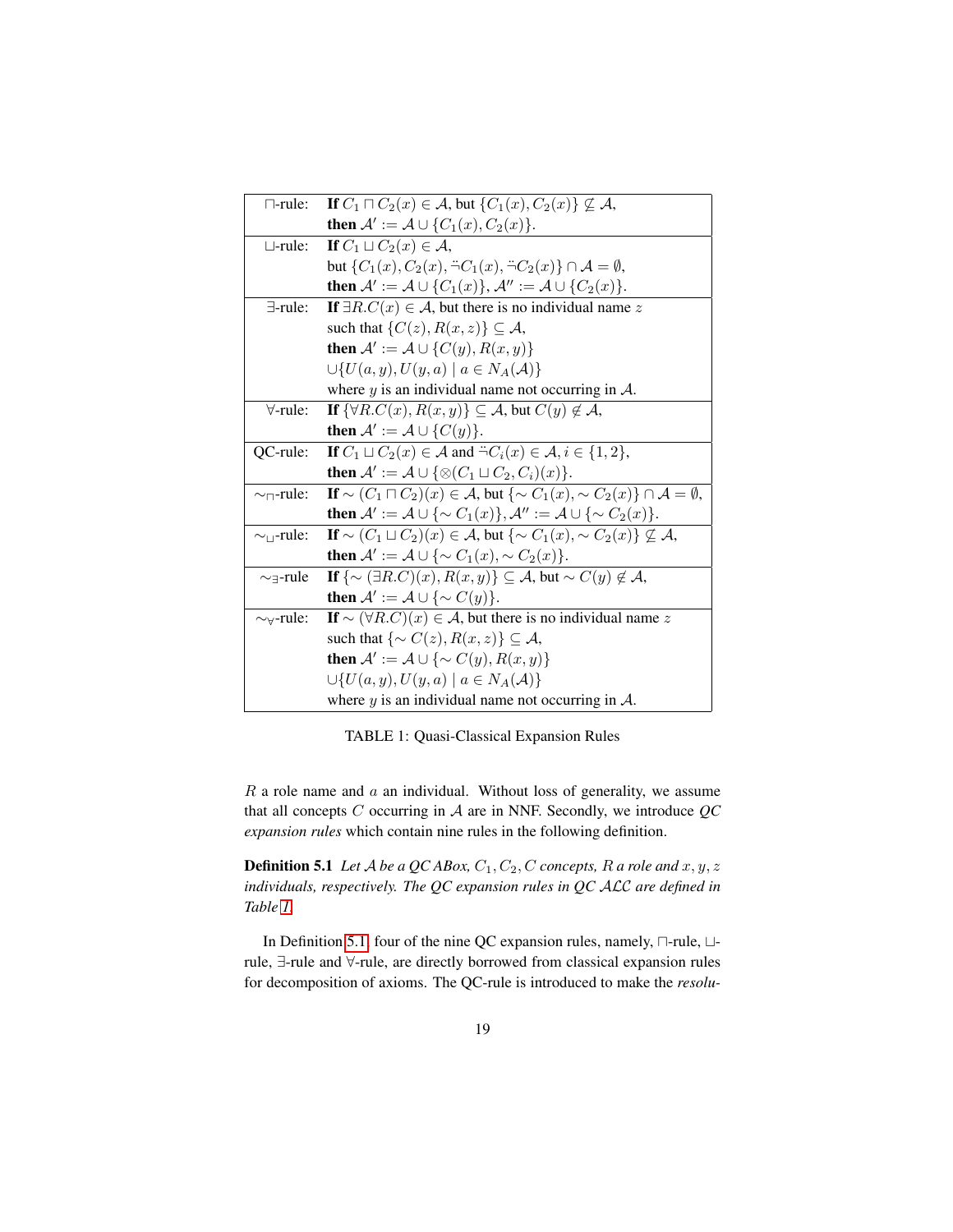*tion rule*  $\frac{C \sqcup D(a), \neg C \sqcup E(a)}{D \sqcup E(a)}$  be satisfied in the reasoning system of QC ALC. Other four rules, namely,  $\sim_{\square}$ -rule,  $\sim_{\square}$ -rule,  $\sim_{\square}$ -rule and  $\sim_{\forall}$ -rule are introduced to the decompose complement of axioms.

In the following, we introduce the concepts of *clash* and *complete* in QC ALC. A QC ABox A is called *complete* if and only if none of the QC expansion rules of Table [1](#page-18-0) applies to it. A QC ABox A contains a *clash* if for some concept name A, some role name R and some individuals  $a, b, \{A(a), \sim\}$  $A(a)\}\subseteq \mathcal{A}$  or  $\{\neg A(a), \sim (\neg A(a))\}\subseteq \mathcal{A}$  or  $\{R(a, b), \sim (R(a, b))\}\subseteq \mathcal{A}$ . A QC ABox A is *closed* if it contains a clash; and *clash-free* otherwise. A set of QC ABoxes S is *closed* if each QC ABox of S is closed; and *clash-free* otherwise.

We present our *QC tableau algorithm* for deciding the QC consistency of QC ABoxes. The QC tableau algorithm starts with a QC ABox A (all concepts occurring in  $A$  are in NNF). If a universal role U occurs in  $A$ , then we initialize A by adding all role assertions  $U(a, b)$  where  $a, b \in N_A(\mathcal{A})$ . Then the algorithm applies consistency preserving QC expansion rules in Table [1](#page-18-0) to the QC ABox until no more rules to be applied. If the set of QC "*complete*" ABoxes S obtained in this way does not contain a clash then  $\mathcal A$  is QC consistent; otherwise, A is QC inconsistent. The transformation rules that handle disjunction and at-most restrictions are *non-deterministic* in the sense that a given QC ABox is transformed into finitely many new QC ABoxes such that the original QC ABox is QC consistent if and only if *one of* the new QC ABoxes is so. For this reason, we will consider finite sets of QC ABoxes  $S = \{A_1, \ldots, A_k\}$  instead of single QC ABoxes. Such a set is QC consistent iff there is some  $i(1 \leq i \leq k)$  such that  $\mathcal{A}_i$  is QC consistent. A rule of Table [1](#page-18-0) is applied to a given finite set of ABoxes  $S$  as follows: it takes an element A of S, and replaces it by one QC ABox A', by two QC ABoxes A' and A'', or by finitely many ABoxes  $A_{i,j}$ .

<span id="page-19-1"></span>As a result, we show that the QC tableau algorithm for any finite QC ABox can terminate in finite steps.

#### Theorem 5.1 *The QC tableau algorithm terminates.*

<span id="page-19-0"></span>In the following, we show that the QC tableau algorithm for deciding the QC consistency of QC ABoxes is sound and complete. Firstly, we present a lemma as the basis of completeness.

Lemma 5.1 *Let* A *be a QC ABox. If* S *is a set of QC ABoxes obtained by applying a QC expansion rule in Table [1,](#page-18-0) then we have* A *is QC consistent if and only if* S *is QC consistent.*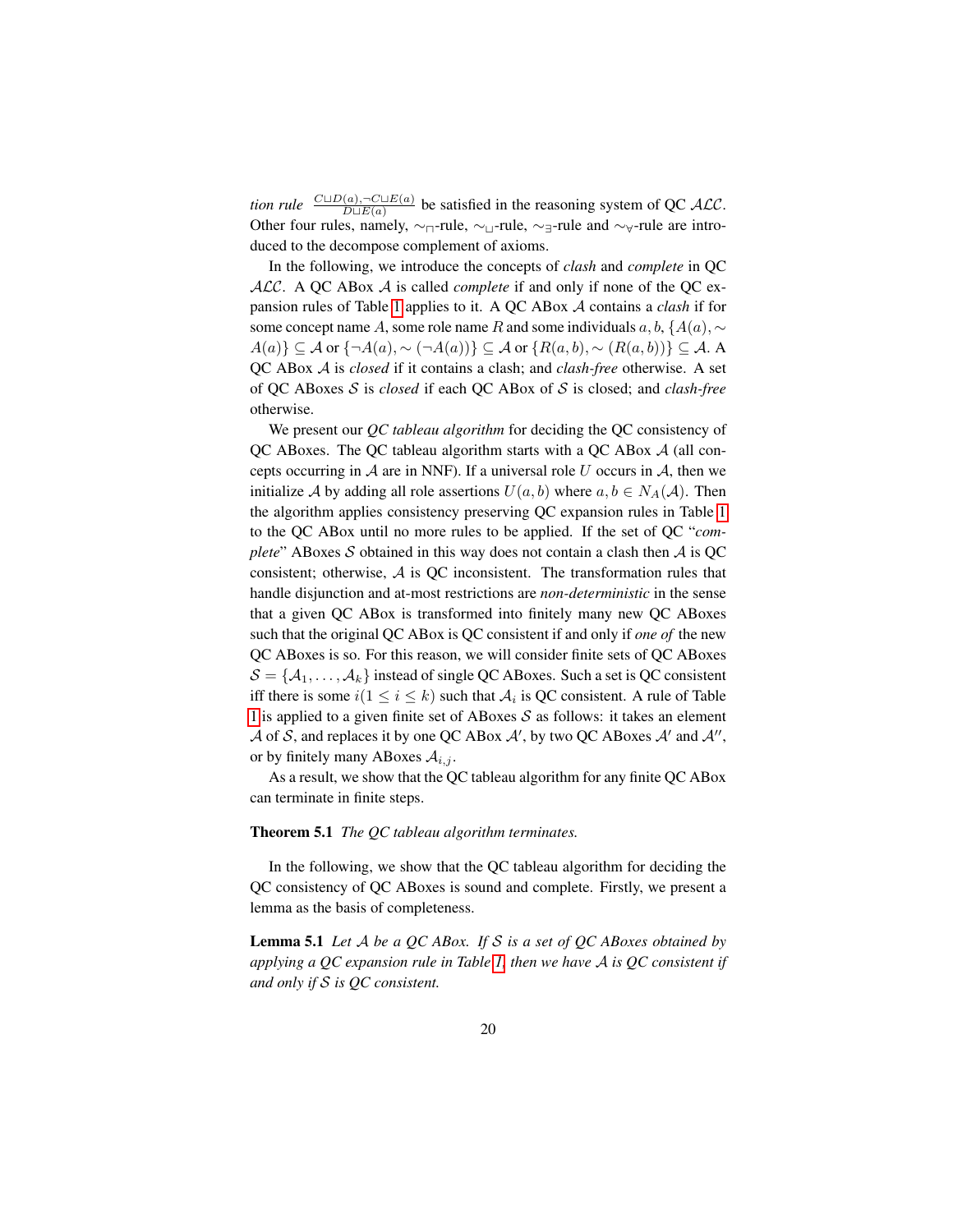<span id="page-20-0"></span>From Lemma [5.1,](#page-19-0) we can show that the QC tableau algorithm for deciding the consistency of QC ABoxes is sound.

Theorem 5.2 (Soundness) *Let* A *be a QC ABox in QC* ALC*. If* S *is a set of QC ABoxes obtained by applying QC expansion rules, then we have* A *is QC consistent if and only if* S *is QC consistent.*

<span id="page-20-1"></span>Next, we show that the QC tableau algorithm for deciding the consistency of QC ABoxes is complete.

Theorem 5.3 (Completeness) *Any complete and clash-free QC ABox* A *has a strong model.*

In the following examples, we use the QC tableau algorithm for QC instance checking with respect to classically inconsistent ABoxes.

**Example 5.1** *Given an ABox*  $A = \{Bird(tweety), \neg Bird \sqcup Fly(tweety),$  $\neg Fly \sqcap Penguin(tweety)$ } and a query  $Fly(tweety)$ . A sequence of new *ABoxes can be obtained from* A ∪ {∼ Fly(tweety)} *by using the tableau algorithm as follows:*

 $\mathcal{A}_1 = \mathcal{A} \cup \{ \sim Fly(tweety) \}.$ 

 $A_2 = A_1 \cup \{Fly(tweety)\}$  *for Bird(tweety)* and  $\neg Bird \sqcup Fly(tweety)$  *by using the* QC*-rule.*

 $A_3 = A_2 \cup \{\neg Fly(tweety), Penguin(tweety)\}\$  for  $\neg Fly\Box$  $Penguin(tweety)$  by using the  $\Box$ -rule.

 $So S = (A_1, A_2, A_3)$  *and*  $A_3$  *is the last ABox of the sequence since the*  $QC$  tableau algorithm terminates. It is easy to show that  $A_2$  is closed be*cause*  $Fly(tweety)$  *and* ∼  $Fly(tweety)$  *are in*  $A_2$ *. So*  $A \models_Q Fly(tweety)$ *by Theorem [5.2](#page-20-0) and Theorem [5.3.](#page-20-1) Though* A *is classical inconsistent, supposed that* W ounded(tweety) *is a new query then* W ounded(tweety) *cannot be QC entailed by A, i.e.,*  $A \models_{Q} Wounded(tweety)$ *, because the last ABox in the sequence which is obtained after the QC tableau algorithm is*  ${Bird(tweety), \neg Bird \sqcup Fly(tweety), \neg Fly \sqcap Penguin(tweety),$ ∼ W ounded(tweety)*,* Fly(tweety)*,* ¬Fly(tweety)*,* P enguin (tweety)} *which is not closed.*

**Example 5.2** *Let*  $A = \{\neg Boy(June), HasFriend(Mike, June),\}$  $\forall HasFriend. Boy ⊔ Girl(Mike), \neg Girl(Mike)\}$  *be an ALC ABox and* ∃HasF riend.Girl(M ike) *a query. A sequence* S *of new ABoxs can be obtained from*  $A \cup \{ \sim (\exists HasFriend.Girl)(Mike) \}$  *by using the QC tableau algorithm as follows:*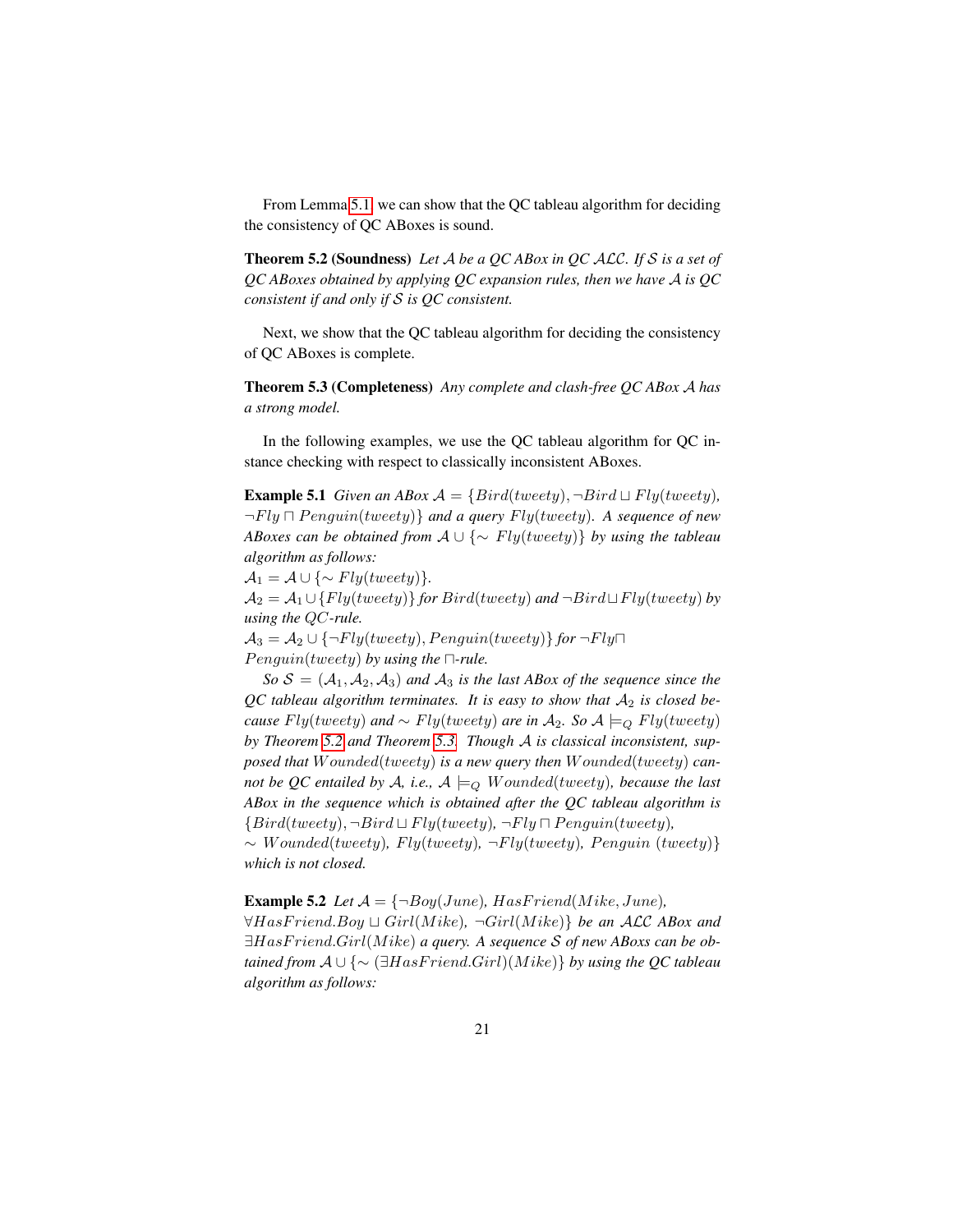$\mathcal{A}_1 = \mathcal{A} \cup \{ \sim (\exists HasFriend.Girl)(June)\}.$  $\mathcal{A}_2 = \mathcal{A}_1 \cup \{Boy \sqcup Girl(June)\}$  *for HasFriend*(*Mike*, *June*) *and*  $\forall HasFriend. Boy \sqcup Girl(Mike)$  *by using*  $\forall$ -rule.  $\mathcal{A}_3 = \mathcal{A}_2 \cup \{Girl(June)\}\$  *for*  $\neg Boy(June)$  *and*  $Boy \sqcup Girl(June)$  *by using* QC*-rule.*  $\mathcal{A}_4 = \mathcal{A}_3 \cup \{\sim \text{Girl}(\text{June})\}$  for  $\text{HasFriend}(\text{Mike}, \text{June})$  and ∼ (∃HasF riend.Girl)(M ike) *by using* ∼∃*-rule.*  $So S = (A_1, A_2, A_3, A_4)$  *and*  $A_4$  *is the last ABox of the sequence since* 

*the QC tableau algorithm terminates and* A<sup>4</sup> *is closed because it has a clash*  $Girl(June)$  and  $\sim$   $Girl(June)$ *.* So  $\mathcal{A}\models_{Q} \exists HasFriend.Girl(Mike)$  by *Theorem [5.2](#page-20-0) and Theorem [5.3.](#page-20-1)*

**Example 5.3** *Given an ABox*  $\mathcal{A} = \{C \sqcup D(a)\}$  *and a query*  $\phi = C(a)$ *.*  $\mathcal{A}_1 = \{ C \sqcup D(a) \} \cup \{ \sim C(a) \};$  $\mathcal{A}_{21} = \{C \sqcup D(a), \sim C(a), C(a)\}$  *or*  $\mathcal{A}_{22} = \{C \sqcup D(a), \sim C(a), D(a)\}$  *by*  $using \rightarrow_1$ -rule.

*We denote*  $\widehat{S} = \{A_{21}, A_{22}\}$ *.*  $\widehat{S}$  *is not closed since*  $A_{22}$  *is open. So*  $A \not\models Q$ C(a) *by Theorem [5.2](#page-20-0) and Theorem [5.3.](#page-20-1)*

The above examples exemplifies that the QC tableau algorithm can be employed to implement the problem about instance checking in inconsistent ABoxes by Theorem [5.2](#page-20-0) and Theorem [5.3.](#page-20-1)

<span id="page-21-0"></span>Theorem 5.4 *Complexity of QC consistency of QC ABoxes without a universal role* U *is PSPACE-Complete.*

<span id="page-21-1"></span>Theorem 5.5 *Complexity of QC consistency of QC ABoxes with respect to a general TBox is EXPTIME-Complete.*

Theorem [5.4](#page-21-0) and Theorem [5.5](#page-21-1) show that the complexity of checking QC consistency of ontologies in QC  $\mathcal{ALC}$  is no higher than that of checking consistency of ontologies in  $ALC$ .

## 6 RELATED WORK

In this paper, following from our previous work [\[35,](#page-26-10) [36\]](#page-26-11), we present a paraconsistent version of description logic by introducing and revising the classical QC semantics presented in [\[6,](#page-24-3) [17\]](#page-25-10). Compared with QC propositional logic [\[6\]](#page-24-3) and QC first-order logic [\[17\]](#page-25-10), the new constructor called complement of an axiom, which is helpful for implementing paraconsistent reasoning via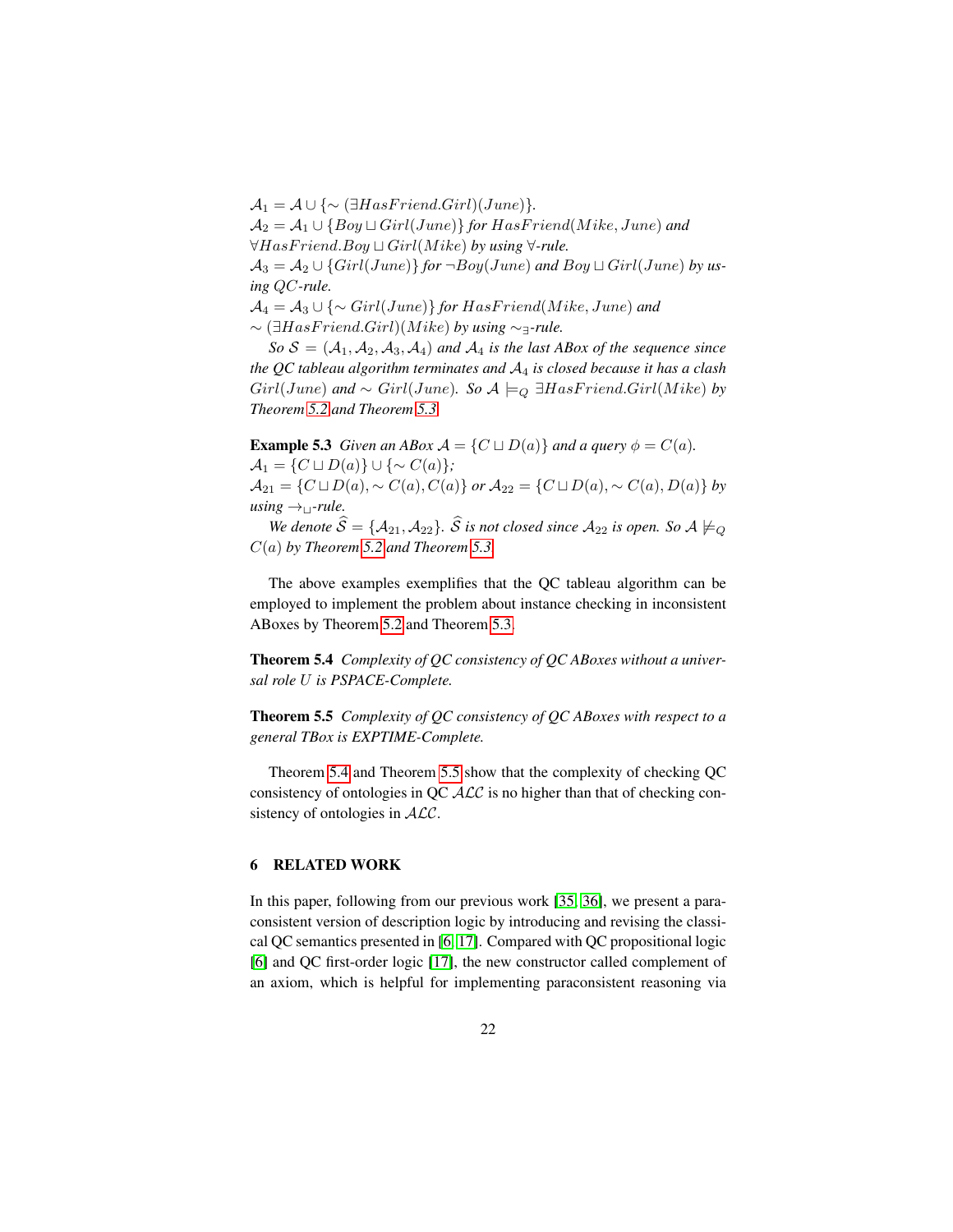tableau algorithm, is introduced in the syntax of our quasi-classical DL. In this sense, we generalize classical QC logics and discuss some interesting reasoning tasks such as QC satisfiable problem and QC inconsistent problem.

There are many existing paraconsistent approaches to dealing with inconsistencies in DLs [\[24,](#page-25-5) [33,](#page-26-3) [16,](#page-25-1) [20,](#page-25-6) [21,](#page-25-7) [22,](#page-25-8) [23,](#page-25-9) [11,](#page-24-1) [37,](#page-26-4) [38\]](#page-26-5). In [\[16\]](#page-25-1), inconsistencytolerant reasoning is based on selecting maximal consistent subsets from inconsistent ontologies. Different from argumentation-based proposals in [\[37,](#page-26-4) [38\]](#page-26-5) for inconsistency-tolerant reasoning with DL-based ontologies, our scenario is based on multi-valued semantics. Note that current paraconsistent approaches to handling inconsistency in DL-based ontologies mainly follow from multi-valued semantics such as [\[24,](#page-25-5) [33,](#page-26-3) [20,](#page-25-6) [21,](#page-25-7) [22,](#page-25-8) [23,](#page-25-9) [11\]](#page-24-1). The main idea of them is applying Belanp's four-valued semantics [\[5\]](#page-24-2) to implement inconsistency-tolerant reasoning with DL-based ontologies. Compared with single four-valued interpretations to capture four-valued models in fourvalued DL, two interpretations (weak interpretations and strong interpretations) are introduced to ensure the inference power of QC entailment stronger with holding paraconsistency. Weak models based on weak interpretations are similar to four-valued models while strong models based on strong interpretations are obtained by refining four-valued models. In our quasi-classical DL, three CGIs of four-valued DL, namely, material inclusion  $(\rightarrow)$ , internal inclusion  $(\square)$  and strong inclusion  $(\rightarrow)$ , are integrated into an inclusion. The relationship between quasi-classical DL and four-valued DL can be shown in the following theorems.

<span id="page-22-0"></span>Theorem 6.1 *Let* C, D *be concepts,* a *an individual,* R *a role and* I *a weak interpretation in* ALC*. We have*

(1)  $\mathcal{I} \models_w C(a)$  *if and only if*  $\mathcal{I} \models_4 C(a)$ *;* (2)  $\mathcal{I} \models_w R(a, b)$  *if and only if*  $\mathcal{I} \models_4 R(a, b)$ *;* (3)  $\mathcal{I} \models_w C \sqsubseteq D$  *if and only if*  $\mathcal{I} \models_4 C \sqsubset D$ *.* 

Proof 1 *These properties follow directly from Definition [3.2,](#page-7-0) Definition [3.3](#page-8-0) and the definition of four-valued interpretations in four-valued DL.*

Theorem [6.1](#page-22-0) shows that each four-valued model of an ontology is a weak model of the ontology where inclusions are interpreted as the internal inclusions in four-valued DL.

<span id="page-22-1"></span>**Theorem 6.2** Let  $C, D$  be concepts and a an individual in  $\mathcal{L}^*$ . (1) *if*  $\mathcal{I} \models_s C(a)$  *then*  $\mathcal{I} \models_4 C(a)$ *;* (2) *if*  $\mathcal{I} \models_s C \sqsubseteq D$  *then*  $\mathcal{I} \models_4 C \propto D$ *, where*  $\propto$  *is a place-holder of*  $\mapsto$ *,*  $\sqsubset$ *and*  $\rightarrow$  *and*  $\models_4$  *is the four-valued entailment in four-valued DL.*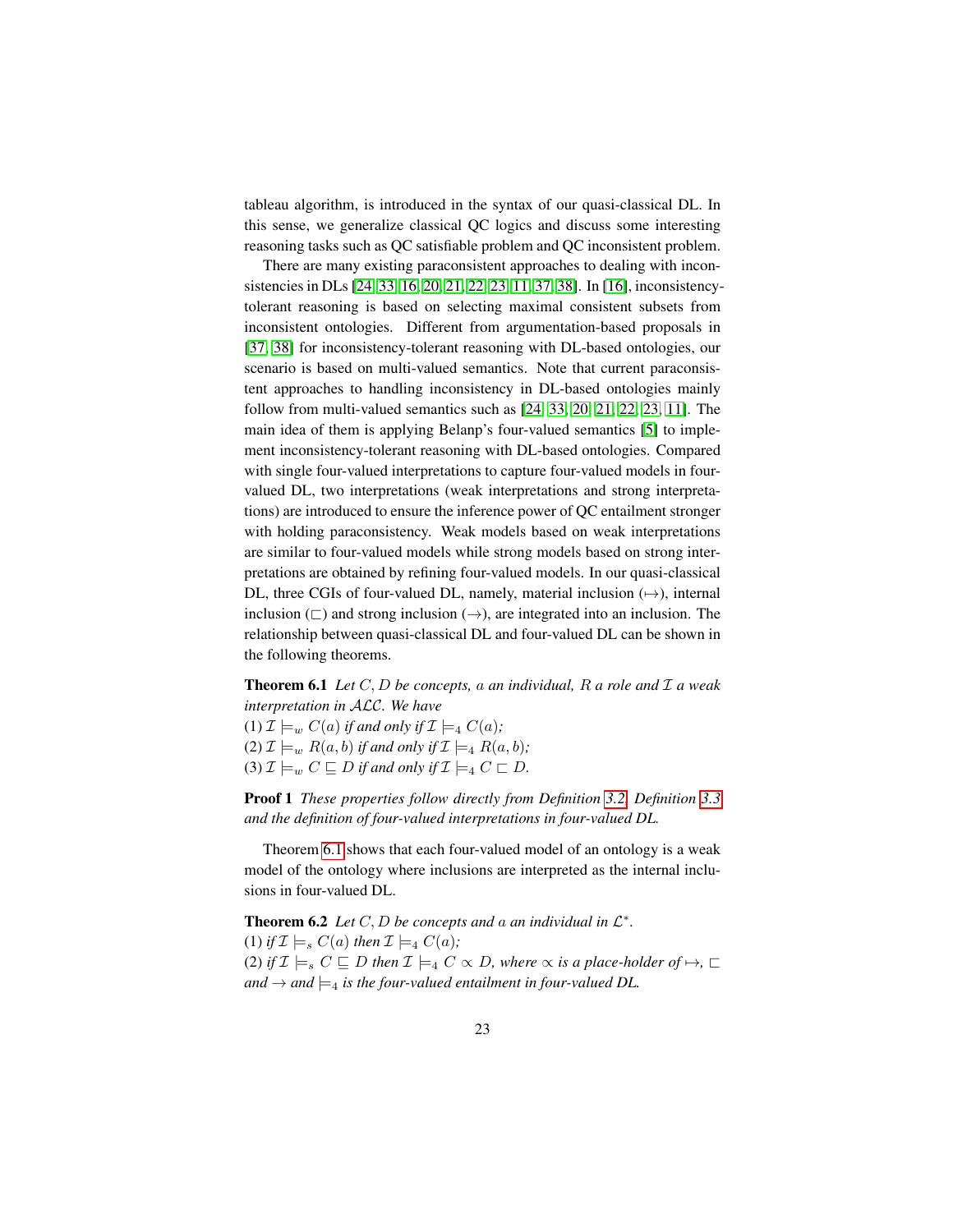Proof 2 *This theorem follows directly from Definition [3.5,](#page-10-1) Theorem [6.1](#page-22-0) and Theorem [3.10.](#page-13-1)*

Theorem [6.2](#page-22-1) states that each strong model of an ontology is a four-valued model of the ontology. As a result, our QC entailment based on weak models and strong models ensures three basic inference rules, namely, MP, MT and DS, valid in QCDL while they are not so in four-valued DL.

Moreover, compared with existing reasoning algorithm for DL-based ontologies, we modify standard tableau algorithm to implement paraconsistent reasoning with taking the advantage of quasi-classical DL.

# 7 CONCLUSIONS

In this paper, we have introduced QC semantics into  $ALC$  to handle inconsistency. QC semantics was defined by weak semantics and strong semantics. Weak semantics is a reformulation of a four-valued semantics for  $ALC$ . In order to make the QC semantics satisfy the resolution rules, strong semantics was introduced by restricting disjunction of concepts in  $ALC$ . Because none of weak semantics and strong semantics is a suitable paraconsistent semantics for QC DLs, we have proposed the QC semantics for DLs by combining two semantics in order to take their respective advantages. Intuitively, weak interpretations are used to retain paraconsistency while strong interpretations help in obtaining stronger reasoning power.

Compared with four-valued DL, we have redefined concept inclusion (or subsumption) in quasi-classical DL so that intuitive equivalence is valid under the QC semantics. For this purpose, concept inclusion under weak semantics is defined by internal inclusion of four-valued description logic and concept inclusion under strong semantics is defined by hybrid of three inclusions (material inclusion, internal inclusion and strong inclusion) of four-valued DL. A QC tableau algorithm for instance checking in a QC ABox has been proposed in this paper. We have proved that our algorithm is terminable, sound and complete. Moreover, we have also showed that the complexity of checking QC consistency for QC ALC ABoxes is PSPACE-Complete; and the complexity of checking QC consistency for QC ALC ABoxes with respect to a general TBox is EXPTIME-Complete. As a future work, based on this algorithm, we will develop a paraconsistent reasoner to implement QC reasoning tasks.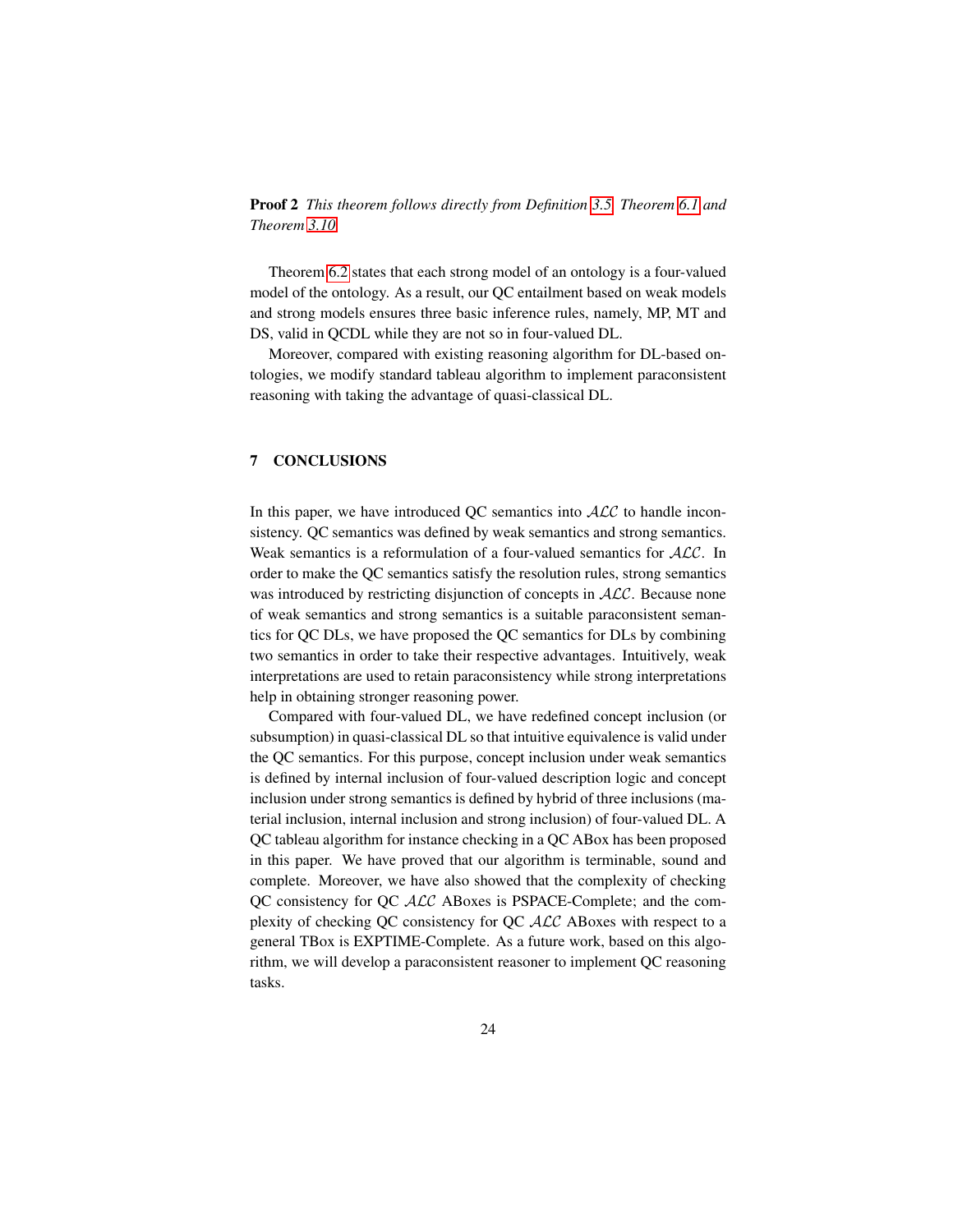# 8 ACKNOWLEDGMENTS

The authors would like to thank the peer reviewers and colleagues Guilin Qi, Yue Ma, Guohui Xiao and Ulrike Sattler for their helpful and constructive comments. This work was supported by the program of the National Natural Science Foundation of China under grant number 60973003.

## REFERENCES

- <span id="page-24-4"></span>[1] Franz Baader, Diego Calvanese, Deborah L. McGuinness, Daniele Nardi, and Peter F. Patel-Schneider, editors. (2003). *The Description Logic Handbook: Theory, Implementation, and Applications*. Cambridge University Press.
- <span id="page-24-7"></span>[2] Franz Baader and Philipp Hanschke. (1991). A scheme for integrating concrete domains into concept languages. In *Proceedings of the 17th International Joint Conference on Artificial Intelligence(IJCAI'01), Sydney, Australia, August 24-30, 1991*, pages 452–457. Morgan Kaufmann.
- [3] Franz Baader and Bernhard Hollunder. (1991). A terminological knowledge representation system with complete inference algorithms. In *Proceedings of the International Workshop of Processing Declarative Knowledge (PDK'91), Kaiserslautern, Germany, July 1-3, 1991*, volume 567 of *Lecture Notes in Computer Science*, pages 67–86. Springer.
- <span id="page-24-8"></span>[4] Franz Baader, Ian Horrocks, and Ulrike Sattler. (2007). Description Logics. In Frank van Harmelen, Vladimir Lifschitz, and Bruce Porter, editors, *Handbook of Knowledge Representation*. Elsevier.
- <span id="page-24-2"></span>[5] N. D. Belnap. (1977). A useful four-valued logic. *Modern uses of multiple-valued logics*, pages 7–73.
- <span id="page-24-3"></span>[6] Philippe Besnard and Anthony Hunter. (1995). Quasi-classical logic: Non-trivializable classical reasoning from incosistent information. In *Proceedings of the 3rd European Conference on Symbolic and Quantitative Approaches to Reasoning and Uncertainty (EC-SQARU'95), Fribourg, Switzerland, July 3-5*, volume 946 of *Lecture Notes in Computer Science*, pages 44–51. Springer.
- <span id="page-24-5"></span>[7] Alexander Borgida. (1994). On the relationship between description logic and predicate logic. In *Proceedings of the Third International Conference on Information and Knowledge Management (CIKM'94), Gaithersburg, Maryland, November 29 - December 2, 1994.*, pages 219–225. ACM.
- <span id="page-24-6"></span>[8] Francesco M. Donini and Fabio Massacci. (2000). EXPTIME tableaux for ALC. *Artificial Intelligence*, 124(1):87–138.
- <span id="page-24-9"></span>[9] Michael J. Fischer and Richard E. Ladner. (1979). Propositional dynamic logic of regular programs. *Journal of Computer and System Sciences*, 18(2):194–211.
- <span id="page-24-0"></span>[10] Giorgos Flouris, Zhisheng Huang, Jeff Z. Pan, Dimitris Plexousakis, and Holger Wache. (2006). Inconsistencies, negations and changes in ontologies. In *Proceedings of the 21st National Conference on Artificial Intelligence and the Eighteenth Innovative Applications of Artificial Intelligence Conference (AAAI'06), July 16-20, 2006, Boston, Massachusetts, USA*. AAAI Press.
- <span id="page-24-1"></span>[11] Sergio Alejandro Gomez, Carlos Ivan Chesnevar, and Guillermo Ricardo Simari. (2008). An argumentative approach to reasoning with inconsistent ontologies. In *Proceedings of the Knowledge Representation Ontology Workshop (KROW'08), Sydney, Australia, September 17, 2008.*, volume 90. Australian Computer Society.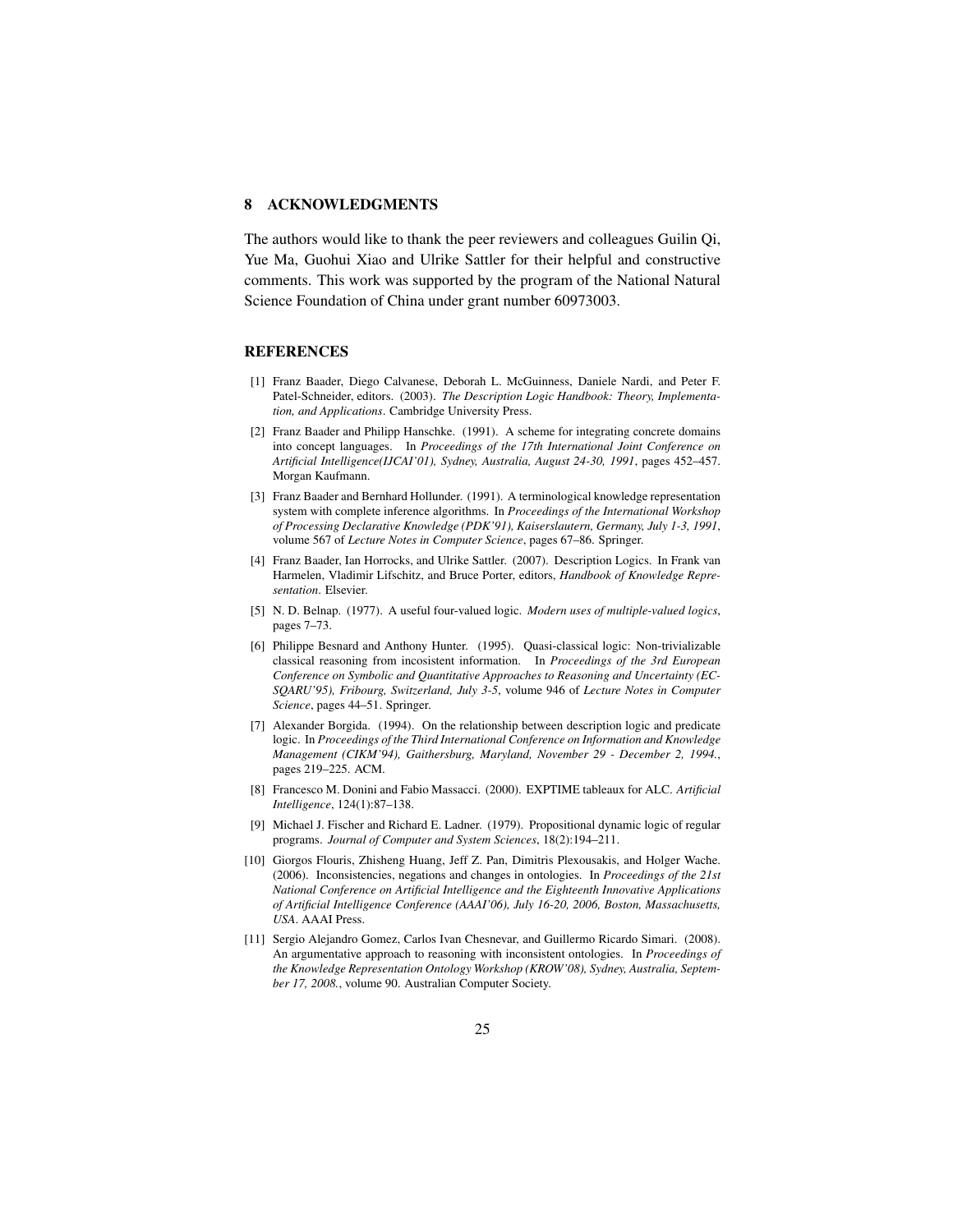- <span id="page-25-2"></span>[12] John Grant and Anthony Hunter. (2006). Measuring inconsistency in knowledgebases. *Journal of Intelligence Information Systems*, 27(2):159–184.
- <span id="page-25-0"></span>[13] Peter Haase, Frank van Harmelen, Zhisheng Huang, Heiner Stuckenschmidt, and York Sure. (2005). A framework for handling inconsistency in changing ontologies. In *Proceedings of the 4th International Semantic Web Conference (ISWC'05), Galway, Ireland, November 6-10,2005*, volume 3729 of *Lecture Notes in Computer Science*, pages 353–367. Springer.
- <span id="page-25-11"></span>[14] Jan Hladik and Rafael Peñaloza. (2006). PSPACE automata for description logics. In Pro*ceedings of the 2006 International Workshop on Description Logics (DL'06), Windermere, Lake District, UK, May 30 - June 1, 2006.*, volume 189 of *CEUR Workshop Proceedings*. CEUR-WS.org.
- <span id="page-25-12"></span>[15] Ian Horrocks, Ulrike Sattler, and Stephan Tobies. (2000). Reasoning with individuals for the description logic SHIQ. In *Proceedings of the 17th International Conference on Automated Deduction (CADE'00), Pittsburgh, PA, USA, June 17-20, 2000.*, volume 1831 of *Lecture Notes in Computer Science*, pages 482–496. Springer.
- <span id="page-25-1"></span>[16] Zhisheng Huang, Frank van Harmelen, and Annette ten Teije. (2005). Reasoning with inconsistent ontologies. In *Proceedings of the 19th International Joint Conference on Artificial Intelligence (IJCAI'05), Edinburgh, Scotland, UK, July 30-August 5, 2005*, pages 454–459. Professional Book Center.
- <span id="page-25-10"></span>[17] Anthony Hunter. (2000). Reasoning with contradictory information using quasi-classical logic. *Journal of Logic and Computation*, 10(5):677–703.
- <span id="page-25-3"></span>[18] Aditya Kalyanpur, Bijan Parsia, Matthew Horridge, and Evren Sirin. (2007). Finding all justifications of OWL DL entailments. In *Proceedings of the 6th International Semantic Web Conference/ the 2nd Asian Semantic Web Conference (ISWC'07 / ASWC'07), Busan, Korea, November 11-15, 2007.*, volume 4825 of *Lecture Notes in Computer Science*, pages 267–280. Springer.
- <span id="page-25-13"></span>[19] Richard E. Ladner. (1977). The computational complexity of provability in systems of modal propositional logic. *SIAM Journal on Computing,*, 6(3):467–480.
- <span id="page-25-6"></span>[20] Yue Ma, Pascal Hitzler, and Zuoquan Lin. (2007). Algorithms for paraconsistent reasoning with OWL. In *Proceedings of the 4th European Semantic Web Conference(ESWC'07), Innsbruck, Austria, June 3-7, 2007*, volume 4519 of *Lecture Notes in Computer Science*, pages 399–413. Springer.
- <span id="page-25-7"></span>[21] Yue Ma, Pascal Hitzler, and Zuoquan Lin. (2007). Paraconsistent resolution for fourvalued description logics. In *Proceedings of the 20th International Workshop on Description Logics (DL'07), Brixen-Bressanone, near Bozen-Bolzano, Italy, 8-10 June, 2007*, volume 250 of *CEUR Workshop Proceedings*. CEUR-WS.org.
- <span id="page-25-8"></span>[22] Yue Ma, Pascal Hitzler, and Zuoquan Lin. (2008). Paraconsistent reasoning for expressive and tractable description logics. In *Proceedings of the 21st International Workshop on Description Logics (DL'08), Dresden, Germany, May 13-16, 2008*, volume 353 of *CEUR Workshop Proceedings*. CEUR-WS.org.
- <span id="page-25-9"></span>[23] Sergei P. Odintsov and Heinrich Wansing. (2008). Inconsistency-tolerant description logic. part ii: A tableau algorithm for CACL<sup>C</sup>. *Journal of Applied Logic*, 6(3):343–360.
- <span id="page-25-5"></span>[24] Peter F. Patel-Schneider. (1989). A four-valued semantics for terminological logics. *Artificial Intelligence*, 38(3):319–351.
- <span id="page-25-4"></span>[25] Guilin Qi and Jianfeng Du. (2009). Model-based revision operators for terminologies in description logics. In *Proceedings of the 21st International Joint Conference on Artificial Intelligence (IJCAI'09), California, USA, July 11-17, 2009.*, pages 891–897.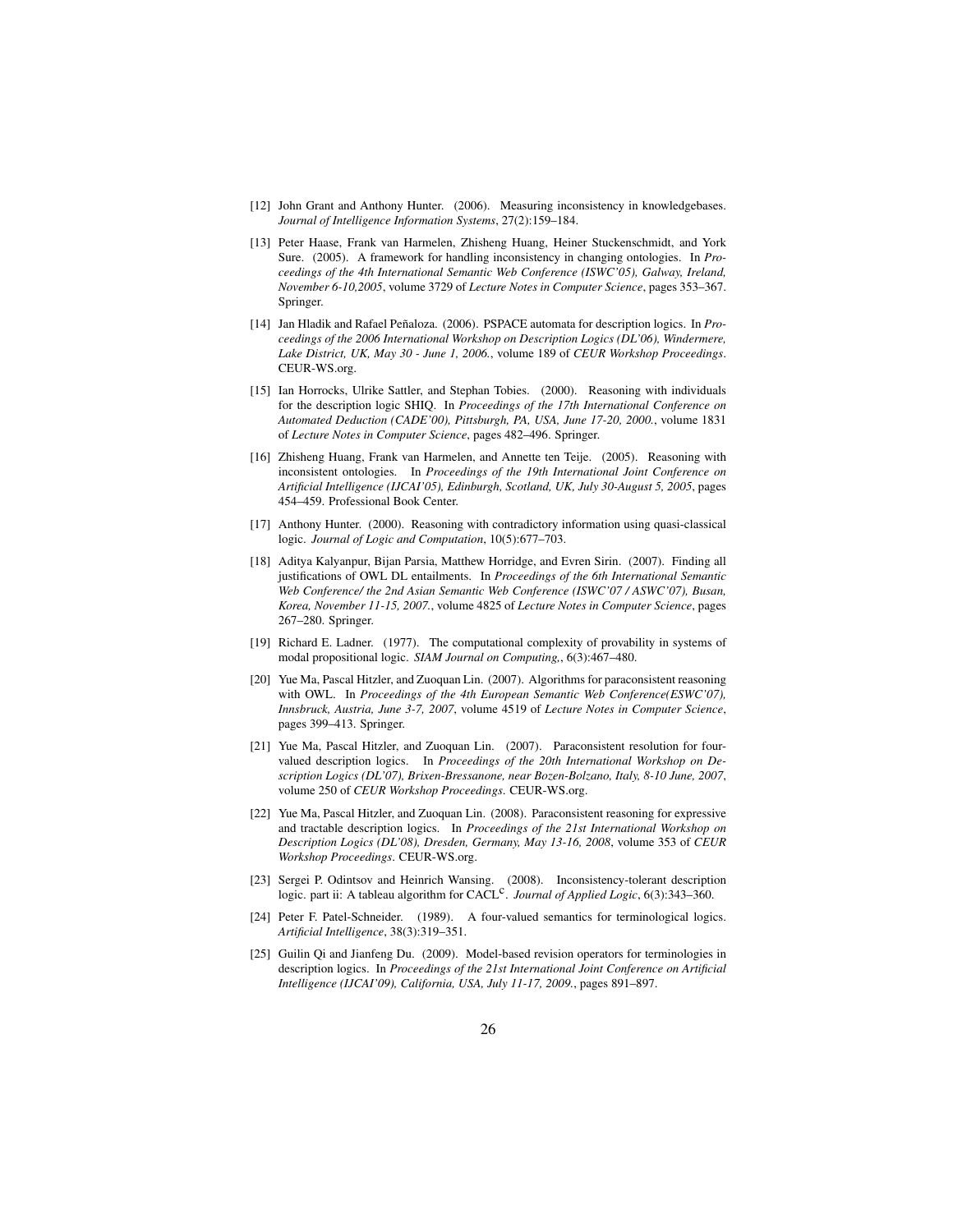- <span id="page-26-2"></span>[26] Guilin Qi, Peter Haase, Zhisheng Huang, Qiu Ji, Jeff Z. Pan, and Johanna Völker. (2008). A kernel revision operator for terminologies - algorithms and evaluation. In *Proceedings of the 7th International Semantic Web Conference (ISWC'08), Karlsruhe, Germany, October 26-30, 2008.*, volume 5318 of *Lecture Notes in Computer Science*, pages 419–434. Springer.
- <span id="page-26-1"></span>[27] Guilin Qi, Weiru Liu, and David A. Bell. (2006). A revision-based approach to handling inconsistency in description logics. *Artificial Intelligence Review*, 26(1-2):115–128.
- [28] Guilin Qi, Jeff Z. Pan, and Qiu Ji. (2007). Extending description logics with uncertainty reasoning in possibilistic logic. In *Proceedings of the 9th European Conference on Symbolic and Quantitative Approaches to Reasoning with Uncertainty (ECSQARU'07), Hammamet, Tunisia, October 31 - November 2, 2007*, volume 4724 of *Lecture Notes in Computer Science*, pages 828–839. Springer.
- <span id="page-26-8"></span>[29] Klaus Schild. (1991). A correspondence theory for terminological logics: Preliminary report. In *Proceedings of the 12th International Joint Conference on Artificial Intelligence (IJCAI'91), Sydney, Australia, August 24-30, 1991.*, pages 466–471. Morgan Kaufmann.
- <span id="page-26-0"></span>[30] Stefan Schlobach and Ronald Cornet. (2003). Non-standard reasoning services for the debugging of description logic terminologies. In *Proceedings of the 18th International Joint Conference on Artificial Intelligence(IJCAI'03), Acapulco, Mexico, August 9-15, 2003*, pages 355–362. Morgan Kaufmann.
- <span id="page-26-7"></span>[31] Manfred Schmidt-Schauß and Gert Smolka. (1991). Attributive concept descriptions with complements. *Artificial Intelligence*, 48(1):1–26.
- <span id="page-26-9"></span>[32] Umberto Straccia. (1997). A four-valued fuzzy propositional logic. In *Proceedings of the 15th International Joint Conference on Artificial Intelligence (IJCAI'97), Nagoya, Japan, August 23-29, 1997.*, pages 128–135. Morgan Kaufmann.
- <span id="page-26-3"></span>[33] Umberto Straccia. (1997). A sequent calculus for reasoning in four-valued description logics. In *Proceedings of the 6th International Conference of Automated Reasoning with Analytic Tableaux and Related Methods, (TABLEAUX'97), Pont-a-Mousson, France, May ` 13-16, 1997*, volume 1227 of *Lecture Notes in Computer Science*, pages 343–357. Springer.
- <span id="page-26-6"></span>[34] Frank van Harmelen, Vladimir Lifschitz, and Bruce Porter, editors. (2007). *Handbook of Knowledge Representation (Foundations of Artificial Intelligence)*. Elsevier Science.
- <span id="page-26-10"></span>[35] Xiaowang Zhang and Zuoquan Lin. (2008). Paraconsistent reasoning with quasi-classical semantics in ALC. In *Proceedings of the 2nd International Conference on Web Reasoning and Rule Systems (RR'08), Karlsruhe, Germany, October 31-November 1, 2008.*, volume 5341 of *Lecture Notes in Computer Science*, pages 222–229. Springer.
- <span id="page-26-11"></span>[36] Xiaowang Zhang, Guilin Qi, Yue Ma, and Zuoquan Lin. (2009). Quasi-classical semantics for expressive description logics. In *Proceedings of the 22nd International Workshop on Description Logics (DL'09), Oxford, UK, July 27-30,2009.*, volume 477 of *CEUR Workshop Proceedings*. CEUR-WS.org.
- <span id="page-26-4"></span>[37] Xiaowang Zhang, Zhihu Zhang, and Zuoquan Lin. (2009). An argumentative semantics for paraconsistent reasoning in description logic ALC. In *Proceedings of the 22nd International Workshop on Description Logics (DL'09), Oxford, United Kindgom, July 27-30, 2009.*, volume 353 of *CEUR Workshop Proceedings*. CEUR-WS.org.
- <span id="page-26-5"></span>[38] Xiaowang Zhang, Zhihu Zhang, Dai Xu, and Zuoquan Lin. (2010). Argumentationbased reasoning with inconsistent knowledge bases. In *Proceedings of the 23rd Canadian Conference on Artificial Intelligence (Canadian AI'10), Ottawa, Canada, May 31 - June 2, 2010.*, volume 6085 of *Lecture Notes in Computer Science*, pages 87–99. Springer.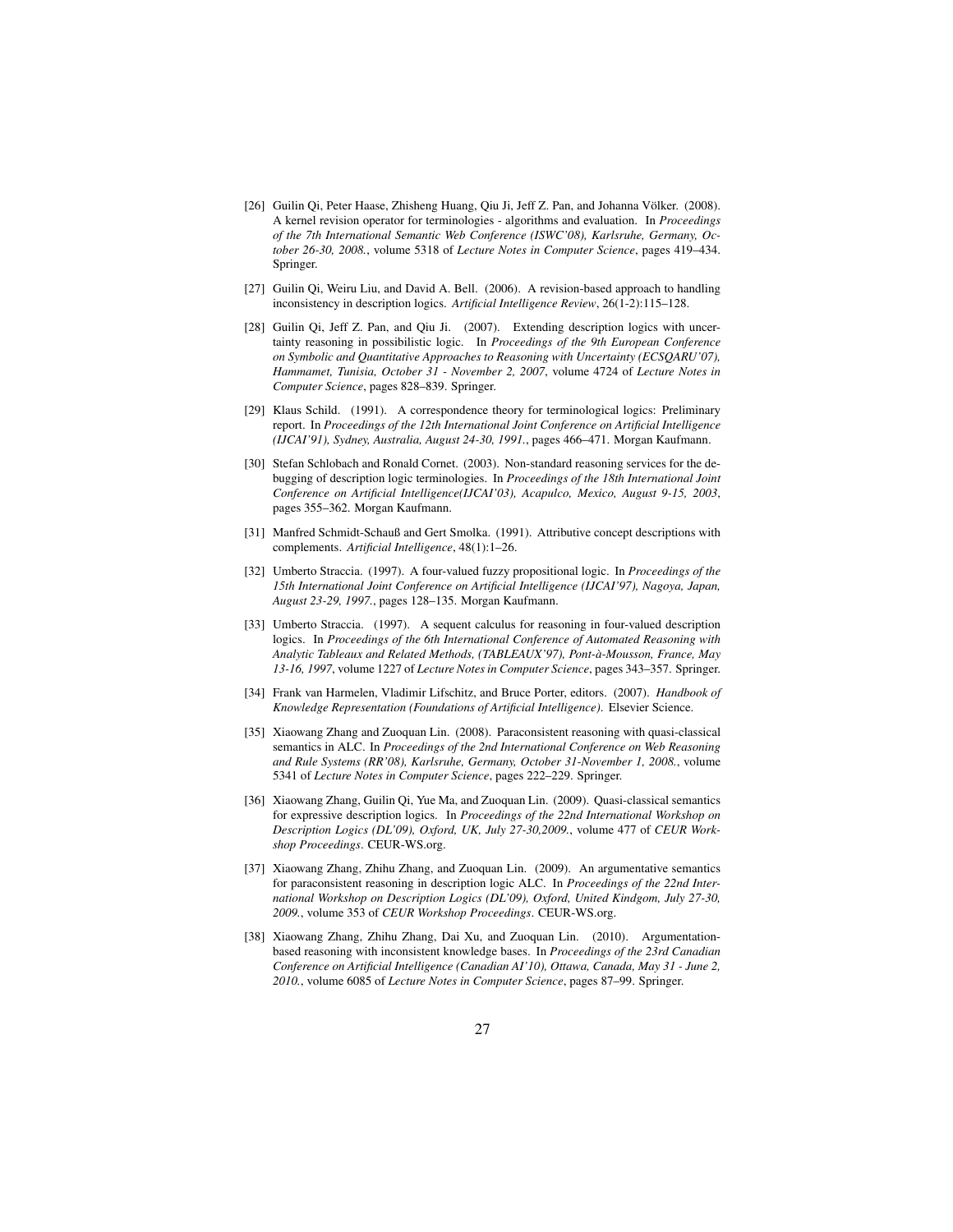# APPENDIX

# Proof of Theorem [3.1](#page-7-1)

(1) and (2) follow directly from Definition [3.2.](#page-7-0) (3) and (4) follow directly from (1) and (2).

# Proof of Theorem [3.2](#page-8-1)

In all proofs of this paper, the non-logical notation ⇔ is used to link the two logical expressions which are equivalent. We use the definitions of a weak interpretation (Definition [3.2\)](#page-7-0) and the weak satisfaction (Definition [3.3\)](#page-8-0) and Theorem [3.1](#page-7-1) to prove these properties.

(1)

$$
\mathcal{I} \models_{w} \neg C(a) \Leftrightarrow a^{\mathcal{I}} \in +(\neg C), \text{ where } (\neg C)^{\mathcal{I}} = \langle -C, +C \rangle
$$
  

$$
\Leftrightarrow a^{\mathcal{I}} \in -C \text{ where } C^{\mathcal{I}} = \langle +C, -C \rangle.
$$

(2)

$$
\mathcal{I} \models_{w} \neg \neg C(a) \Leftrightarrow a^{\mathcal{I}} \in +(\neg \neg C)
$$
  

$$
\Leftrightarrow a^{\mathcal{I}} \in +C
$$
  

$$
\Leftrightarrow \mathcal{I} \models_{w} C(a)
$$

(3)

$$
\mathcal{I} \models_{w} C \sqcup D(a) \Leftrightarrow a^{\mathcal{I}} \in +C \cup +D
$$
  

$$
\Leftrightarrow a^{\mathcal{I}} \in +C \text{ or } a^{\mathcal{I}} \in +D
$$
  

$$
\Leftrightarrow \mathcal{I} \models_{w} C(a) \text{ or } \mathcal{I} \models_{w} D(a),
$$

where  $C^{\mathcal{I}} = \langle +C, -C \rangle$  and  $D^{\mathcal{I}} = \langle +D, -D \rangle$ . (4)

$$
\mathcal{I}\models_w C\sqcap D(a) \Leftrightarrow a^{\mathcal{I}} \in +C\cap +D
$$
  

$$
\Leftrightarrow \mathcal{I}\models_w C(a) \text{ and } \mathcal{I}\models_w D(a),
$$

where  $C^{\mathcal{I}} = \langle +C, -C \rangle$  and  $D^{\mathcal{I}} = \langle +D, -D \rangle$ . (5)  $\mathcal{I} \models_w \neg (C \sqcap D)(a) \Leftrightarrow a^{\mathcal{I}} \in + \neg (C \sqcap D)$  $\Leftrightarrow a^{\mathcal{I}} \in \div(\neg(C \sqcap D))$  $\Leftrightarrow a^{\mathcal{I}} \in +(\neg C) \cup +(\neg D)$  $\Leftrightarrow$   $\mathcal{I}\models_w \neg C \sqcup \neg D(a)$ 

where  $(\neg(C \sqcap D))^{\mathcal{I}} = \langle +(\neg(C \sqcap D)), -(\neg(C \sqcap D)) \rangle, (\neg C)^{\mathcal{I}} = \langle +(\neg C),$  $-(-C)$  and  $(\neg D)^{\mathcal{I}} = \langle +(\neg D), -(\neg D) \rangle$ .

(6) The proof of this property is similar to that of (5).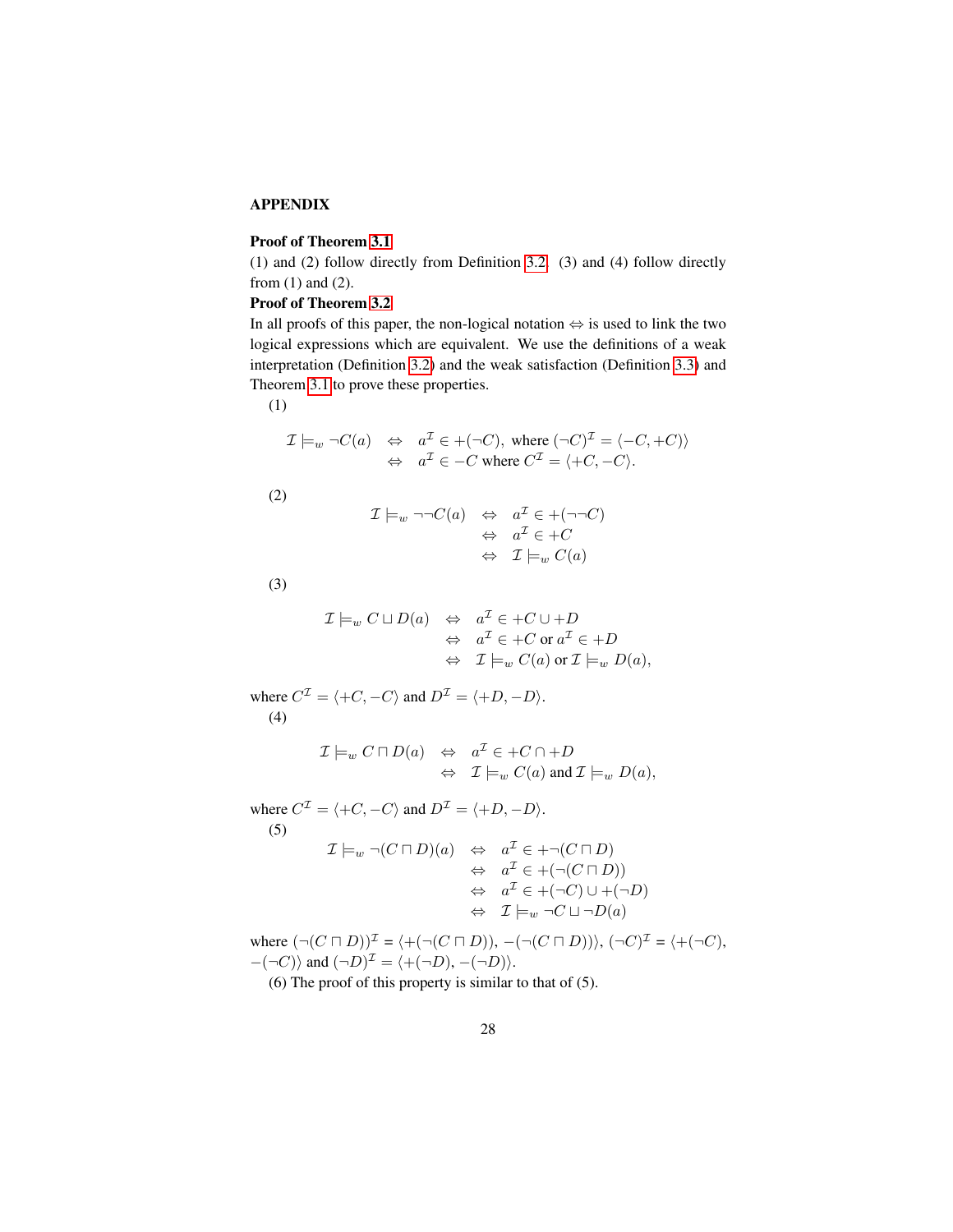(7)  
\n
$$
\mathcal{I} \models_{w} C \sqcup (D \sqcap E)(a) \Leftrightarrow a^{\mathcal{I}} \in +C \cup + (D \sqcap E)
$$
\n
$$
\Leftrightarrow a^{\mathcal{I}} \in +C \cup (+D \cap +E)
$$
\n
$$
\Leftrightarrow a^{\mathcal{I}} \in (+C \cap +D) \cup (+C \cap +E)
$$
\n
$$
\Leftrightarrow \mathcal{I} \models_{w} (C \sqcup D) \sqcap (C \sqcup E)(a)
$$

where  $(D \sqcap E)^{\mathcal{I}} = \langle +(D \sqcap E), -(D \sqcap E) \rangle, C^{\mathcal{I}} = \langle +C, -C \rangle,$  $D^{\mathcal{I}} = \langle +D, -D \rangle$  and  $E^{\mathcal{I}} = \langle +E, -E \rangle$ .

(8) The proof of this property is similar to that of (7).

(9) and (10) follow directly from Definition [3.2.](#page-7-0)

Proof of Theorem [3.3](#page-9-0)

$$
\mathcal{I} \models_{w} C \sqsubseteq D \Leftrightarrow \text{ for any individual } a, \text{ if } a^{\mathcal{I}} \in +C \text{ then } a^{\mathcal{I}} \in +D
$$
  

$$
\Leftrightarrow a^{\mathcal{I}} \notin +C \text{ or } a^{\mathcal{I}} \in +D
$$
  

$$
\Leftrightarrow \mathcal{I} \models_{w} \sim C(a) \text{ or } \mathcal{I} \models_{w} D(a)
$$

where  $C^{\mathcal{I}} = \langle +C, -C \rangle$  and  $D^{\mathcal{I}} = \langle +D, -D \rangle$ .

# Proof of Theorem [3.4](#page-9-1)

We apply Definition [3.3,](#page-8-0) Definition [3.4](#page-8-2) and Theorem [3.2](#page-8-1) to prove this theorem.

(1)

$$
\mathcal{I} \models_{w} \sim (C \sqcap D)(a) \Leftrightarrow a^{\mathcal{I}} \notin +(C \sqcap D)
$$
  
\n
$$
\Leftrightarrow a^{\mathcal{I}} \notin +C \text{ or } a^{\mathcal{I}} \notin D
$$
  
\n
$$
\Leftrightarrow \mathcal{I} \models_{w} \sim C(a) \text{ or } \mathcal{I} \models_{s} \sim D(a).
$$

(2)

$$
\mathcal{I}\models_{w} \sim (C\sqcup D)(a) \Leftrightarrow a^{\mathcal{I}} \notin +(C\sqcup D)
$$
  

$$
\Leftrightarrow a^{\mathcal{I}} \notin +C \text{ and } a^{\mathcal{I}} \notin D
$$
  

$$
\Leftrightarrow \mathcal{I}\models_{w} \sim C(a) \text{ and } \mathcal{I}\models_{w} \sim D(a).
$$

(3)

$$
\mathcal{I} \models_{w} \sim (\forall R.C)(a) \Leftrightarrow a^{\mathcal{I}} \notin + (\forall R.C)
$$
  
\n
$$
\Leftrightarrow \text{there is an individual name } b \text{ such that}
$$
  
\n
$$
(a^{\mathcal{I}}, b^{\mathcal{I}}) \in R^{\mathcal{I}} \text{ and } a^{\mathcal{I}} \notin +C
$$
  
\n
$$
\Leftrightarrow \mathcal{I} \models_{w} R(a, b) \text{ and } \mathcal{I} \models_{w} \sim C(b).
$$

(4)

$$
\mathcal{I} \models_{w} \sim (\exists R.C)(a) \Leftrightarrow a^{\mathcal{I}} \notin (\exists R.C)
$$
  

$$
\Leftrightarrow (a^{\mathcal{I}}, b^{\mathcal{I}}) \in R^{\mathcal{I}} \Rightarrow b^{\mathcal{I}} \notin +C
$$
  

$$
\Leftrightarrow \mathcal{I} \models_{w} \sim C(b).
$$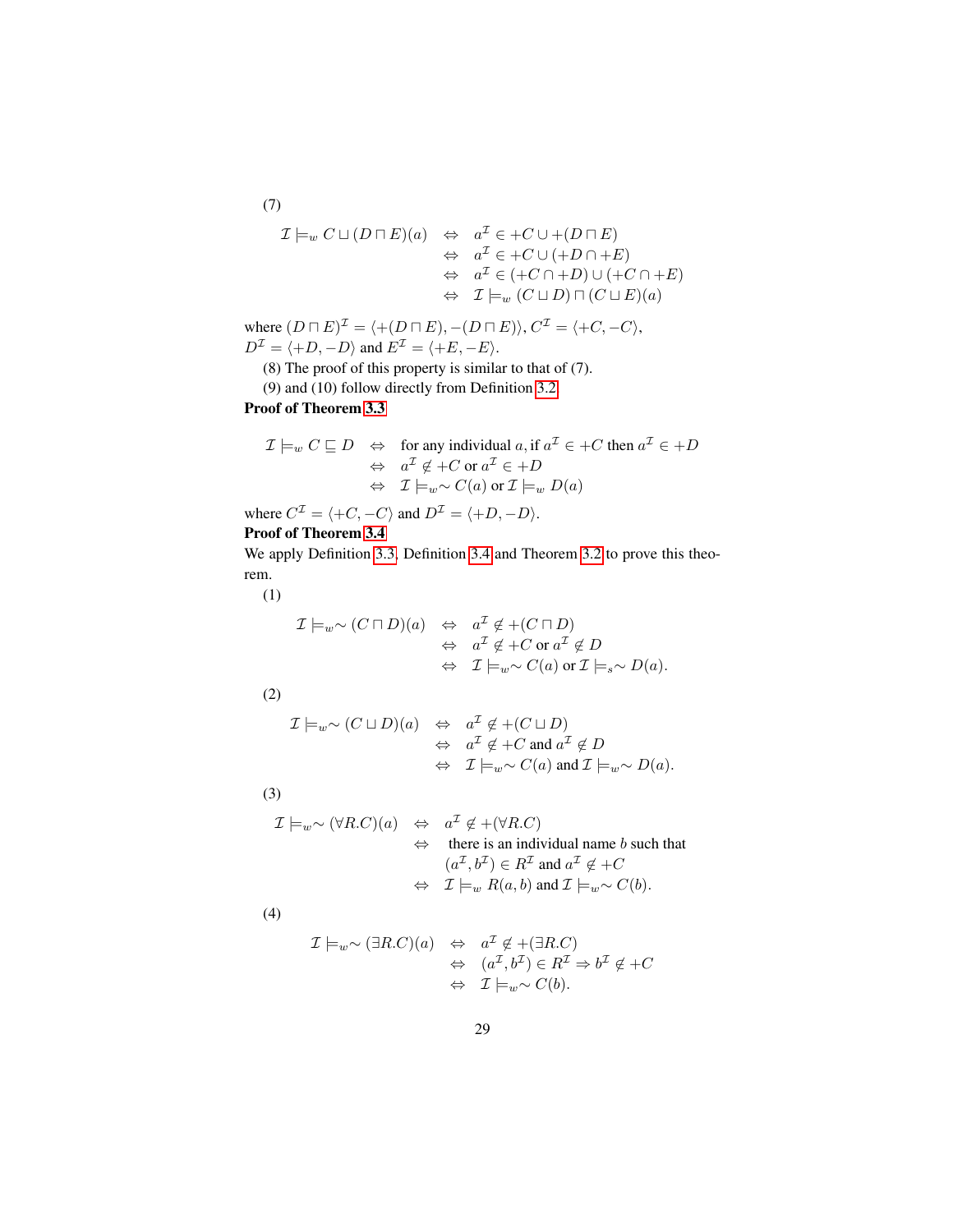Here  $S^{\mathcal{I}} = \langle +S, -S \rangle$  and S is a place-holder of  $C, D, R, C \sqcap D, C \sqcup$  $D, \forall R.C$  and  $\exists R.C$ .

#### Proof of Theorem [3.5](#page-11-1)

(1) and (2) follow directly from Definition [3.5.](#page-10-1) (3) and (4) follow directly from (1) and (2) respectively.

# Proof of Theorem [3.6](#page-12-0)

 $\mathcal{I} \models_s \neg C \sqcup D(a)$  for any individual  $a \in N_I$ 

 $\Leftrightarrow$  for any individual  $a \in N_I$ ,  $(a^{\mathcal{I}} \in +(\neg C)$  or  $a^{\mathcal{I}} \in +D)$  and  $(a^{\mathcal{I}} \in +C \text{ implies } a^{\mathcal{I}} \in +D)$  and  $(a^{\mathcal{I}} \in -D \text{ implies } a^{\mathcal{I}} \in +(\neg C));$  $\Leftrightarrow$   $-\overline{C} \subseteq +D, +C \subseteq +D$  and  $-\overline{D} \subseteq -C$ 

where  $C^{\mathcal{I}} = \langle +C, -C \rangle$  and  $C^{\mathcal{I}} = \langle +D, -D \rangle$ .

# Proof of Theorem [3.7](#page-12-2)

We prove this property by induction over  $n$ .

Base step:  $n = 1$ , it easy to check that the theorem holds. Suppose  $n = 2$ , i.e.,  $\mathcal{I} \models_s L_1 \sqcup L_2(a)$ . By Definition [3.5,](#page-10-1)  $(L_1 \sqcup L_2)^{\mathcal{I}} = \langle (+L_1 \cup +L_2) \cap$  $(\overline{-L_1} \cup +L_2) \cap (+L_1 \cup \overline{-L_2}), -L_1 \cap -L_2$ , where  $L_i^{\mathcal{I}} = \langle +L_i, -L_i \rangle$  for  $i = 1, 2.$ 

$$
\mathcal{I} \models_s L_1 \sqcup L_2(a)
$$
\n
$$
\Leftrightarrow a^{\mathcal{I}} \in (+L_1 \cup +L_2) \cap (-\overline{L_1} \cup +L_2) \cap (+L_1 \cup \overline{-L_2})
$$
\n
$$
\Leftrightarrow a^{\mathcal{I}} \in (+L_1 \cup +L_2), a^{\mathcal{I}} \in (-\overline{L_1} \cup +L_2) \text{ and } a^{\mathcal{I}} \in (+L_1 \cup \overline{-L_2})
$$
\n
$$
\Leftrightarrow a^{\mathcal{I}} \in +L_1 \text{ or } a^{\mathcal{I}} \in +L_2, \text{ if } a^{\mathcal{I}} \in -L_1 \text{ then } a^{\mathcal{I}} \in +L_2 \text{ and }
$$
\n
$$
\text{if } a^{\mathcal{I}} \in -L_2 \text{ then } a^{\mathcal{I}} \in +L_1
$$
\n
$$
\Leftrightarrow \mathcal{I} \models_s L_1(a) \text{ or } \mathcal{I} \models_s L_2(a) \text{ and } \mathcal{I} \models_s \neg L_1(a) \text{ implies } \mathcal{I} \models_s L_2(a)
$$
\n
$$
\text{and } \mathcal{I} \models_s \neg L_2(a) \text{ implies } \mathcal{I} \models_s L_1(a).
$$

Induction step: suppose that  $n > 2$ ,  $\mathcal{I} \models_s L_1 \sqcup \cdots \sqcup L_n(a) \Leftrightarrow \mathcal{I} \models_s$  $L_1(a)$  or ... or  $\mathcal{I} \models_s L_n(a)$  and  $\forall i \ (1 \leq i \leq n)$ ,  $\mathcal{I} \models_s \exists L_i(a)$  implies  $\mathcal{I} \models_s \otimes (L_1 \sqcup \cdots \sqcup L_n, L_i)(a)$ . Now we consider  $n + 1$ , i.e.,

$$
\mathcal{I} \models_s L_1 \sqcup \cdots \sqcup L_{n+1}(a)
$$
\n
$$
\Leftrightarrow \mathcal{I} \models_s L_1 \sqcup \cdots \sqcup L_n(a) \text{ or } \mathcal{I} \models_s L_{n+1}(a) \text{ and}
$$
\n
$$
\mathcal{I} \models_s \ddot{\neg} L_{n+1}(a) \text{ implies } \mathcal{I} \models_s L_1 \sqcup \cdots \sqcup L_n(a)
$$
\n
$$
\Leftrightarrow \mathcal{I} \models_s L_1(a) \text{ or } \ldots \text{ or } \mathcal{I} \models_s L_{n+1}(a) \text{ and}
$$
\n
$$
\forall i (1 \leq i \leq n+1), \mathcal{I} \models_s \ddot{\neg} L_i(a)
$$
\n
$$
\text{implies } \mathcal{I} \models_s \otimes (L_1 \sqcup \cdots \sqcup L_{n+1}, L_i)(a)
$$

## Proof of Theorem [3.8](#page-12-1)

We apply Definition [3.5,](#page-10-1) Definition [3.6](#page-11-0) and Theorem [3.5](#page-11-1) to prove this theorem.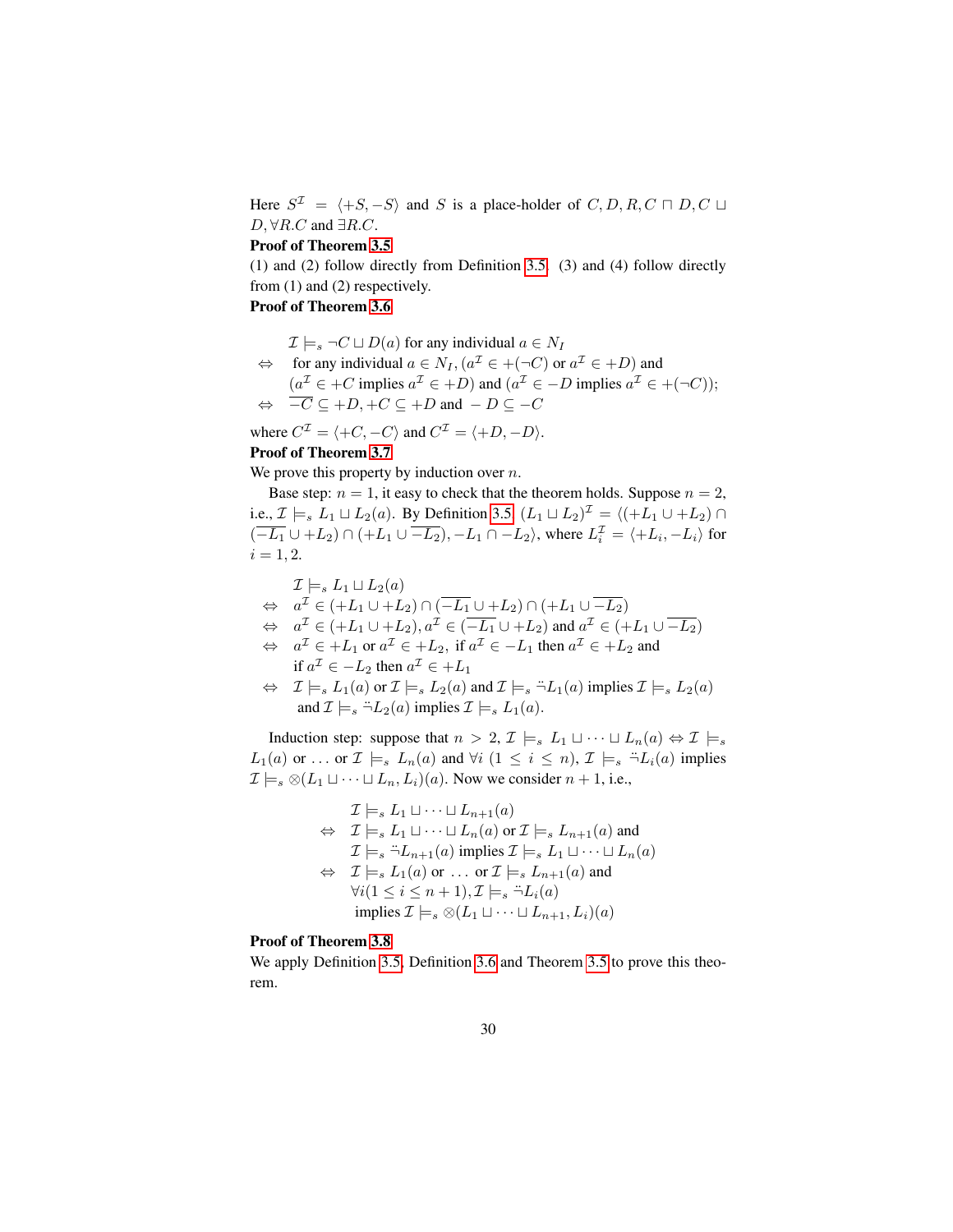(1)  
\n
$$
\mathcal{I} \models_s \neg C(a) \Leftrightarrow a^{\mathcal{I}} \in -(\neg C) \text{ where } (\neg C)^{\mathcal{I}} = \langle -C, +C \rangle;
$$
\n
$$
\Leftrightarrow a^{\mathcal{I}} \in -C, \text{ where } C^{\mathcal{I}} = \langle +C, -C \rangle.
$$

(2)

$$
\mathcal{I}\models_s \neg\neg C(a) \Leftrightarrow a^{\mathcal{I}} \in +(\neg\neg C)
$$
  

$$
\Leftrightarrow a^{\mathcal{I}} \in +C
$$
  

$$
\Leftrightarrow \mathcal{I}\models_s C(a).
$$

(3)

$$
\mathcal{I}\models_s C\sqcap D(a) \Leftrightarrow a^{\mathcal{I}} \in (+C\cap +D)
$$
  
\n
$$
\Leftrightarrow a^{\mathcal{I}} \in +C \text{ and } a^{\mathcal{I}} \in +D
$$
  
\n
$$
\Leftrightarrow \mathcal{I}\models_s C(a) \text{ and } \mathcal{I}\models_s D(a).
$$

(4)

$$
\mathcal{I} \models_s \neg (C \sqcap D)(a)
$$
\n
$$
\Leftrightarrow a^{\mathcal{I}} \in -(C \sqcap D)
$$
\n
$$
\Leftrightarrow a^{\mathcal{I}} \in (-C \sqcap -D) \cap (-C \cup \overline{+D}) \cap (\overline{+C} \cup -D))
$$
\n
$$
\Leftrightarrow a^{\mathcal{I}} \in (+(-C) \cap +(-D)) \cap (+(-C) \cup \overline{-(\neg D)}) \cap (-(-C) \cup +(\neg D))
$$
\n
$$
\Leftrightarrow a^{\mathcal{I}} \in +( \neg C \sqcup \neg D)
$$
\n
$$
\Leftrightarrow \mathcal{I} \models_s \neg C \sqcup \neg D(a).
$$

(5) The proof of this property is similar to that of (4).

(6) and (7) follow directly from Definition [3.5](#page-10-1) and Definition [3.6.](#page-11-0)

# Proof of Theorem [3.9](#page-13-0)

We apply Definition [3.5,](#page-10-1) Definition [3.7,](#page-12-3) Theorem [3.7](#page-12-2) and Theorem [3.8](#page-12-1) to prove this theorem.

(1)

$$
\mathcal{I}\models_{s} \sim (C\sqcap D)(a) \Leftrightarrow a^{\mathcal{I}} \notin +(C\sqcap D)
$$
  
\n
$$
\Leftrightarrow a^{\mathcal{I}} \notin +C \text{ or } a^{\mathcal{I}} \notin +D
$$
  
\n
$$
\Leftrightarrow \mathcal{I}\models_{s} \sim C(a) \text{ or } \mathcal{I}\models_{s} \sim D(a).
$$

(2)

$$
\mathcal{I}\models_{s} \sim (C\sqcup D)(a) \Leftrightarrow a^{\mathcal{I}} \notin +(C\sqcup D)
$$
  
\n
$$
\Leftrightarrow a^{\mathcal{I}} \notin +C \text{ and } a^{\mathcal{I}} \notin +D, \text{ or}
$$
  
\n
$$
a^{\mathcal{I}} \in -C \text{ and } a^{\mathcal{I}} \notin +D, \text{ or}
$$
  
\n
$$
a^{\mathcal{I}} \in_D \text{ and } a^{\mathcal{I}} \notin +C
$$
  
\n
$$
\Leftrightarrow \mathcal{I}\models_{s} \sim C(a) \text{ and } \mathcal{I}\models_{s} \sim D(a), \text{ or}
$$
  
\n
$$
\mathcal{I}\models_{s} \neg C(a) \text{ and } \mathcal{I}\models_{s} \sim D(a), \text{ or}
$$
  
\n
$$
\mathcal{I}\models_{s} \neg D(a) \text{ and } \mathcal{I}\models_{s} \sim C(a).
$$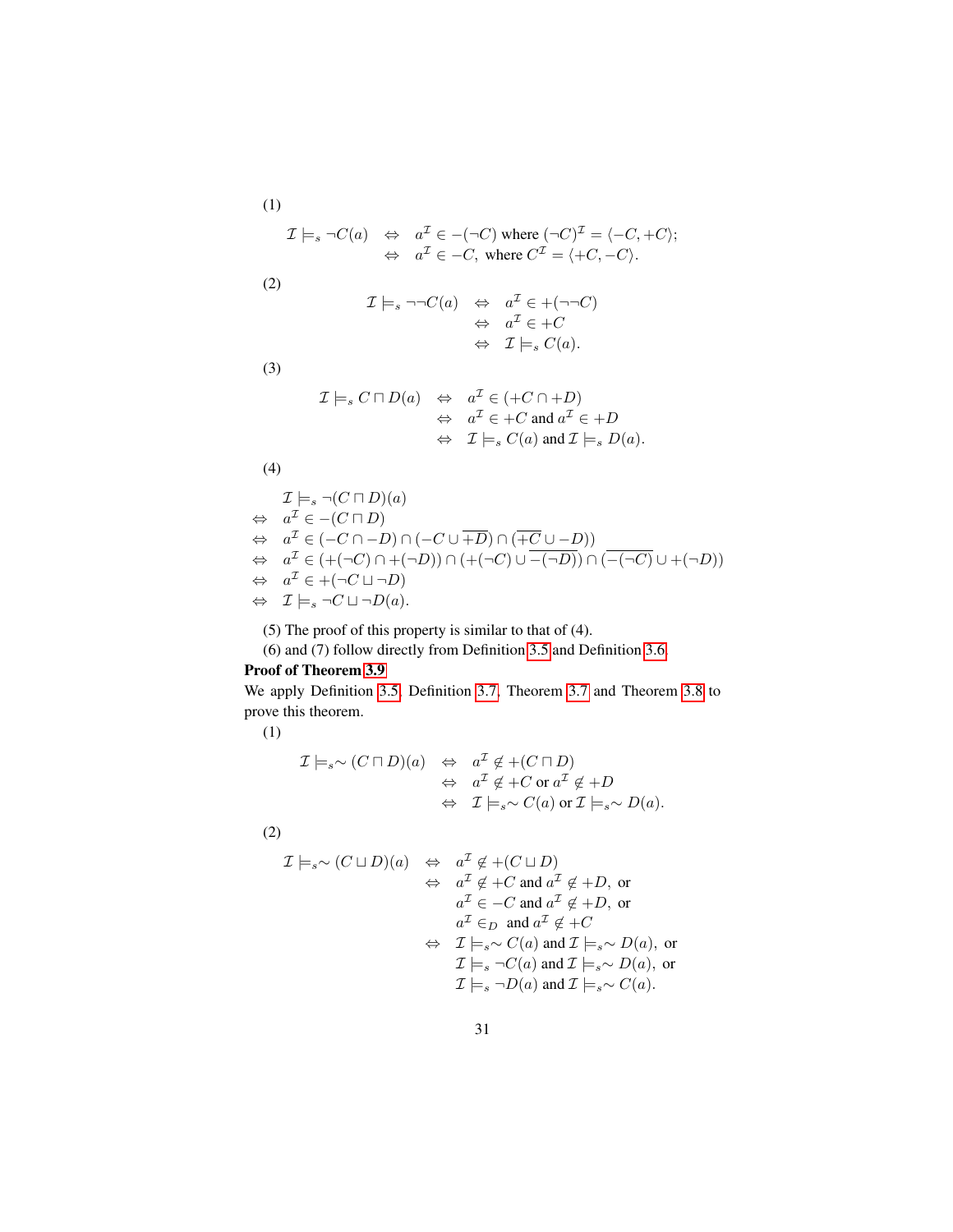$$
\mathcal{I} \models_{s} \sim (\forall R.C)(a) \Leftrightarrow a^{\mathcal{I}} \notin + (\forall R.C)
$$
  
\n
$$
\Leftrightarrow \text{ there is an individual name } b \text{ such that}
$$
  
\n
$$
(a^{\mathcal{I}}, b^{\mathcal{I}}) \in +R \text{ and } a^{\mathcal{I}} \notin +C
$$
  
\n
$$
\Leftrightarrow \mathcal{I} \models_{s} R(a, b) \text{ and } \mathcal{I} \models_{s} \sim C(b).
$$

(4)

(3)

$$
\mathcal{I} \models_s \sim (\exists R.C)(a) \Leftrightarrow a^{\mathcal{I}} \notin (\exists R.C)
$$
  

$$
\Leftrightarrow (a^{\mathcal{I}}, b^{\mathcal{I}}) \in +R \Rightarrow a^{\mathcal{I}} \notin +C
$$
  

$$
\Leftrightarrow \mathcal{I} \models_s \sim C(b).
$$

Here  $S^{\mathcal{I}} = \langle +S, -S \rangle$  and  $S$  is a place-holder of  $C, D, R, C \Box D, C \Box D, \forall R.C$ and  $\exists R.C.$ 

#### Proof of Theorem [3.10](#page-13-1)

An axiom  $\phi$  can only have three forms, namely,  $R(a, b)$ ,  $C \subseteq D$  and  $C(a)$ where  $C, D$  are concepts, R is a role name and  $a, b$  are individuals.

- (1) When  $\phi$  is  $R(a, b)$  or  $C \sqsubseteq D$ , it is easy to prove the theorem by Definition [3.3](#page-8-0) and Definition [3.6.](#page-11-0)
- (2) When  $\phi$  is  $C(a)$ , there are two cases, namely, C is a concept name and a complex concept. This theorem clearly holds when  $C$  is an atomic concept. In the following, we mainly discuss the case that  $C$  is a complex concept by induction over the number  $n$  of connectives and quantifiers in C.

Base step: when  $n = 1, C$  is in one of the following five forms, namely,  $\neg A(a), D \sqcap E, D \sqcup E, \forall R.D$  and  $\exists R.D$  where A is an atomic concept,  $D, E$  are concepts, R is a role name and  $a, b$  are individuals.

- (a) When  $\phi$  has one of the following forms, namely,  $\neg A(a), \forall R.D(a)$ and  $\exists R.D(a)$ , the strong interpretation of  $\phi$  is equivalent to the weak interpretation of  $\phi$  by Definition [3.2](#page-7-0) and Definition [3.5.](#page-10-1) Therefore, this theorem clearly holds.
- (b) Suppose  $\phi = C \sqcap D(a)$ . If  $\mathcal{I} \models_s C \sqcap D(a)$  then  $a^{\mathcal{I}} \in +C \cap +D$ by Definition [3.5](#page-10-1) where  $C^{\mathcal{I}} = \langle +C, -C \rangle$  and  $D^{\mathcal{I}} = \langle +D, -D \rangle$ . Therefore,  $\mathcal{I} \models_w C \sqcap D(a)$  by Definition [3.2.](#page-7-0)
- (c) Suppose  $\phi = C \sqcup D(a)$ . If  $\mathcal{I} \models_s C \sqcup D(a)$  then  $a^{\mathcal{I}} \in (+C \cup$  $+D) \cap (\overline{-C} \cup +D) \cap (+C \cup \overline{-D})$  by Definition [3.5.](#page-10-1) So  $a^{\mathcal{I}} \in +C \cap$ +D where  $C^{\mathcal{I}} = \langle +C, -C \rangle$  and  $D^{\mathcal{I}} = \langle +D, -D \rangle$ . Therefore,  $\mathcal{I} \models_w C \sqcap D(a)$  by Definition [3.2.](#page-7-0)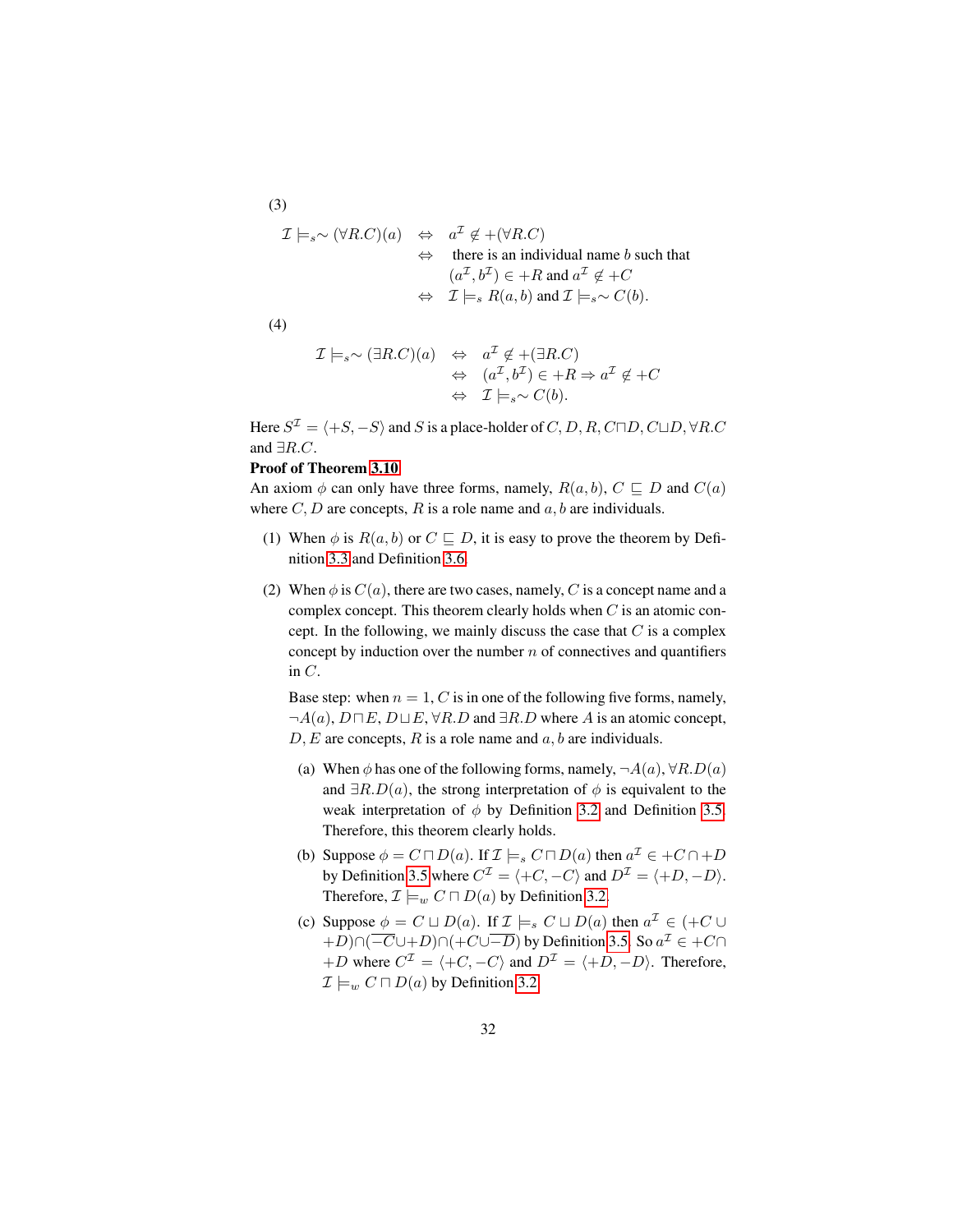Induction step: assume when the number of connectives and quantifiers in C is n, the theorem holds. We reduce axioms with the number  $n + 1$ of connectives and quantifiers into axioms with the number  $n$  of connectives or quantifiers by equivalently eliminating one connective or quantifier. For instance, suppose  $\phi = C \sqcap (D \sqcup E)(a)$  where  $C, D, E$ are concepts and a is an individual. If  $\mathcal{I} \models_{s} C \sqcap (D \sqcup E)(a)$  then  $a^{\mathcal{I}} \in +C$  and  $a^{\mathcal{I}} \in +(D \sqcup E)$  where  $C^{\mathcal{I}} = \langle +C, -C \rangle$  and  $(D \sqcup E)^{\mathcal{I}} =$  $\langle+(D \sqcup E), -(D \sqcup E)\rangle$ , that is,  $\mathcal{I} \models_{s} C(a)$  and  $\mathcal{I} \models_{s} D \sqcup E(a)$ . Thus,  $\mathcal{I} \models_w C(a)$  and  $\mathcal{I} \models_w D \sqcup E(a)$ . Then  $\mathcal{I} \models_w C \sqcap (D \sqcup E)(a)$ .

In a word, we have proved that if  $\mathcal{I} \models_{s} C(a)$  then  $\mathcal{I} \models_{w} C(a)$  by Theorem [3.2](#page-8-1) and Theorem [3.8.](#page-12-1)

### Proof of Theorem [3.11](#page-14-0)

Let  $A = {B \sqcup C(a), \neg B \sqcup E(a)}$ . We assume that  $\mathcal I$  is a strong interpretation of  $\{B\sqcup C(a), \neg B\sqcup E(a)\}, i.e., \mathcal{I}\models_{s} B\sqcup C(a)$  and  $\mathcal{I}\models_{s} \neg B\sqcup E(a)$ . Thus,  $a^{\mathcal{I}} \in (+B \cup +C) \cap (\overline{-B} \cup +C) \cap (+B \cup \overline{-C})$  and  $a^{\mathcal{I}} \in (-B \cup +E) \cap (\overline{+B} \cup$  $+E\cap(-B\cup\overline{-E})$  by Definition [3.5.](#page-10-1) Then  $a^{\mathcal{I}} \in (+B\cup+C)\cap(-B\cup+E)$ . Observe that

(1) If  $a^{\mathcal{I}} \in +B$  then  $a^{\mathcal{I}} \in +E$ .

(2) If  $a^{\mathcal{I}} \notin B$  then  $a^{\mathcal{I}} \in +C$ . Therefore,  $a^{\mathcal{I}} \in +C$  or  $a^{\mathcal{I}} \in +E$ .

Thus,  $\mathcal{I} \models_w C \sqcup E(a)$  by Definition [3.2.](#page-7-0) So if  $\mathcal{I} \models_s B \sqcup C(a)$  and  $\mathcal{I} \models_s \neg B \sqcup E(a)$  then  $\mathcal{I} \models_w C \sqcup E(a)$ . Hence,  $\mathcal{A} \models_Q C \sqcup E(a)$ .

# Proof of Theorem [4.1](#page-16-0)

(1) ( $\Leftarrow$ ) Suppose that  $\mathcal{O} \not\models_{\mathcal{O}} C(a)$ , by Definition [3.8](#page-14-1) there exists an interpretation I such that  $\mathcal{I} \models_s \mathcal{O}$  but  $\mathcal{I} \not\models_w C(a)$ , i.e.,  $\mathcal{I} \not\models_s C(a)$ by Theorem [3.10.](#page-13-1) Since  $\mathcal{I} \models_s \mathcal{O}, \mathcal{I} \models_s \mathcal{O} \cup {\sim C(a)}$ , that is,  $\mathcal{I}$  is a strong model of  $\mathcal{O} \cup \{\sim C(a)\}\$  which contradicts the premise that  $\mathcal{O} \cup \{\sim C(a)\}\$ is QC inconsistent by the definition of QC inconsistency.

(⇒) Suppose that  $\mathcal{O} \cup \{ \sim C(a) \}$  is QC consistent. Thus, there exists an interpretation  $\mathcal J$  such that  $\mathcal J \models_s \mathcal O \cup \{ \sim C(b) \}$  by the definition of QC inconsistency. Then  $\mathcal{J} \models_s \mathcal{O}$  and  $\mathcal{J} \models_s \sim C(b)$ . That is,  $a^{\mathcal{J}} \notin C$ where  $C^{\mathcal{J}} = \langle +C, -C \rangle$ . Then  $\mathcal{J} \not\models_w C(a)$ , i.e.,  $\mathcal{J} \models_w \sim C(a)$  by Definition [3.4.](#page-8-2) Therefore,  $\mathcal{O} \not\models_{Q} C(a)$  which contradicts the premise that  $\mathcal{O} \models_{Q} C(a)$ .

(2) ( $\Leftarrow$ ) Suppose that  $\mathcal{O} \not\models_{Q} C \sqsubseteq D$ , by Definition [3.8](#page-14-1) there exists an interpretation  $\mathcal I$  such that  $\mathcal I \models_s \mathcal O$  but  $\mathcal I \not\models_w C \sqsubseteq D$ , i.e.,  $\mathcal I \not\models_s$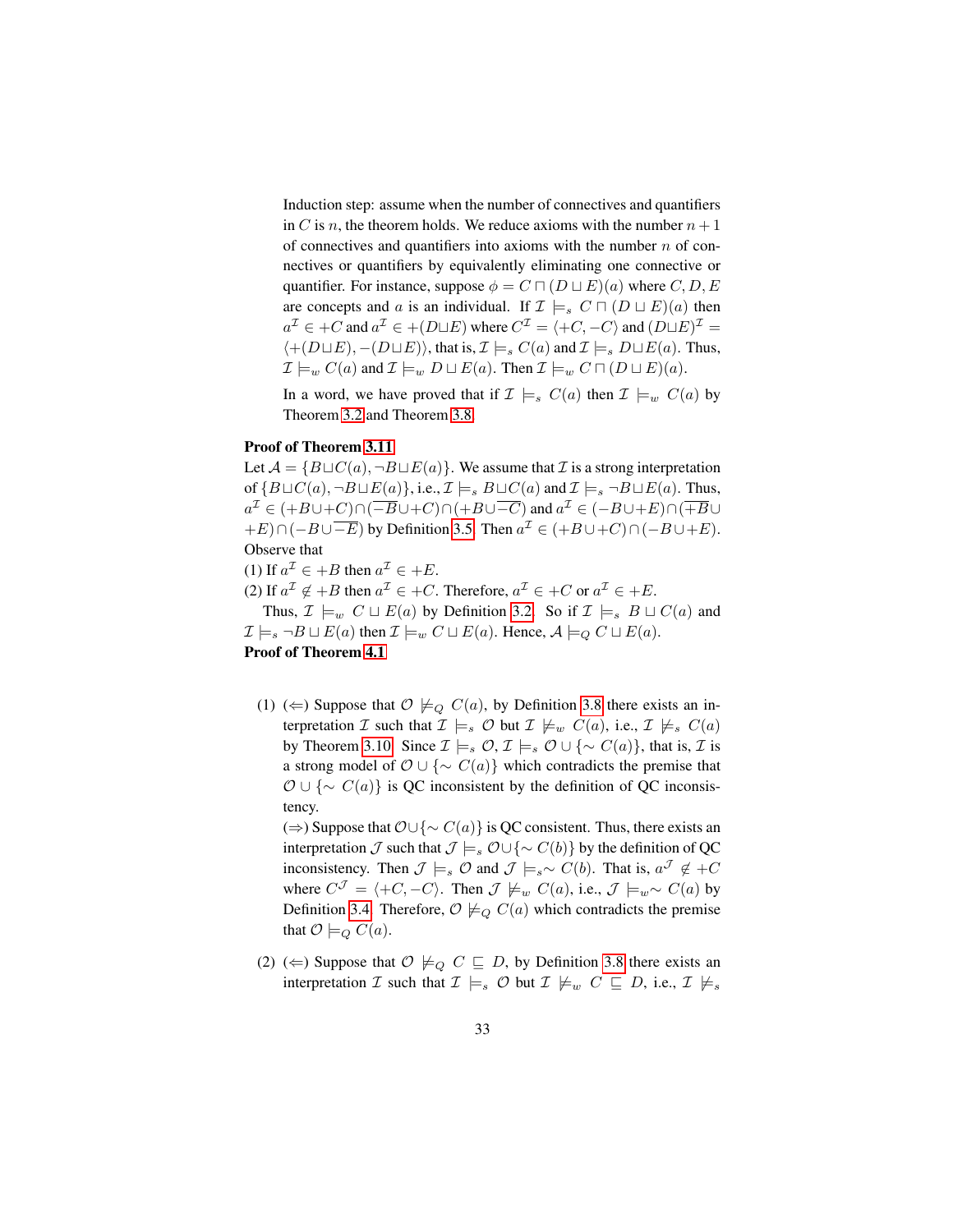$C \sqsubseteq D$  by Theorem [3.10.](#page-13-1) Thus, there exists an individual a such that if  $\mathcal{I} \models_s C(a)$  then  $\mathcal{I} \models_s \sim D(a)$  by Definition [3.7](#page-12-3) and Theorem [3.3.](#page-9-0) Then  $\mathcal{I} \models_s \{C(a), \sim D(a)\}\text{. Since } \mathcal{I} \models_s \mathcal{O}, \mathcal{I} \models_s \mathcal{O} \cup \{C(a), \sim_s \}$  $D(a)$ , that is, *I* is a QC strong model of  $\mathcal{O} \cup \{C(a), \sim D(a)\}\$  which contradicts the premise that for any individual  $\iota$ ,  $\mathcal{O} \cup \{C(\iota), \sim D(\iota)\}\$ is QC inconsistent by the definition of QC inconsistency.

(⇒) Suppose that there exists an individual b such that  $\mathcal{O} \cup \{C(b), \sim\}$  $D(b)$  is QC consistent. Thus, there exists an interpretation  $\mathcal J$  such that  $\mathcal{J} \models_s \mathcal{O} \cup \{C(b), \sim D(b)\}\$  by the definition of QC inconsistency. Then  $\mathcal{J} \models_s \mathcal{O}, \mathcal{J} \models_s C(b)$  and  $\mathcal{J} \models_s \sim D(b)$ . That is,  $b^{\mathcal{J}} \in +C$ and  $b^{\mathcal{J}} \notin D$  where  $C^{\mathcal{J}} = \langle +C, -C \rangle$  and  $D^{\mathcal{J}} = \langle +D, -D \rangle$ . Then  $\mathcal{J} \not\models_w C \sqsubseteq D$ , i.e.,  $\mathcal{J} \models_w \sim C \sqsubseteq D$  by Definition [3.4.](#page-8-2) Therefore,  $\mathcal{O} \not\models_Q C \sqsubseteq D$  which contradicts the premise that  $\mathcal{O} \models_Q C \sqsubseteq D$ .

## Proof of Theorem [5.1](#page-19-1)

We only prove that there cannot be an infinite sequence of rule application, i.e.,  $A \rightarrow S_1 \rightarrow S_2 \rightarrow \cdots$  where  $S_i$   $(i = 0, 1, \ldots)$  is a set of QC ABoxes which is obtained from  $A$  by using QC expansion rules after the *i*th step. Given a finite ABox  $A$  built from  $N_C$ ,  $N_R$  and  $N_I$  whose cardinalities are all finite, we can obtain two facts:

(1) all concept axioms occurring in a QC ABox in one of the sets  $S_i$  are of the form  $C(x)$  where  $C \in N_C$ ; and

(2) if a QC ABox in  $S_i$  contains the role assertion axioms  $R(x, y)$ , then the maximal role depth of concepts occurring in concept assertion axioms for  $y$  is strictly smaller than the maximal role depth of concepts occurring in concept assertion axioms for  $x$ . Assume to the contrary that there is an infinite sequence  $\mathcal{A} \to \mathcal{S}_1 \to \mathcal{S}_2 \to \cdots$  . We shall map each QC ABox  $\mathcal{A}_j$  in  $\mathcal{S}_i$  to a set of elements  $\Psi(\mathcal{A}_i)$  of a set Q which is equipped with a well-founded strict partial ordering  $\gg$  defined by Baader and Hanschke in [\[2\]](#page-24-7) as follows:  $\Psi(\mathcal{A}) \gg \Psi(\mathcal{A}')$  if  $\mathcal{A}'$  is obtained from  $\mathcal{A}$  by applying a QC transform rule at a time. Since the ordering is well-founded, i.e., has no infinitely decreasing chains, we get a contradiction with the ordering based on the above two facts. Proof of Lemma [5.1](#page-19-0)

We consider nine QC expansion rules to prove this property. We assume that  $S$  is obtained by applying QC expansion rule as follows.

(1)  $\Box$ -rule, that is, A contains  $C_1 \Box C_2(a)$  and but not both  $C_1(a)$  and  $C_2(a)$ . Thus the only member of S is  $A \cup \{C_1(a), C_2(a)\}$ . Since the strong model of  $\{C_1 \sqcap C_2(a)\}$  is the same as the strong model of  ${C_1(a), C_2(a)}$  by Theorem [3.8](#page-12-1) (3). Therefore, this property is satis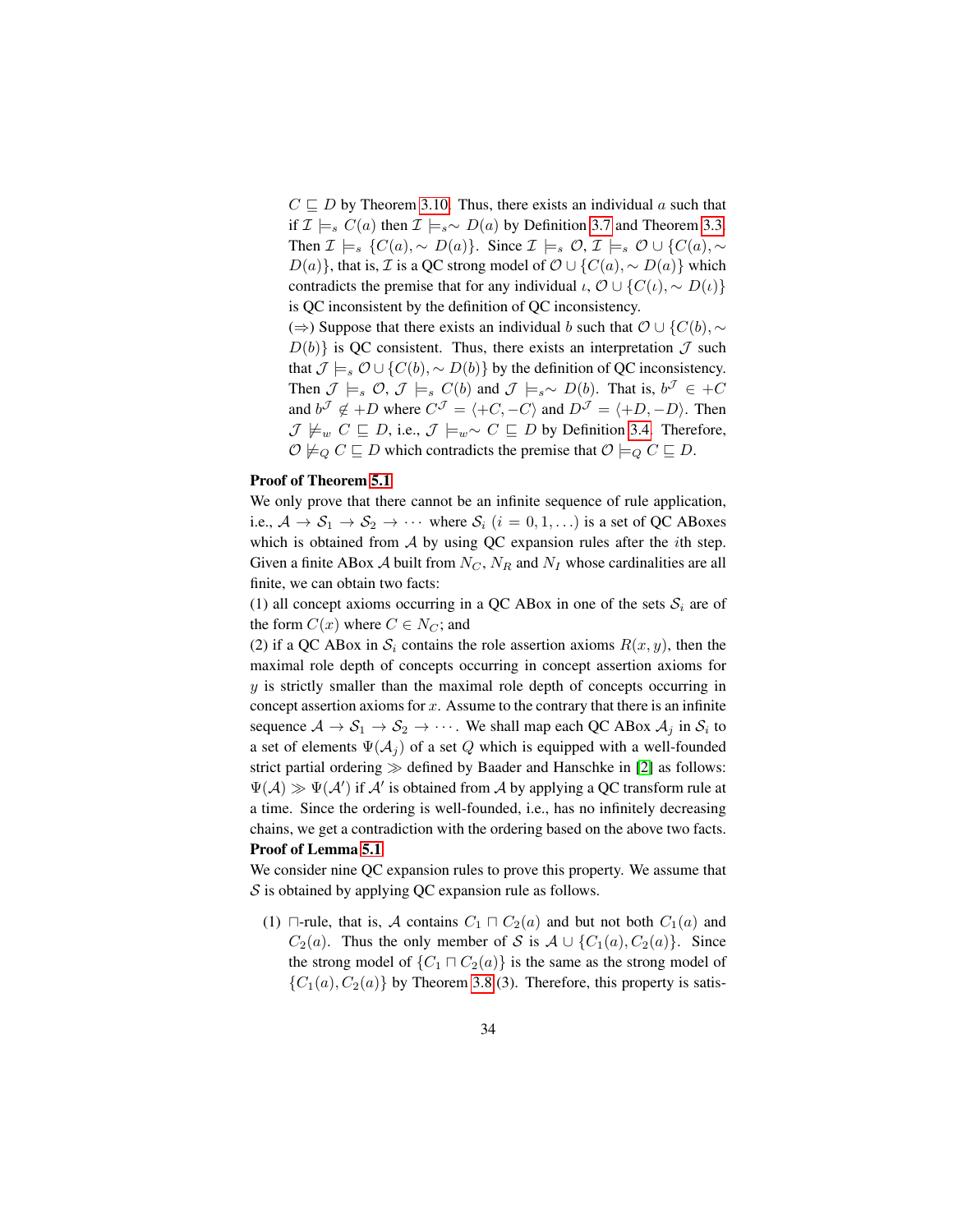fied.

- (2)  $\Box$ -rule, that is, A contains  $C_1 \Box C_2(a)$  and but neither  $C_i(a)$  nor  $\Box C_i(a)$ for  $i = 1, 2$ . Thus two members of S are  $\mathcal{A} \cup \{C_1(a)\}\$  and  $\mathcal{A} \cup \{C_2(a)\}\$ . Since the strong model of  $\{C_1 \sqcup C_2(a)\}$  is the same as the strong model of  ${C_1(a)}$  or  ${C_2(a)}$  by Theorem [3.7.](#page-12-2) Therefore, this property is satisfied.
- (3)  $\exists$ -rule, that is, A contains  $\exists R.C(a)$ , but there is no individual name c such that  $C(c)$  and  $R(a, c)$  are in A. Thus the only member of S is  $A \cup$  $\{C(b), R(a, b)\}\{U(x, b), U(b, x) \mid x \in N_A(\mathcal{A})\}$  where b is an individual name not occurring in A. Since the strong model of  $\{\exists R.C(a)\}\$ is the same as the strong model of  $\{C_1(b), R(a, b)\}\{U(x, b), U(b, x)\}\$  $x \in N_A(\mathcal{A})$  by Definition [3.5.](#page-10-1) Therefore, this property is satisfied.
- (4)  $\forall$ -rule, that is, A contains  $\forall R.C(a)$  and  $R(a, b)$ , but it does not contain  $C(b)$ . Thus the only member of S is  $A \cup \{C(b)\}$ . Since the strong model of  $\{\forall R.C(a), R(a, b)\}\$ is the same as the strong model of  $\{C(b)\}\$  by Definition [3.5.](#page-10-1) Therefore, this property is satisfied.
- (5) QC-rule, that is, A contains  $C_1 \sqcup C_2(a)$  and  $\neg C_i(a), i \in \{1, 2\}$ . Thus the only member of S is  $A \cup {\mathcal{Q}}(C_1 \sqcup C_2, C_i)(a)$ . Since the strong model of  $\{C_1 \sqcup C_2(a)\}\$ is the same as the strong model of  $\{\otimes (C_1 \sqcup C_2(a))\}$  $C_2, C_i(a)$  by Theorem [3.7.](#page-12-2) Therefore, this property is satisfied.
- (6) ∼<sub> $\sqcap$ </sub>-rule, that is, A contains  $\sim$   $(C_1 \sqcap C_2)(a)$ , but neither  $\sim C_1(a)$ nor  $\sim C_2(a)$ . Thus the two members of S are  $A \cup \{ \sim C_1(a) \}$  or  $\mathcal{A} \cup \{\sim C_2(a)\}\.$  Since the strong model of  $\{\sim (C_1 \sqcap C_2)(a)\}\.$ same as the strong model of  $\{\sim C_1(a)\}$  or  $\{\sim C_2(a)\}$  by Theorem [3.9](#page-13-0) (1). Therefore, this property is satisfied.
- (7) ∼<sub> $\sqcup$ </sub>-rule, that is, A contains  $\sim$  ( $C_1 \sqcup C_2$ )(a), but not both  $\sim$   $C_1(a)$  and  $\sim C_2(a)$ . Thus the only member of S is  $A \cup \{ \sim C_1(x), \sim C_2(x) \}.$ Since the strong model of  $\{\sim (C_1 \sqcup C_2)(a)\}\$ is the same as the strong model of  $\{\sim C_1(a), \sim C_2(a)\}\$ by Theorem [3.9](#page-13-0) (2). Therefore, this property is satisfied.
- (8) ∼<sub>∃</sub>-rule, that is, A contains  $\sim (\exists R.C)(a)$  and  $R(a, b)$ , but it does not contain  $\sim C(b)$ . Thus the only member of S is  $A \cup {\sim C(y)}$ . Since the strong model of  $\{\sim (\exists R.C)(a), R(a, b)\}\$ is the same of  $\{\sim C(b)\}\$ by Theorem [3.9](#page-13-0) (4). Therefore, this property is satisfied.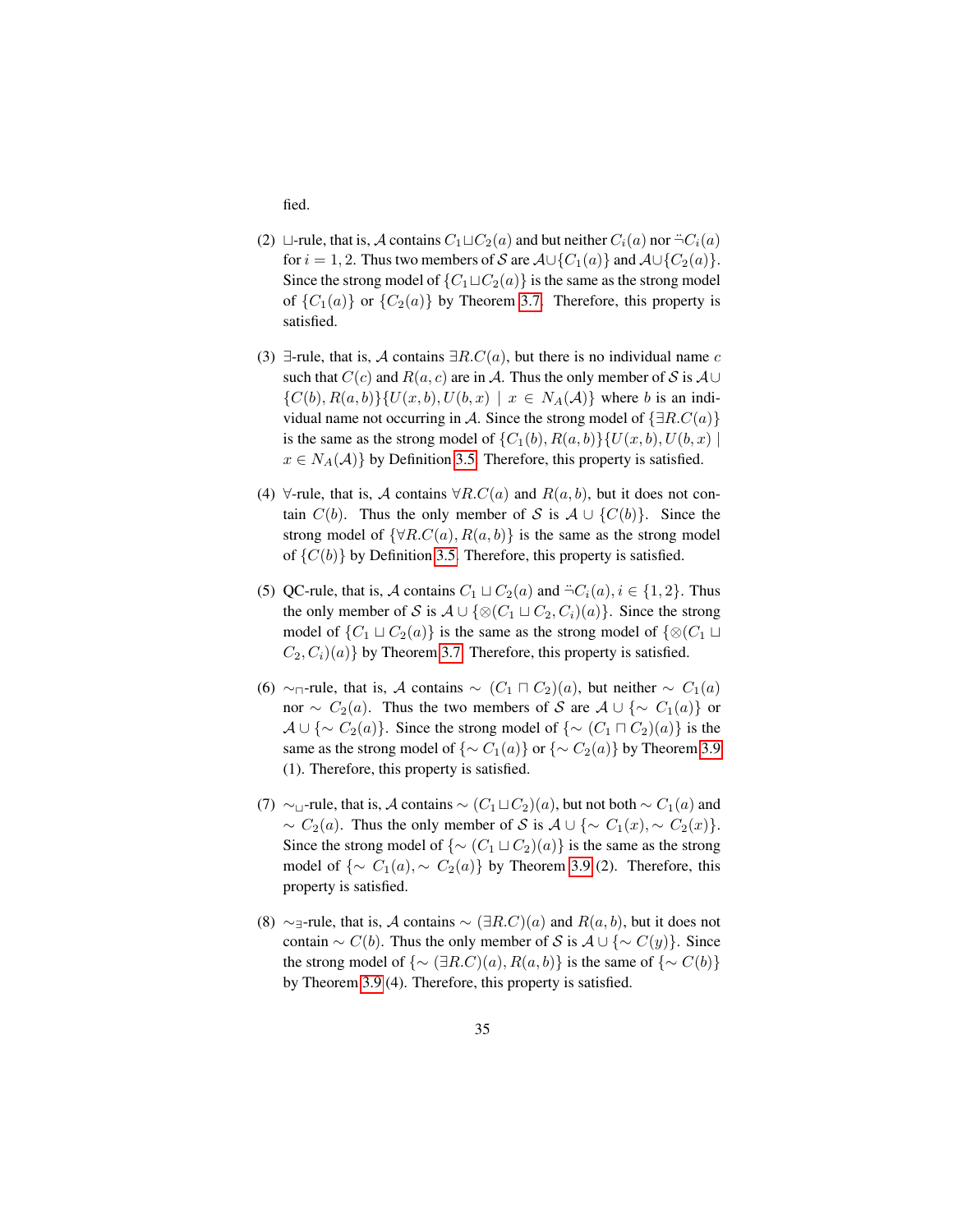- (9)  $\sim$ <sub>∀</sub>-rule, that is, A contains  $\sim (\forall R.C)(a)$ , but there is no individual name c such that  $\sim C(c)$  and  $R(a, c)$  are in A. Thus the only member of S is  $A \cup \{\sim C(b), R(a, b)\} \cup \{U(x, b), U(b, x) \mid x \in N_A(\mathcal{A})\}$ where  $b$  is an individual name not occurring in  $A$ . Since the strong model of  $\{\sim (\forall R.C)(a)\}\{U(x,b), U(b,x) \mid x \in N_A(\mathcal{A})\}$  is the same of  $\{\sim C(b), R(a, b)\}\$  by Theorem [3.9](#page-13-0) (3). Therefore, this property is satisfied.
- (10)  $\forall$ -rule for the universal role U, that is, A contains  $\forall U.C(a)$ , for any individual  $y \in N_A(\mathcal{A})$ , A contains  $U(a, y)$ , but it does not contain  $C(y)$ . Thus the only member of S is  $A \cup \{C(y)\}\$ . Since the strong model of  $\{\forall U.C(a), R(a, y)\}\$  is the same as the strong model of  $\{C(y)\}\$ by Definition [3.5.](#page-10-1) Therefore, this property is satisfied. We analogously prove the  $\sim$  ∃-rule for the universal role U.

In short, this property holds for any QC expansion rule in Table [1.](#page-18-0)

#### Proof of Theorem [5.2](#page-20-0)

It easily shows that this property holds because QC inconsistency can be maintained by applying any QC expansion rule at a time based on Lemma [5.1.](#page-19-0)

## Proof of Theorem [5.3](#page-20-1)

Let  $\mathcal{I}_\mathcal{A}$  be a *canonical strong interpretation* induced by  $\mathcal A$  such that:

- (1) the domain  $\Delta^{I_A}$  of  $I_A$  consists of all the individual names occurring in A;
- (2) for all concept names A we define  $A^{\mathcal{I}_{\mathcal{A}}} = \langle +A, -A \rangle;$
- (3) for all role names R we define  $R^{\mathcal{I}_{\mathcal{A}}} = \langle +R, -R \rangle$

where

$$
\begin{cases}\n+A = \{a^{\mathcal{I}_{\mathcal{A}}} \mid A(a) \in \mathcal{A}\} \setminus \{b^{\mathcal{I}_{\mathcal{A}}} \mid \sim A(b) \in \mathcal{A}\}; \\
-A = \{a^{\mathcal{I}_{\mathcal{A}}} \mid \neg A(a) \in \mathcal{A}\} \setminus \{b^{\mathcal{I}_{\mathcal{A}}} \mid \sim (\neg A(b)) \in \mathcal{A}\}; \\
+ R = \{ (a^{\mathcal{I}_{\mathcal{A}}}, b^{\mathcal{I}_{\mathcal{A}}}) \mid R(a, b) \in \mathcal{A}\} \setminus \{ (c^{\mathcal{I}_{\mathcal{A}}}, d^{\mathcal{I}_{\mathcal{A}}}) \mid \sim R(a, b) \in \mathcal{A}\}; \\
-R = (\Delta^{\mathcal{I}_{\mathcal{A}}} \times \Delta^{\mathcal{I}_{\mathcal{A}}}) \setminus + R. \\
+ U = \{ (a^{\mathcal{I}_{\mathcal{A}}}, b^{\mathcal{I}_{\mathcal{A}}}) \mid a, b \in N_A(\mathcal{A}) \} \\
-U = \emptyset\n\end{cases}
$$

Therefore, we need to show that  $\mathcal{I}_{\mathcal{A}}$  is a strong model of  $\mathcal{A}$ . Firstly, by definition,  $\mathcal{I}_A$  satisfies all the role assertions in  $\mathcal{A}$ . Next, we will show that for any concept assertion  $\phi \in A$ , it satisfies  $\phi$  as well by induction on the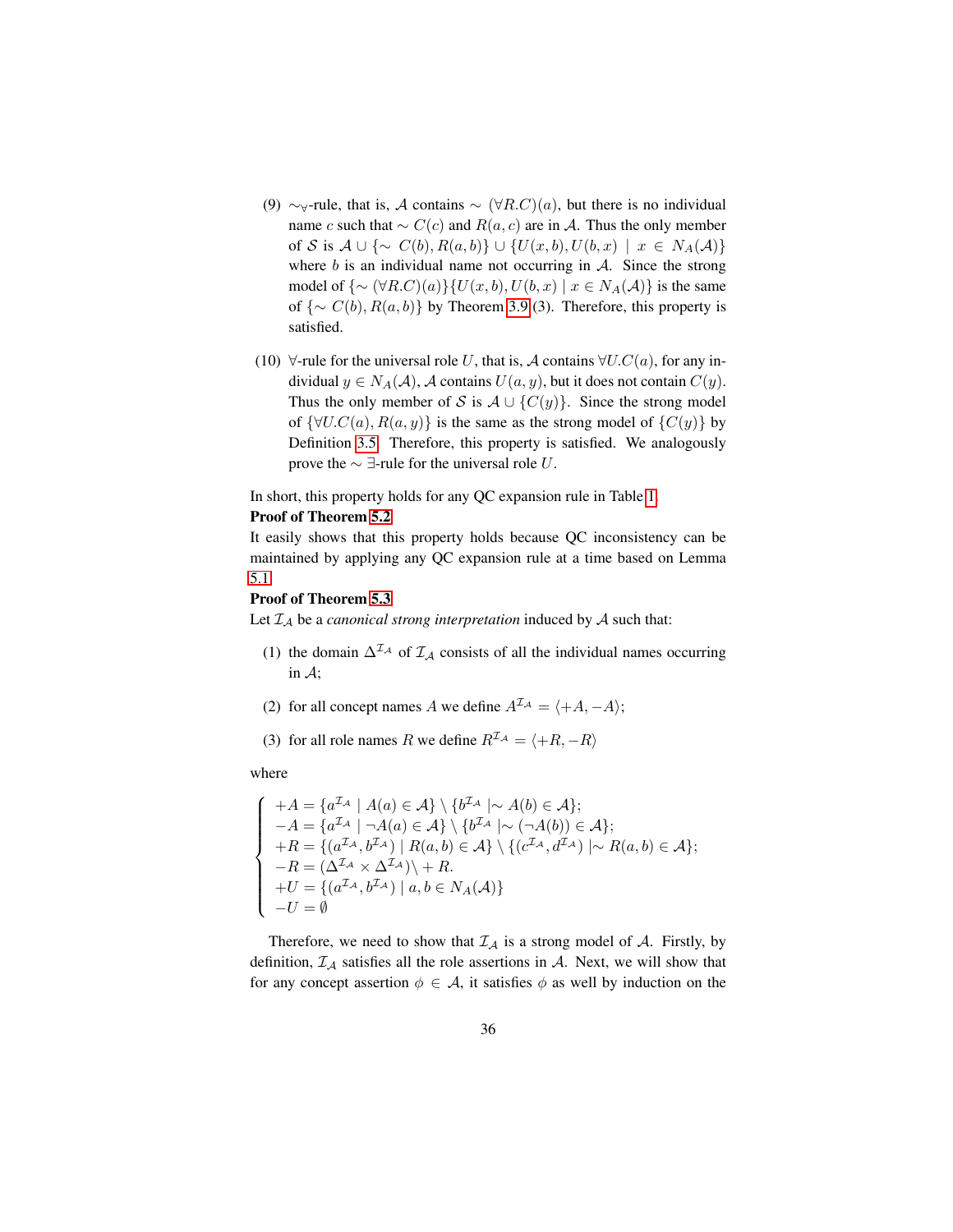structure of concept descriptions.

(Basic step):  $\phi = A(a)$  where A is a concept name and a is an individual in ALC. Since A is clash-free, i.e., A does not contain any clash, and  $A(a) \in \mathcal{A}$ ,  $\sim A(a) \notin \mathcal{A}$ . Thus  $a^{\mathcal{I}_{\mathcal{A}}} \in +A$  by the definition of  $\mathcal{I}_{\mathcal{A}}$ . Then  $\mathcal{I}_{\mathcal{A}} \models_{s} A(a)$ by Definition [3.6.](#page-11-0)

(Induction step): every expressive concept assertion  $\phi$  has six basic forms as follows:  $\neg C(a)$ ,  $\sim C(a)$ ,  $C \sqcap D(a)$ ,  $C \sqcup D(a)$ ,  $\forall R.C(a)$  and  $\exists R.C(a)$ where  $C, D$  are concepts, R is a role name and a is an individual in  $ALC$ . We inductively assume that  $\mathcal{I}_{\mathcal{A}}$  satisfies all concept assertions of  $\mathcal{A}$  the number of whose connectives is less than that of  $\phi$  and  $C^{L_A} = \langle +C, -C \rangle$ ,  $D^{\mathcal{I}_{\mathcal{A}}} = \langle +D, -D \rangle$  and  $R^{\mathcal{I}_{\mathcal{A}}} = \langle +R, -R \rangle$ . We will consider six cases in the following proof.

- Case 1:  $\phi = \neg C(a)$ . Since A is clash-free, and  $\neg C(a) \in A$  then  $\sim (\neg C(a)) \notin \mathcal{A}$ . Thus  $a^{\mathcal{I}_{\mathcal{A}}} \in -C$  by the definition of  $\mathcal{I}_{\mathcal{A}}$ . Then  $\mathcal{I}_\mathcal{A} \models_s \neg C(a)$  by Definition [3.6.](#page-11-0)
- Case 2:  $\phi = \sim C(a)$ . Since A is clash-free, and  $\sim C(a) \in A$  then  $C(a) \notin \mathcal{A}$ . Thus  $a^{\mathcal{I}_{\mathcal{A}}} \in \Delta^{\mathcal{I}_{\mathcal{A}}} \setminus C$  by the definition of  $\mathcal{I}_{\mathcal{A}}$ . Then  $\mathcal{I}_A \models_s \sim C(a)$  by Definition [3.6.](#page-11-0)
- Case 3:  $\phi = C \sqcap D(a)$ . Since A is clash-free, and  $C \sqcap D(a) \in \mathcal{A}$ ,  $\sim (C \sqcap D)(a) \notin \mathcal{A}$ . Thus  $\{C(a), D(a)\} \subset \mathcal{A}$  because  $\mathcal{A}$  is complete. Based on the inductive hypothesis,  $\mathcal{I}_A \models_{s} C(a)$  and  $\mathcal{I}_A \models_{s} D(a)$ , i.e.,  $a^{\mathcal{I}_{\mathcal{A}}} \in C$  and  $a^{\mathcal{I}_{\mathcal{A}}} \in D$ . By Definition [3.5,](#page-10-1)  $a^{\mathcal{I}_{\mathcal{A}}} \in C \cap D$ . By Theorem [3.9](#page-13-0) Item 1,  $a^{\mathcal{I}_A} \notin \Delta^{\mathcal{I}_A} \setminus +C$  or  $a^{\mathcal{I}_A} \notin \Delta^{\mathcal{I}_A} \setminus +D$ . Thus  $a^{\mathcal{I}_{\mathcal{A}}} \in \mathcal{H}(C \sqcap D)$  by the definition of  $\mathcal{I}_{\mathcal{A}}$ . Then  $\mathcal{I}_{\mathcal{A}} \models_{s} C \sqcap D(a)$  by Definition [3.6.](#page-11-0)
- Case 4:  $\phi = C \sqcup D(a)$ . Since A is clash-free, and  $C \sqcap D(a) \in \mathcal{A}$ ,  $\sim$   $(C \sqcup D)(a) \notin \mathcal{A}$ . We consider two cases:
	- (a) if  $\{\neg C(a), \neg D(a)\}\cap \mathcal{A} = \emptyset$ , then  $C(a) \in \mathcal{A}$  or  $D(a) \in \mathcal{A}$  because A is complete. Based on the inductive hypothesis,  $\mathcal{I}_A \models_s$  $C(a)$  or  $\mathcal{I}_{\mathcal{A}} \models_{s} D(a)$ , i.e.,  $a^{\mathcal{I}_{\mathcal{A}}} \in C$  or  $a^{\mathcal{I}_{\mathcal{A}}} \in D$ . Thus  $a^{\mathcal{I}_{\mathcal{A}}} \in +C \cup +D$  by Definition [3.5.](#page-10-1) By Theorem [3.9](#page-13-0) Item 2,  $a^{\mathcal{I}_{\mathcal{A}}} \notin \Delta^{\mathcal{I}_{\mathcal{A}}} \setminus +C$  or  $a^{\mathcal{I}_{\mathcal{A}}} \notin \Delta^{\mathcal{I}_{\mathcal{A}}} \setminus +D$ . Thus  $a^{\mathcal{I}_{\mathcal{A}}} \in +(C \sqcup D)$ by the definition of  $\mathcal{I}_{\mathcal{A}}$ . Then  $\mathcal{I}_{\mathcal{A}} \models_{s} C \sqcup D(a)$  by Definition [3.6.](#page-11-0)
	- (b) if  $\{\neg C(a), \neg D(a)\}\cap \mathcal{A} \neq \emptyset$  and we assume  $\neg C(a) \in \mathcal{A}$  without loss of generality, then  $D(a) \in \mathcal{A}$  because  $\mathcal{A}$  is complete. Based on the inductive hypothesis,  $\mathcal{I}_A \models_s D(a)$ ,  $a^{\mathcal{I}_A} \in +D$ . Then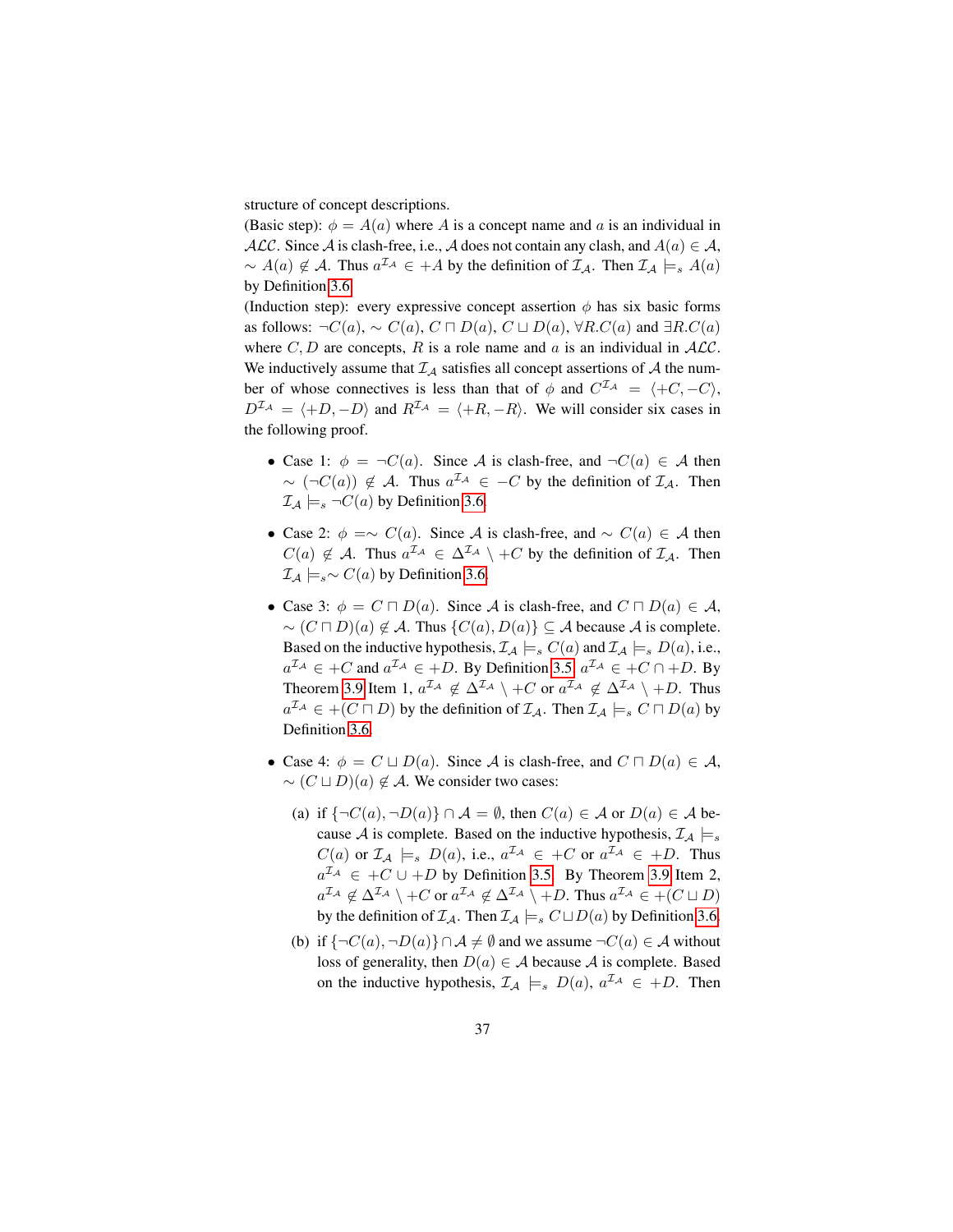$a^{\mathcal{I}_{\mathcal{A}}} \in (+C \cup +D) \cap ((\Delta^{\mathcal{I}_{\mathcal{A}}} \setminus -C) \cup +D)$  by Definition [3.5.](#page-10-1) By Theorem [3.9](#page-13-0) Item 2,  $a^{\mathcal{I}_\mathcal{A}} \notin \Delta^{\mathcal{I}_\mathcal{A}} \setminus +C$  or  $a^{\mathcal{I}_\mathcal{A}} \notin \Delta^{\mathcal{I}_\mathcal{A}} \setminus +D$ ; and  $a^{\mathcal{I}_{\mathcal{A}}} \notin -C$  or  $a^{\mathcal{I}_{\mathcal{A}}} \notin \Delta^{\mathcal{I}_{\mathcal{A}}} \setminus +D$ . Thus  $a^{\mathcal{I}_{\mathcal{A}}} \in +(C \sqcup D)$  by the definition of  $\mathcal{I}_A$ . Then  $\mathcal{I}_A \models_s C \sqcup D(a)$  by Definition [3.6.](#page-11-0)

- Case 5:  $\phi = \forall R.C(a)$ . Since A is clash-free, and  $\forall R.C(a) \in A$  then  $\sim \forall R.C(a) \notin \mathcal{A}$ . If there exists a role assertion  $R(a, b) \in \mathcal{A}$ , then  $C(b) \in A$  because A is complete. Based on the inductive hypothesis,  $\mathcal{I}_{A} \models_{s} C(b)$ , i.e.,  $b^{\mathcal{I}_{A}} \in +C$ . By Definition [3.5,](#page-10-1)  $a^{\mathcal{I}_{A}} \in \{x \mid b\}$  $\forall y, (x, y) \in +R$  implies  $y \in +C$ . By Theorem [3.9](#page-13-0) Item 3, there is not any individual b such that  $(a^{\mathcal{I}_{\mathcal{A}}},b^{\mathcal{I}_{\mathcal{A}}}) \in R$  and  $b^{\mathcal{I}_{\mathcal{A}}} \in \Delta^{\mathcal{I}_{\mathcal{A}}} \setminus +C$ . Thus  $a^{\mathcal{I}_{\mathcal{A}}} \in + \forall R.C$  by the definition of  $\mathcal{I}_{\mathcal{A}}$ . Then  $\mathcal{I}_{\mathcal{A}} \models_{s} \forall R.C(a)$ by Definition [3.6.](#page-11-0)
- Case 6:  $\phi = \exists R.C(a)$ . Since A is clash-free, if  $\exists R.C(a) \in A$  then  $\sim \exists R.C(a) \notin \mathcal{A}$ . Thus there exists an individual t occurring in A such that  $C(t) \in A$  because A is complete. Based on the inductive hypothesis,  $\mathcal{I}_{A} \models_{s} C(t)$ , i.e.,  $t^{\mathcal{I}_{A}} \in +C$ . By Definition [3.5,](#page-10-1)  $a^{\mathcal{I}_{A}} \in$  ${x \mid \exists y, (x, y) \in +R \text{ and } y \in +C}$ . By Theorem [3.9](#page-13-0) Item 4, there is an individual b such that  $(a^{\mathcal{I}_{\mathcal{A}}}, b^{\mathcal{I}_{\mathcal{A}}}) \in +R$  and  $b^{\mathcal{I}_{\mathcal{A}}} \notin \Delta^{\mathcal{I}_{\mathcal{A}}} \setminus +C$ . Thus  $a^{\mathcal{I}_{\mathcal{A}}} \in \pm \exists R.C$  by the definition of  $\mathcal{I}_{\mathcal{A}}$ . Then  $\mathcal{I}_{\mathcal{A}} \models_{s} \exists R.C(a)$ by Definition [3.6.](#page-11-0)

In short,  $\mathcal{I}_A$  is a strong model of A. By induction, we could show that it satisfies all concept assertions of  $A$  as well.

#### Proof of Theorem [5.4](#page-21-0)

Firstly, we need to show that the problem of checking QC consistency of QC ABoxes is PSPACE by employing the analogical proof of the problem that decides the consistency of ALC ABoxes in [\[4\]](#page-24-8). Let A be a QC ABox. We denote  $|A|$  as the size of A. Intuitively  $|A|$  is the length required to write A down, where we assume that the length required to write atomic concept, the negation of concept name and atomic role is "1". Formally, we define the size of QC ABoxes as follows:

$$
|A| = \sum_{C(a) \in A} (|C|+1) + \sum_{R(a,b) \in A} 3
$$
  
\n
$$
|A| = |\neg A| = 1 \text{ for a concept name } A(\text{including } \top, \bot)
$$
  
\n
$$
|\sim D| = |D|+1
$$
  
\n
$$
|D_1 \sqcap D_2| = |D_1 \sqcup D_2| = |D_1| + |D_2| + 1
$$
  
\n
$$
|\exists R.D| = |\forall R.D| = |D|+2
$$

We observe that the QC tableau algorithm builds a completion forest in a monotonic way; that is, all QC expansion rules in Table [1](#page-18-0) either add new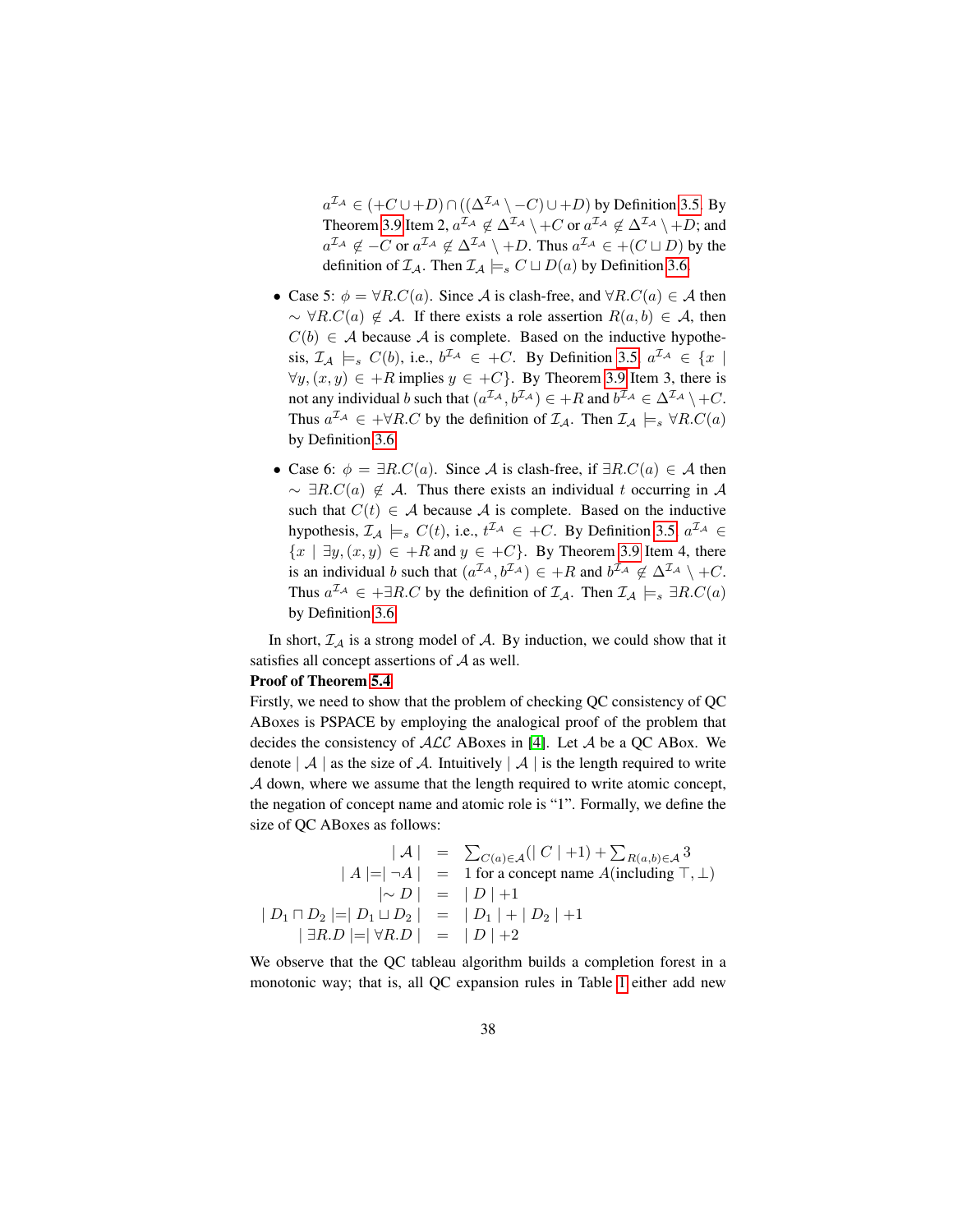concept assertions and role assertions to a QC ABox or new QC ABoxs to the set of QC ABoxes  $S$ , but never remove anything. We call an individual occurring in A an *old individual*. Other individuals no occurring in A before are generated by the ∃-rule or ∼ ∀-rule, and we call them *new individuals*; we call the other rules *augmenting rules*, because they only augment existing individuals. Note that no new role assertion  $U(a, y)$ , where  $a \in N<sub>A</sub>(A)$  and  $y$  is a new individuals, will be added since without the universal role  $U$ . In contrast to role assertions on between old individuals, role assertions between new individuals are of a particular shape: each new individual is found in a OC ABox of S with an old individual in  $A$ . Other new assertions over old individuals are added by the expansion rules, and these expansion rules only add subconcept assertions over old individuals or role assertions over old individuals where subconcepts and roles are in A. However, new concept assertion over new individuals or role assertion over new individuals being added by the expansion rules is limited by the number of  $\exists$  or  $\sim \forall$  occurring in  $A$  and a new ABox added by the expansion rules is limited by the number of  $\Box$  and ∼  $\Box$  occurring in A. Since there are at most  $\Box A$  | such subconcepts, each QC ABox can be stored in space polynomial in  $|A|$ . Moreover, for each concept D in each QC ABox  $A_i$ , any QC ABox  $A_j$  which is in front of  $A_i$  in the queue of QC ABoxes contains a larger concept of D. Hence the maximum size of concepts in QC ABoxes strictly decreases along the queue of QC ABoxes by applying the QC expansion rules step by step, and thus the length of the queue of QC ABoxes is bounded by  $max{C | C(a) \in A}$ .

Initially, we start  $A$ . Then we apply the QC expansion rules in Table [1](#page-18-0) exhaustively. Finally, we note that the QC expansion rules can be applied in an arbitrary order, that is, the correctness proof for the QC tableau algorithm does not rely on a specific application order. Therefore, we can use the following order: firstly, all augmenting rules are exhaustively applied assertions over old individuals and a set of QC ABoxes is obtained.

Secondly, we apply the  $\exists$ -rule on the form  $\exists R.C(a)$  and the  $\sim \forall$ -rule on the form  $\sim \forall R.C(a)$  to a set of QC ABoxes and a new concept assertion over a new individual and a new role assertion over a new individual are added by applying the ∃-rule and the  $\sim \forall$ -rule in a time. Then we apply the  $\forall$ -rule or  $\sim$  ∃-rule exhaustively to assertions over new individuals. Then we recursively apply the same procedure to new assertions over both old individuals and new individuals, i.e., exhaustively apply the augmenting rules, and then deal with the existential restrictions one at a time. As usual, the QC algorithm stops if a clash occurs; otherwise, when all existential restrictions of a new assertion over a new individual  $t$  or value restrictions of complement of a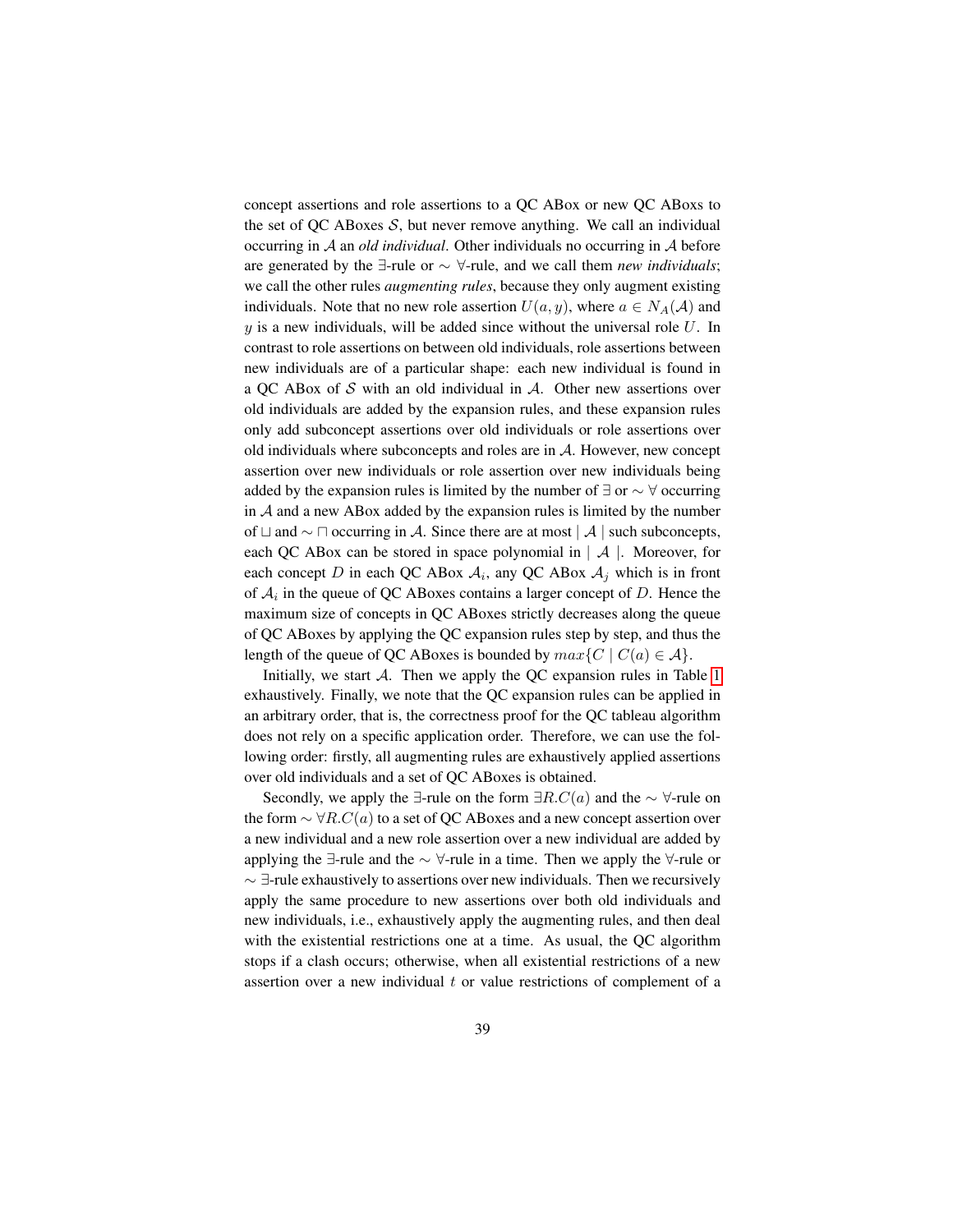concept assertion over a new individual  $t$  have been dealt with, we can delete all assertions over t, i.e., delete all assertions with the form  $C(t)$  and reuse the space. Thus, we can investigate the whole of a QC ABox which generates from  $A$  with only keeping a single block in memory at any time. This block is of length linear in  $| \mathcal{A} |$ , and can thus be stored with a QC ABox in size polynomial in  $|A|$ . We can continue the investigation of all QC ABoxes of S in the same manner, the QC tableau algorithm only requires space polynomial in  $\mathcal A$  . Therefore, the problem of checking QC consistency of QC ABoxes is PSPACE.

In the following, we need to show that there exists a problem with the complexity in PSPACE-Complete which is no more complex than the problem of checking QC consistency of QC ABoxes. Manfred Schmidt-Schauß et al [\[31\]](#page-26-7) had proved that the complexity of checking consistency of DL  $\mathcal{ALC}$ ABoxes is PSPACE-Complete. We need only to prove that the problem of checking consistency of DL ALC ABoxes can be reduced to the problem of instance checking in QC  $ALC$ . Now we consider the problem of deciding the satisfiability of a concept C with respect to an empty ABox. Let  $C_{new}$ be a new concept name not occurring in C. C is unsatisfiable if and only if  $\{C \sqcup C_{new}(a)\}\models C_{new}(a)$ . If  $\{C \sqcup C_{new}(a)\}\models C_{new}(a)$ , then we have a classical DL tableau proof. Let A be  $\{C \sqcup C_{new}(a), \neg C_{new}(a)\}.$ If A is classical inconsistent, then  $\{C \sqcup C_{new}(a)\}\models C_{new}(a)$ . That is to say, the satisfiability of a concept  $C$  with respect to an empty ABox is reduced to checking the consistency of A. If  $\neg$  is transformed into  $\sim$  in A, i.e.,  $\{C \sqcup C_{new}(a), \sim C_{new}(a)\}\$  (denoted by  $\mathcal{A}_Q$ ), then the problem of checking the consistency of  $A$  can be reduced to the problem of checking the QC consistency of  $A_Q$ . Now, we only need to show that there exists a QC DL tableau proof. Firstly, we use the  $\sqcup$ -rule in Table [1](#page-18-0) for  $\mathcal{A}_{Q}$  and we obtain two ABoxes  $A' = \{C(a), \sim C_{new}(a)\}\$ and  $A'' = \{C_{new}(a), \sim C_{new}(a)\}.$ We mainly consider  $A'$  because  $A''$  contains a clash. Five expansion rules (namely,  $\sqcup$ -rule,  $\sqcap$ -rule,  $\forall$ -rule,  $\exists$ -rule and QC-rule) in Table [1](#page-18-0) are enough to decide whether  $\{C(a), \sim C_{new}(a)\}\$ is closed or not because  $C(a)$  is a classical axiom and  $C_{new}$  is a new concept name different from  $C$ . Moreover, such five rules can be captured by standard rules in  $ALC$  (see Figure 2.6 [\[1\]](#page-24-4)). (Note that (1) the  $\sqcup$ -rule and the QC-rule in Table [1](#page-18-0) can be captured by the standard  $\Box$ -rule in  $\mathcal{ALC}$ ; and (2) the  $\Box$ -rule, the  $\forall$ -rule and the  $\exists$ -rule directly inherit the corresponding standard rules in  $ALC$ ). Thus, we employ the QC tableau algorithm to decide whether  $\{C \sqcup C_{new}(a), \sim C_{new}(a)\}$  is QC consistent by applying standard tableau algorithm. It is easy to see that in such case, the classical DL tableau proof is transformed into a QC DL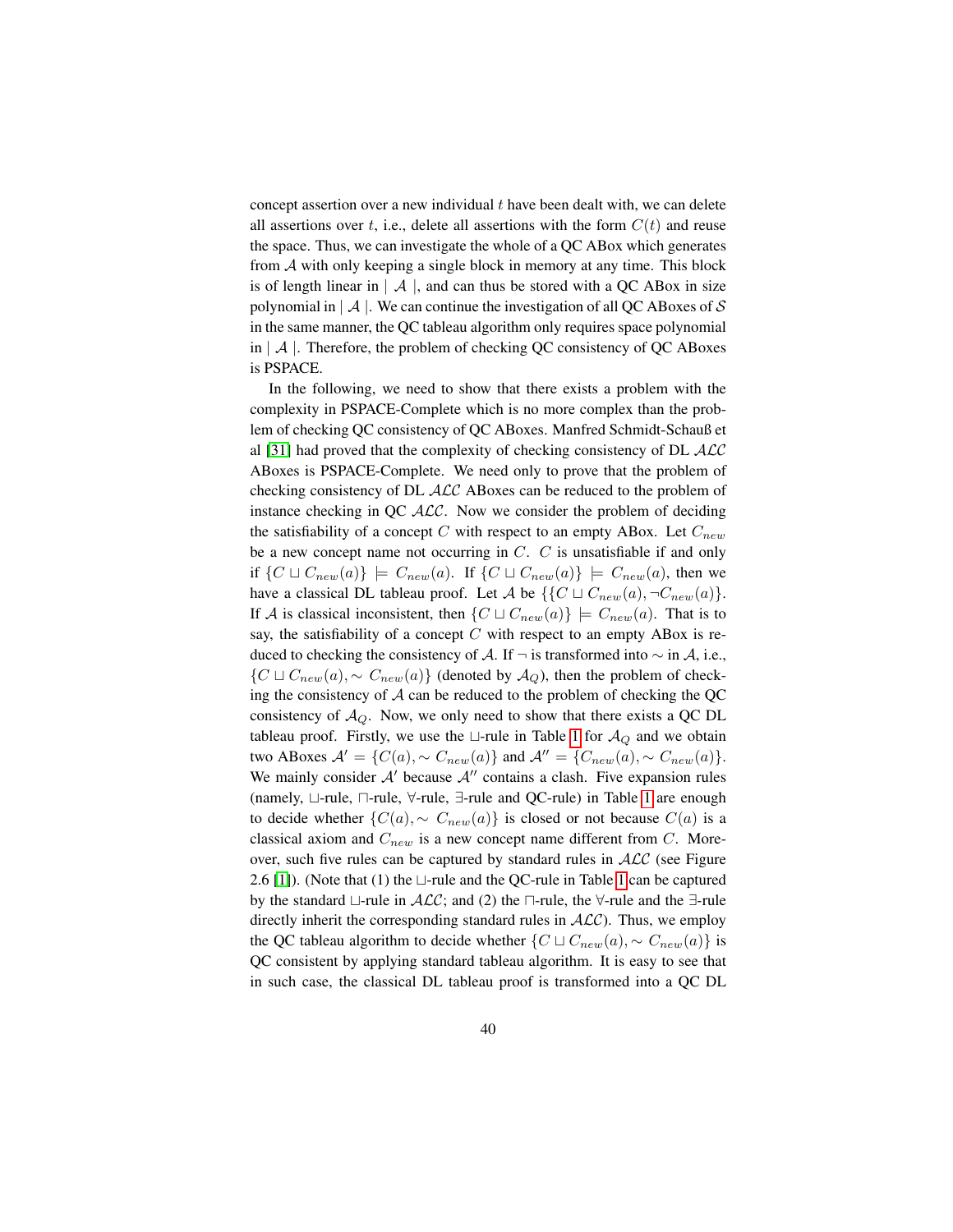tableau proof. That is, following from the symbol transformation, the problem of whether  $\{C \sqcup C_{new}(a)\}\models C_{new}(a)$  can be reduced to the problem of whether  $\{C \sqcup C_{new}(a), \sim C_{new}(a)\}\$ is QC consistent. By Theorem [5.2](#page-20-0) and Theorem [5.3,](#page-20-1) it is equivalent to  $C \sqcup C_{new}(a) \models_{Q} C_{new}(a)$ . Now, we have reduced the problem of deciding whether  $C$  is unsatisfiable to deciding whether  $C \sqcup C_{new}(a) \models_{Q} C_{new}(a)$ . The reduction is in polynomial time.

So the complexity of checking QC consistency of QC ABoxes is PSPACE-Complete.

#### Proof of Theorem [5.5](#page-21-1)

Firstly, we need to show that the problem of checking QC consistency of a QC  $ALC$  ABox with respect to a general TBox is in EXPTIME by employing the analogical proof of the complexity of the problem deciding the consistency of an ALC ABox with respect to a general TBox in [\[29,](#page-26-8) [8\]](#page-24-6)

Two reasoning problems, namely, instance checking and subsumption checking in ALC, is PSPACE-Complete if ABoxes involv only a single atomic role (see [\[19,](#page-25-13) [8\]](#page-24-6)). However, two reasoning problems in  $ALC$  is EXPTIME if involving a universal role  $U$  which is taken as a transitive-reflexive closure of roles (see [\[9,](#page-24-9) [8,](#page-24-6) [15\]](#page-25-12)). By Lemma [2.1](#page-5-0) and Theorem [4.1,](#page-16-0) two reasoning problems could be equivalently reduced into the problem of deciding consistency of ABox with a universal role  $U$ . Lemma [2.2](#page-5-1) states that the problem about deciding consistency of an ALC ABox with respect to a general TBox is equivalent to the problem of deciding consistency of an  $ALC$  ABox with a universal role U. That is to say, the problem of deciding consistency of an ALC ABox with respect to a general TBox is also in EXPTIME. Based on the proof of Theorem [5.4,](#page-21-0) we analogously show that the problem of consistency of an  $ALC$  ABox with a universal role U can be reduced to the problem of instance checking in a QC  $ALC$  ABox with a universal role  $U$ . In addition, Corollary [4.1](#page-16-1) tells that the problem about deciding QC consistency of a QC  $ALC$  ABox with respect to a general TBox is equivalent to the problem about deciding QC consistency of a QC  $\mathcal{ALC}$  ABox with a universal role U. Thus the problem about deciding QC consistency of a QC  $\mathcal{ALC}$  ABox with respect to a general TBox is also EXPTIME.

In the following, we need to show that there exists a problem with the complexity EXPTIME-Complete which is no more complex than the problem of checking QC consistency of a QC ABox with respect to a general TBox. In [\[29,](#page-26-8) [8\]](#page-24-6), we know that the complexity of checking consistency of an  $ALC$ ABox with respect to a general TBox is EXPTIME-Complete. We only prove that the problem of checking consistency of an ABox with respect to a general TBox can be reduced to the problem of checking QC consistency of a QC